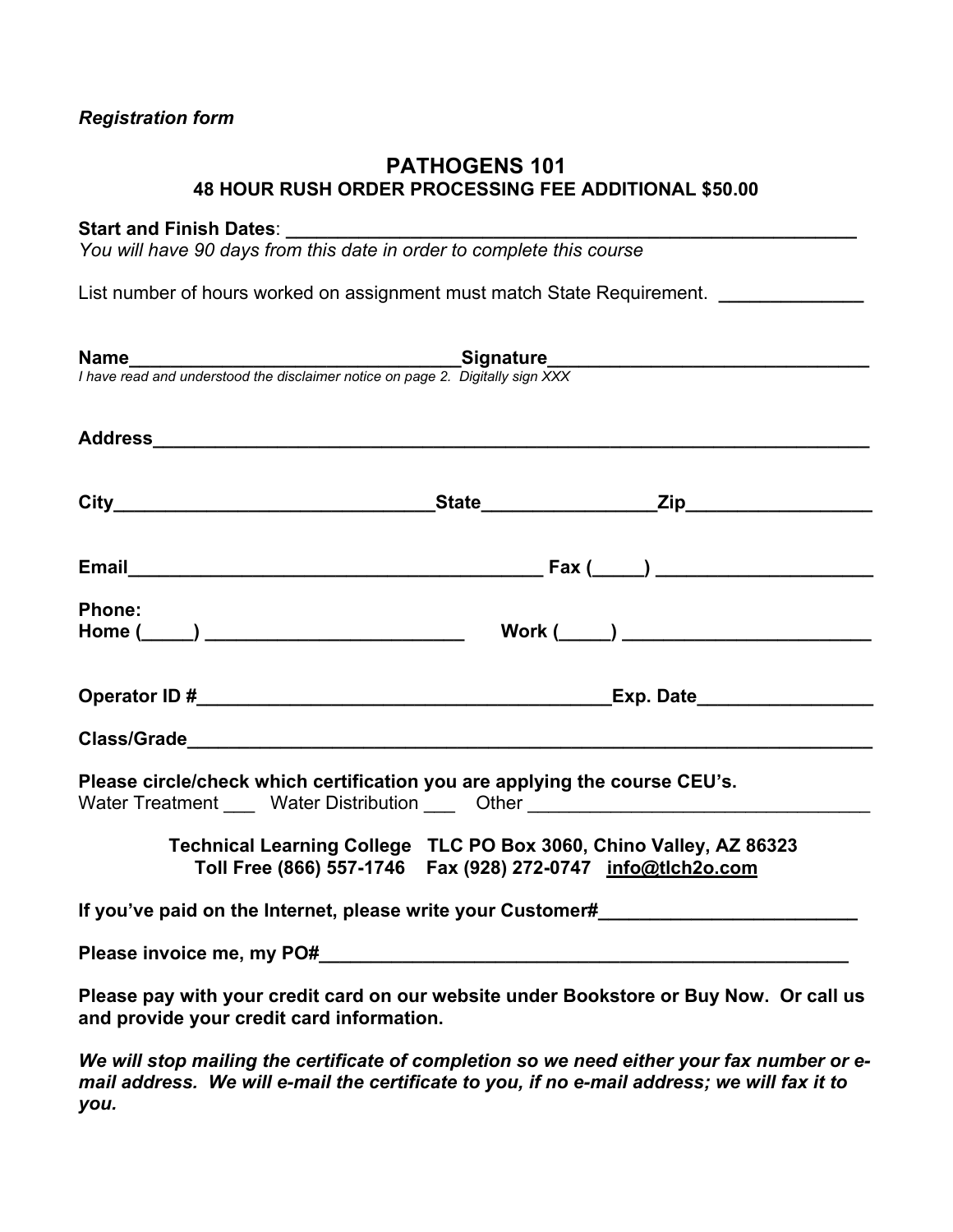#### **DISCLAIMER NOTICE**

I understand that it is my responsibility to ensure that this CEU course is either approved or accepted in my State for CEU credit. I understand State laws and rules change on a frequent basis and I believe this course is currently accepted in my State for CEU or contact hour credit, if it is not, I will not hold Technical Learning College responsible. I also understand that this type of study program deals with dangerous conditions and that I will not hold Technical Learning College, Technical Learning Consultants, Inc. (TLC) liable for any errors or omissions or advice contained in this CEU education training course or for any violation or injury or neglect or damage caused by this CEU education training or course material suggestion or error. I will call or contact TLC if I need help or assistance and double-check to ensure my registration page and assignment has been received and graded.

**State Approval Listing Link**, check to see if your State accepts or has pre-approved this course. Not all States are listed. Not all courses are listed. If the course is not accepted for CEU credit, we will give you the course free if you ask your State to accept it for credit.

**Professional Engineers**; Most states will accept our courses for credit but we do not officially list the States or Agencies. Please check your State for approval.

# **State Approval Listing URL…**

\_*<http://www.abctlc.com/downloads/PDF/CEU%20State%20Approvals.pdf>*

*You can obtain a printed version of the course manual from TLC for an additional \$169.95 plus shipping charges.* 

#### **AFFIDAVIT OF EXAM COMPLETION**

I affirm that I personally completed the entire text of the course. I also affirm that I completed the exam without assistance from any outside source. I understand that it is my responsibility to file or maintain my certificate of completion as required by the state or by the designation organization.

#### **Grading Information**

In order to maintain the integrity of our courses we do not distribute test scores, percentages or questions missed. Our exams are based upon pass/fail criteria with the benchmark for successful completion set at 70%. Once you pass the exam, your record will reflect a successful completion and a certificate will be issued to you.

#### **Rush Grading Service**

If you need this assignment graded and the results mailed to you within a 48-hour period, prepare to pay an additional rush service handling fee of \$50.00. This fee may not cover postage costs. If you need this service, simply write RUSH on the top of your Registration Form. We will place you in the front of the grading and processing line.

For security purposes, please fax or e-mail a copy of your driver's license and always call us to confirm we've received your assignment and to confirm your identity.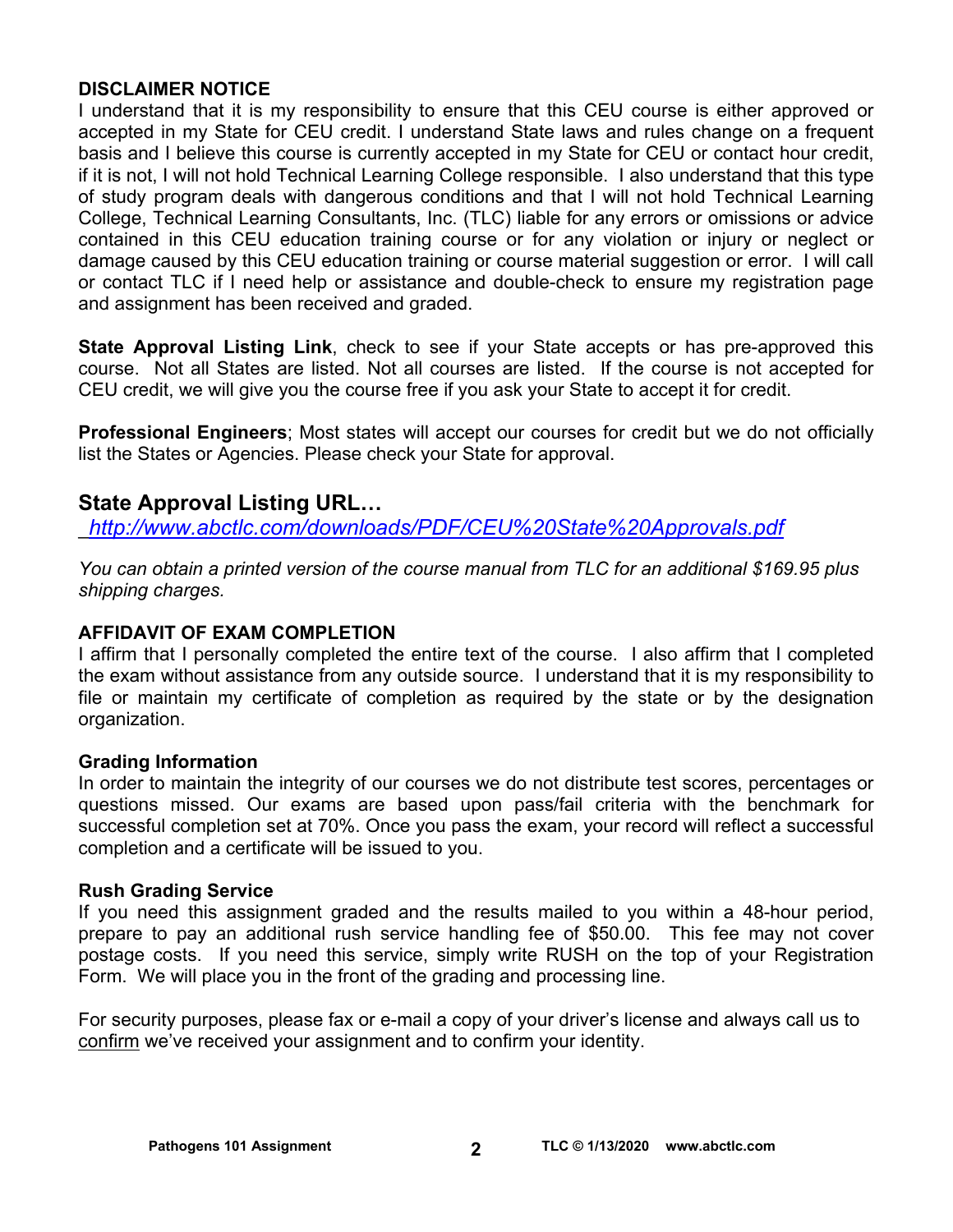# **CERTIFICATION OF COURSE PROCTOR**

Technical Learning College requires that our students who takes a correspondence or home study program course must pass a proctored course reading, quiz and final examination. The proctor must complete and provide to the school a certification form approved by the commission for each examination administered by the proctor.

**Instructions**. When a student completes the course work, fill out the blanks in this section and provide the form to the proctor with the examination.

Name of Course:  $\blacksquare$ 

Name of Licensee:

**Instructions to Proctor**. After an examination is administered, complete and return this certification and examination to the school in a sealed exam packet or in pdf format.

I certify that:

- 1. I am a disinterested third party in the administration of this examination. I am not related by blood, marriage or any other relationship to the licensee which would influence me from properly administering the examination.
- 2. The licensee showed me positive photo identification prior to completing the examination.
- 3. The enclosed examination was administered under my supervision on . The licensee received no assistance and had no access to books, notes or reference material.
- 4. I have not permitted the examination to be compromised, copied, or recorded in any way or by any method.
- 5. Provide an estimate of the amount of time the student took to complete the assignment.

Time to complete the entire course and final exam. \_\_\_\_\_\_\_\_\_\_\_\_\_\_\_\_\_\_\_\_\_\_\_\_\_\_\_\_\_

Notation of any problem or concerns:

Name and Telephone of Proctor (please print):

Signature of Proctor

 $\overline{a}$ 

 $\overline{a}$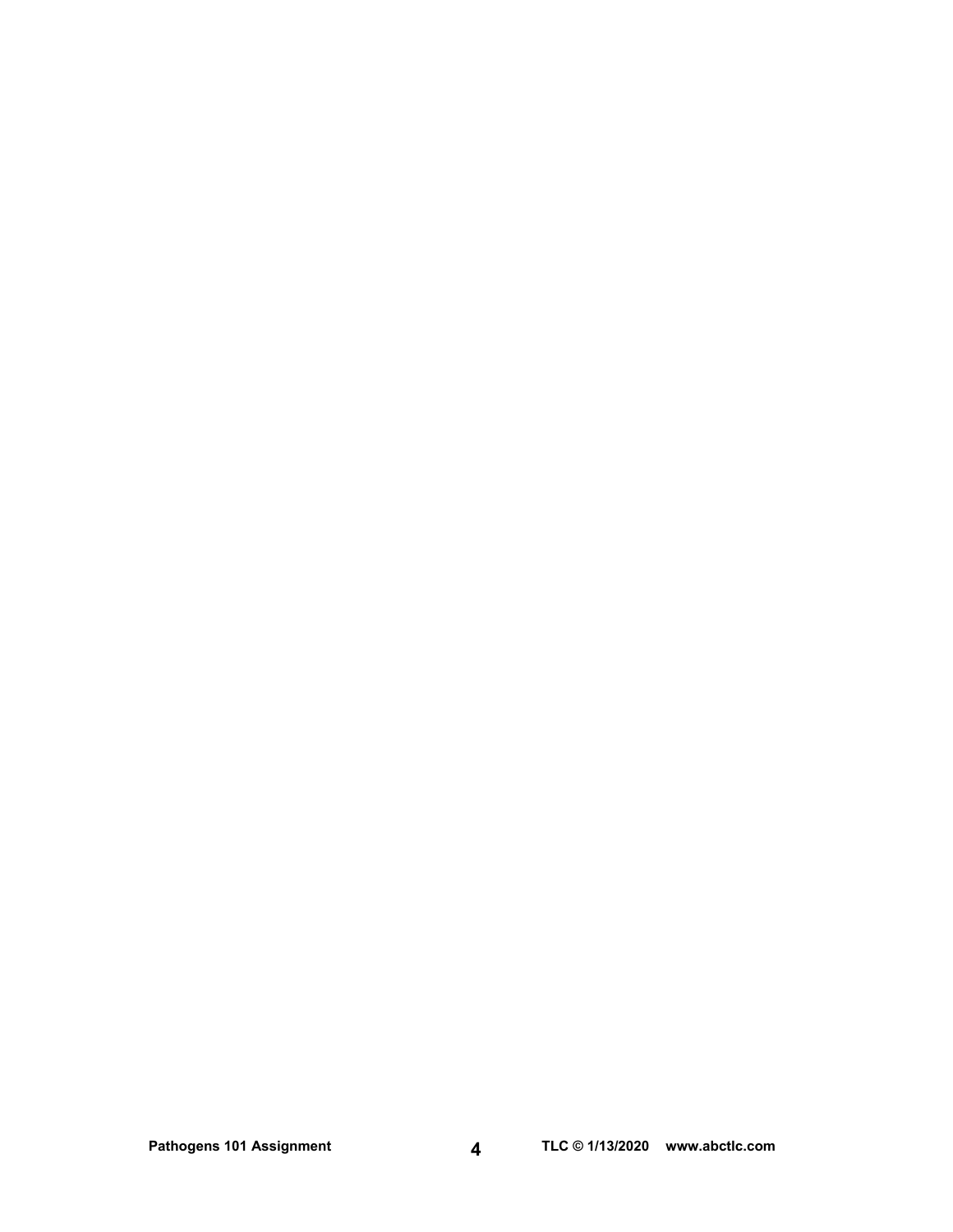# **Pathogens 101 Answer Key**

| Did you check with your State agency to ensure this course is accepted for credit?<br>No refunds.                                                   |
|-----------------------------------------------------------------------------------------------------------------------------------------------------|
| You are responsible to ensure this course is accepted for credit. No refunds.<br>Method of Course acceptance confirmation. Please fill this section |
| Website __ Telephone Call ___ Email ____ Spoke to ______________________________                                                                    |
| Did you receive the approval number, if applicable? ____________________________                                                                    |
| What is the course approval number, if applicable?                                                                                                  |

*You can electronically complete this assignment in Adobe Acrobat DC.* 

Please Circle, Bold, Underline or X, one answer per question. A **felt tipped pen** works best.

| 1. ABCD     | 19. A B     | 37. A B C D | 55. A B     |
|-------------|-------------|-------------|-------------|
| 2. ABCD     | 20. A B C D | 38. A B C D | 56. A B C D |
| 3. ABCD     | 21. A B C D | 39. A B C D | 57. A B C D |
| 4. ABCD     | 22. A B C D | 40. A B C D | 58. A B C D |
| 5. ABCD     | 23. A B C D | 41. A B C D | 59. A B     |
| 6. ABCD     | 24. A B C D | 42. A B C D | 60. A B     |
| 7. ABCD     | 25. A B C D | 43. A B C D | 61. A B     |
| 8. AB       | 26. A B C D | 44. A B C D | 62. A B     |
| 9. ABCD     | 27. A B C D | 45. A B C D | 63. A B     |
| 10. A B C D | 28. A B     | 46. A B C D | 64. A B     |
| 11. A B C D | 29. A B C D | 47. A B C D | 65. A B C D |
| 12. A B C D | 30. A B     | 48. A B     | 66. A B C D |
| 13. A B C D | 31. A B C D | 49. A B C D | 67. A B C D |
| 14. A B C D | 32. A B     | 50. A B C D | 68. A B C D |
| 15. A B C D | 33. A B     | 51. A B C D | 69. A B C D |
| 16. A B     | 34. A B C D | 52. A B C D | 70. A B C D |
| 17. A B     | 35. A B     | 53. A B C D | 71. A B C D |
| 18. A B     | 36. A B C D | 54. A B C D | 72. A B C D |
|             |             |             |             |

Pathogens 101 Assignment **TLC © 1/13/2020** www.abctlc.com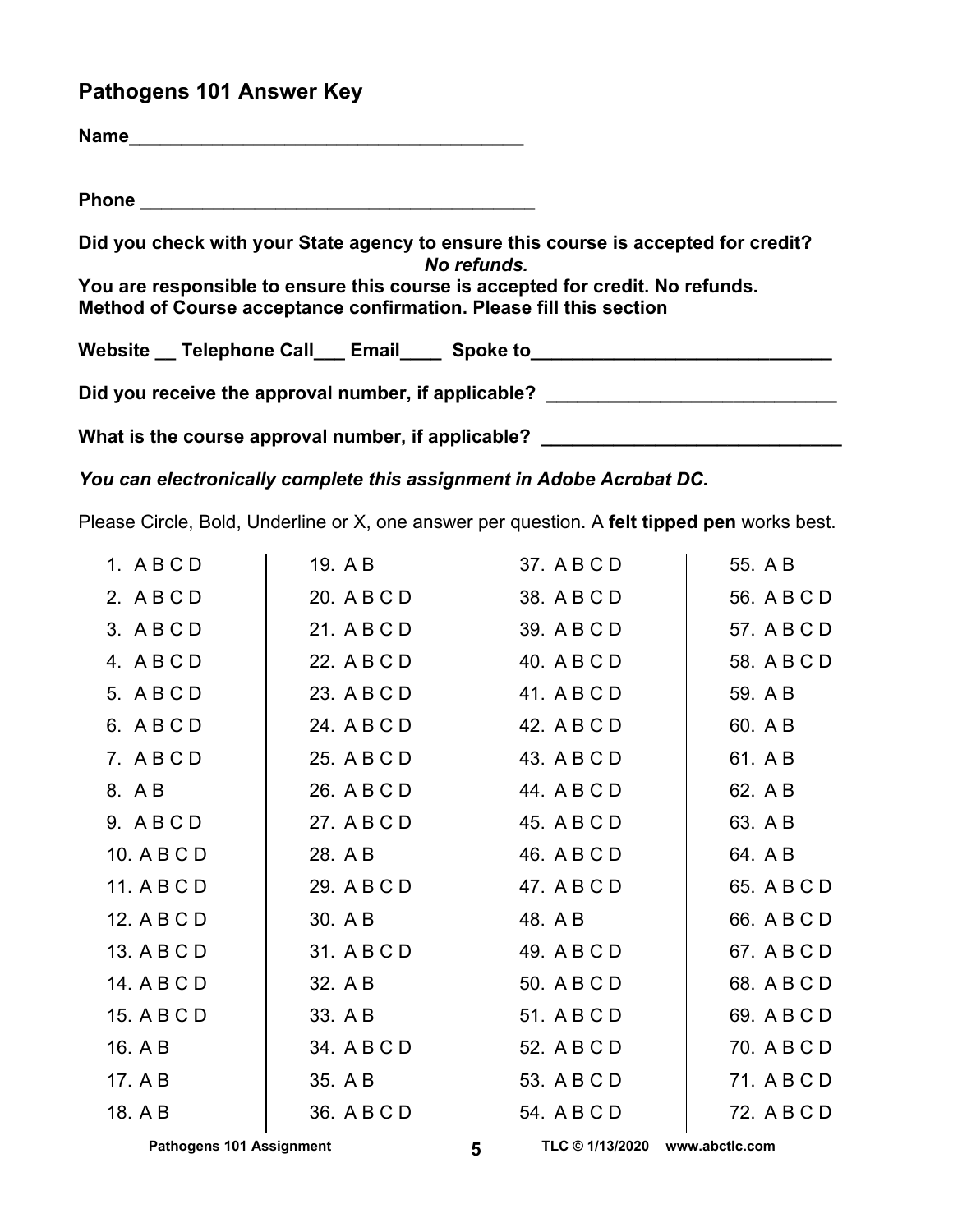| <b>Pathogens 101 Assignment</b> | 6            | TLC © 1/13/2020 | www.abctlc.com |
|---------------------------------|--------------|-----------------|----------------|
| 105. A B C D                    | 138. A B C D | 171. ABCD       | 204. A B C D   |
| 104. A B C D                    | 137. A B     | 170. A B C D    | 203. A B C D   |
| 103. A B C D                    | 136. A B C D | 169. A B C D    | 202. A B C D   |
| 102. A B C D                    | 135. A B     | 168. A B C D    | 201. ABCD      |
| 101. AB                         | 134. AB      | 167. A B C D    | 200. A B C D   |
| 100. AB                         | 133. ABCD    | 166. A B C D    | 199. A B C D   |
| 99. A B                         | 132. A B     | 165. A B C D    | 198. A B C D   |
| 98. A B                         | 131. ABCD    | 164. ABCD       | 197. A B C D   |
| 97. A B                         | 130. ABCD    | 163. A B C D    | 196. A B C D   |
| 96. A B                         | 129. A B     | 162. A B C D    | 195. A B       |
| 95. A B                         | 128. A B     | 161. ABCD       | 194. A B C D   |
| 94. A B                         | 127. A B     | 160. A B C D    | 193. A B C D   |
| 93. A B                         | 126. A B C D | 159. AB         | 192. A B C D   |
| 92. A B                         | 125. A B C D | 158. A B C D    | 191. A B C D   |
| 91. A B C D                     | 124. A B C D | 157. A B C D    | 190. A B C D   |
| 90. A B C D                     | 123. A B C D | 156. A B C D    | 189. AB        |
| 89. A B C D                     | 122. A B C D | 155. A B C D    | 188. A B C D   |
| 88. A B C D                     | 121. ABCD    | 154. A B C D    | 187. A B       |
| 87. A B C D                     | 120. A B C D | 153. A B        | 186. A B C D   |
| 86. A B C D                     | 119. ABCD    | 152. A B C D    | 185. A B C D   |
| 85. A B C D                     | 118. ABCD    | 151. ABCD       | 184. A B       |
| 84. A B C D                     | 117. ABCD    | 150. A B C D    | 183. A B C D   |
| 83. A B C D                     | 116. A B C D | 149. A B C D    | 182. A B C D   |
| 82. A B C D                     | 115. ABCD    | 148. A B C D    | 181. A B C D   |
| 81. A B C D                     | 114. ABCD    | 147. A B C D    | 180. A B       |
| 80. A B C D                     | 113. ABCD    | 146. A B C D    | 179. A B C D   |
| 79. A B C D                     | 112. A B C D | 145. A B C D    | 178. A B C D   |
| 78. A B C D                     | 111. ABCD    | 144. A B C D    | 177. A B C D   |
| 77. A B C D                     | 110. ABCD    | 143. A B C D    | 176. A B C D   |
| 76. A B C D                     | 109. A B C D | 142. A B        | 175. A B       |
| 75. A B C D                     | 108. A B C D | 141. ABCD       | 174. A B C D   |
| 74. A B C D                     | 107. A B C D | 140. ABCD       | 173. A B C D   |
| 73. A B C D                     | 106. A B C D | 139. A B C D    | 172. A B       |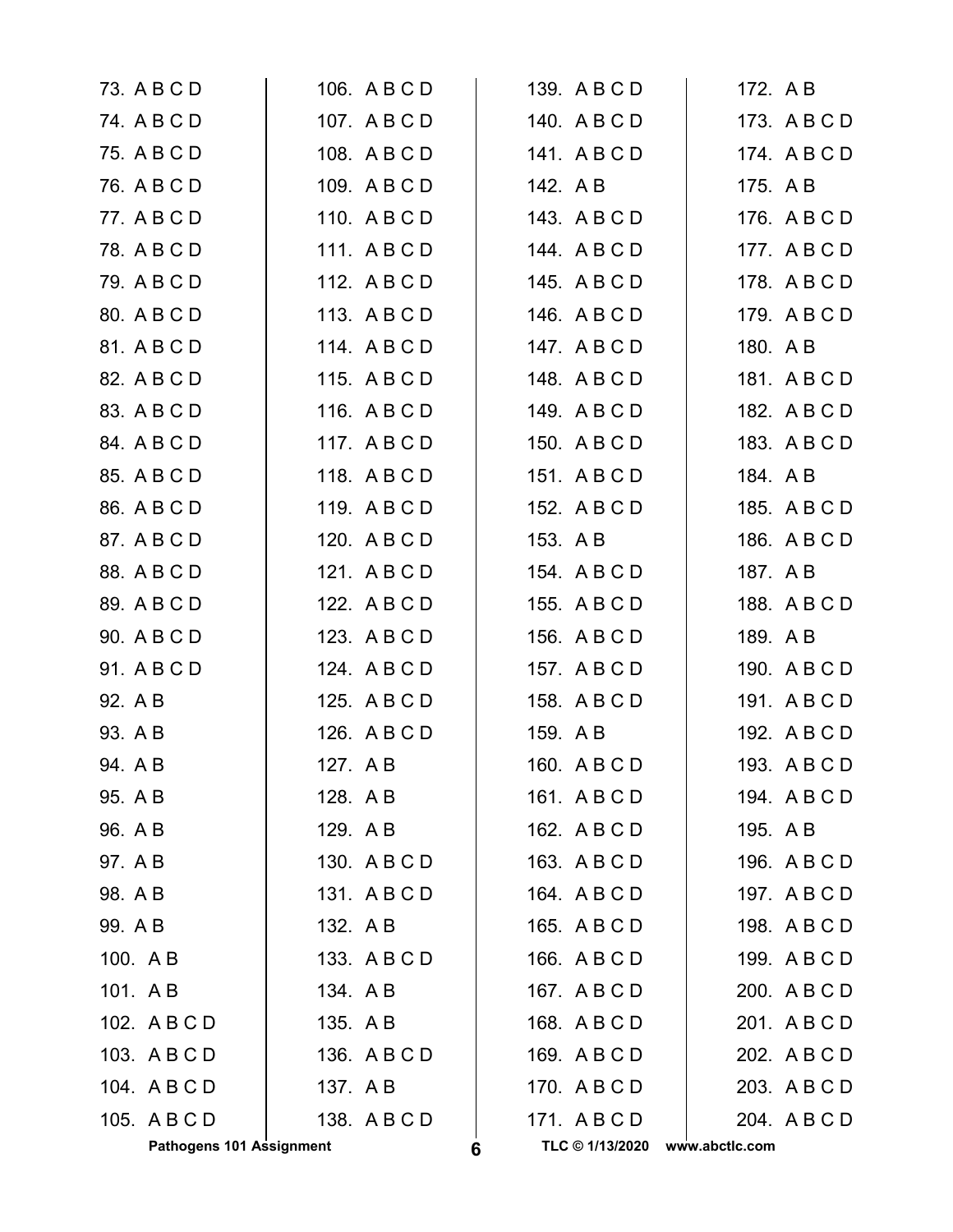| 237. A B C D | 270. A B     | 303. A B     | 336. A B     |
|--------------|--------------|--------------|--------------|
| 236. A B C D | 269. A B     | 302. A B     | 335. A B C D |
| 235. A B C D | 268. A B     | 301. A B C D | 334. A B C D |
| 234. A B C D | 267. A B     | 300. A B C D | 333. A B C D |
| 233. A B C D | 266. A B     | 299. A B C D | 332. A B     |
| 232. A B C D | 265. A B C D | 298. A B     | 331. A B     |
| 231. A B C D | 264. A B C D | 297. A B     | 330. A B     |
| 230. A B C D | 263. A B C D | 296. A B     | 329. A B     |
| 229. A B C D | 262. A B C D | 295. A B     | 328. A B C D |
| 228. A B C D | 261. A B C D | 294. A B C D | 327. A B C D |
| 227. A B C D | 260. A B C D | 293. A B C D | 326. A B C D |
| 226. A B C D | 259. A B     | 292. A B C D | 325. A B     |
| 225. A B C D | 258. A B C D | 291. A B     | 324. A B     |
| 224. A B C D | 257. A B     | 290. A B     | 323. A B     |
| 223. A B C D | 256. A B C D | 289. A B     | 322. A B C D |
| 222. A B C D | 255. A B     | 288. A B     | 321. A B C D |
| 221. A B C D | 254. A B     | 287. A B C D | 320. A B C D |
| 220. A B C D | 253. A B     | 286. A B C D | 319. A B C D |
| 219. A B C D | 252. A B     | 285. A B C D | 318. A B C D |
| 218. A B C D | 251. A B     | 284. A B C D | 317. A B C D |
| 217. A B C D | 250. A B     | 283. A B C D | 316. A B C D |
| 216. A B C D | 249. A B C D | 282. A B C D | 315. A B C D |
| 215. A B C D | 248. A B C D | 281. A B C D | 314. A B C D |
| 214. A B C D | 247. A B C D | 280. A B C D | 313. A B C D |
| 213. A B C D | 246. A B C D | 279. A B C D | 312. A B C D |
| 212. A B C D | 245. A B C D | 278. A B C D | 311. A B C D |
| 211. A B C D | 244. A B C D | 277. A B C D | 310. A B C D |
| 210. A B C D | 243. A B C D | 276. A B     | 309. A B C D |
| 209. A B     | 242. A B     | 275. A B     | 308. A B C D |
| 208. A B     | 241. A B     | 274. A B C D | 307. A B C D |
| 207. A B     | 240. A B     | 273. A B C D | 306. A B C D |
| 206. A B     | 239. A B     | 272. A B C D | 305. A B     |
| 205. A B     | 238. A B C D | 271. A B C D | 304. A B     |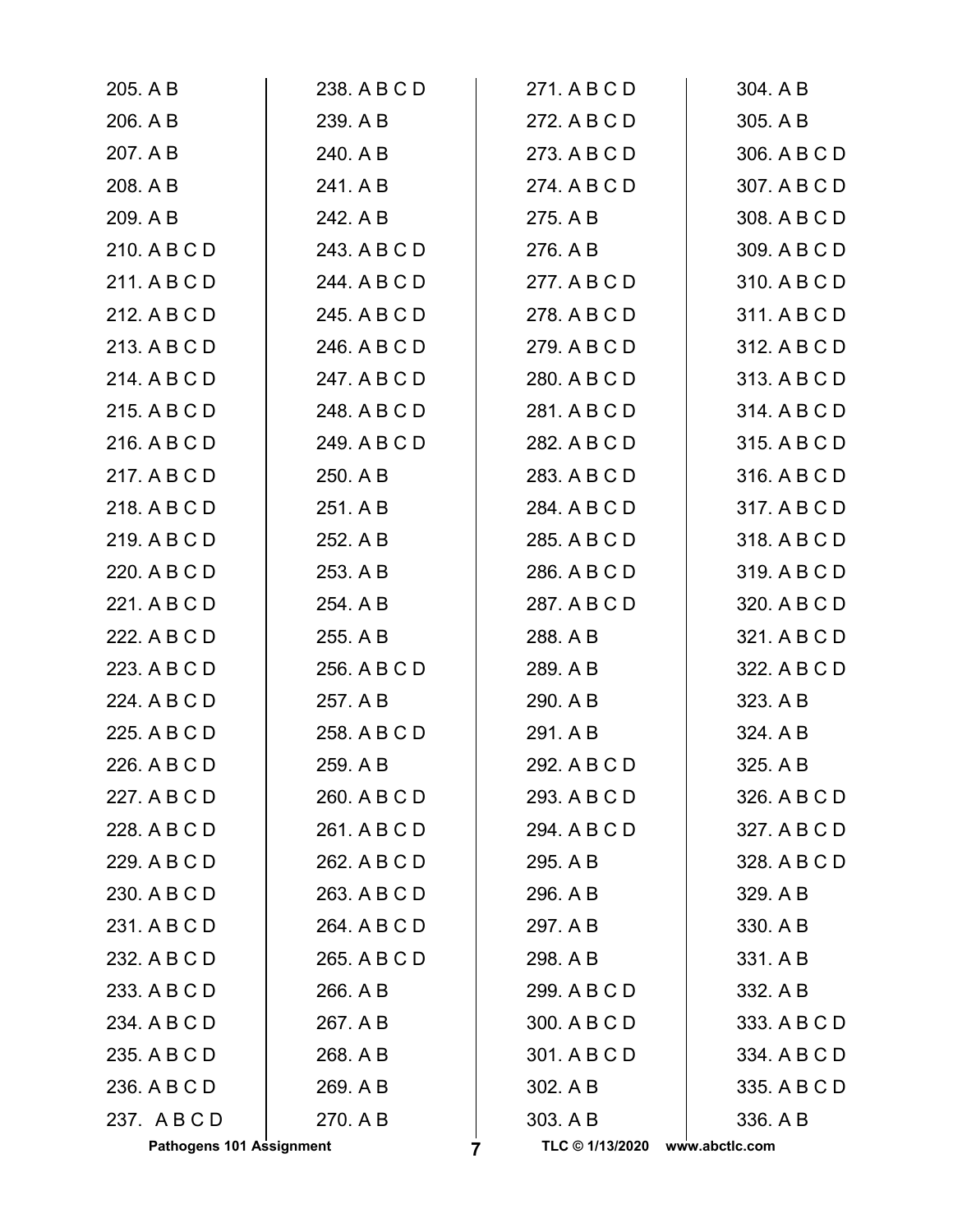| 337. A B |                                 |          | 370. AB      | 403. A B C D    |                | 436. A B     |
|----------|---------------------------------|----------|--------------|-----------------|----------------|--------------|
|          | 338. A B C D                    | 371. AB  |              | 404. A B C D    |                | 437. A B     |
|          | 339. ABCD                       | 372. A B |              | 405. A B C D    |                | 438. A B C D |
|          | 340. ABCD                       |          | 373. A B C D | 406. A B C D    |                | 439. A B C D |
|          | 341. ABCD                       |          | 374. ABCD    | 407. A B C D    |                | 440. A B C D |
|          | 342. A B C D                    |          | 375. A B C D | 408. A B C D    |                | 441. A B     |
|          | 343. A B C D                    |          | 376. A B C D | 409. A B        |                | 442. A B     |
|          | 344. ABCD                       |          | 377. ABCD    | 410. A B C D    |                | 443. A B     |
|          | 345. A B C D                    |          | 378. A B C D | 411. A B C D    |                | 444. A B C D |
|          | 346. A B C D                    |          | 379. ABCD    | 412. A B C D    |                | 445. A B C D |
| 347. A B |                                 |          | 380. A B C D | 413. A B C D    |                | 446. A B C D |
|          | 348. A B C D                    |          | 381. A B C D | 414. A B C D    |                | 447. A B     |
|          | 349. ABCD                       |          | 382. A B C D | 415. A B C D    |                | 448. A B     |
|          | 350. A B C D                    | 383. A B |              | 416. A B        |                | 449. A B     |
|          | 351. ABCD                       |          | 384. A B     | 417. A B C D    |                | 450. A B     |
|          | 352. A B C D                    | 385. A B |              | 418. A B C D    |                | 451. A B     |
| 353. A B |                                 | 386. A B |              | 419. A B C D    |                | 452. A B C D |
| 354. AB  |                                 | 387. AB  |              | 420. A B C D    |                | 453. A B C D |
| 355. A B |                                 |          | 388. A B     | 421. A B C D    |                | 454. A B C D |
| 356. A B |                                 |          | 389. A B     | 422. A B C D    |                | 455. A B     |
| 357. A B |                                 | 390. A B |              | 423. A B C D    |                | 456. A B C D |
| 358. AB  |                                 | 391. AB  |              | 424. A B C D    |                | 457. A B C D |
| 359. A B |                                 |          | 392. A B     | 425. A B C D    |                | 458. A B C D |
| 360. AB  |                                 |          | 393. AB      | 426. A B C D    |                | 459. A B     |
| 361. AB  |                                 |          | 394. AB      | 427. A B C D    |                | 460. A B     |
| 362. AB  |                                 |          | 395. A B     | 428. A B C D    |                | 461. A B C D |
| 363. AB  |                                 |          | 396. A B C D | 429. A B C D    |                | 462. A B C D |
| 364. AB  |                                 |          | 397. AB      | 430. A B C D    |                | 463. A B C D |
| 365. A B |                                 |          | 398. AB      | 431. A B C D    |                | 464. A B C D |
| 366. AB  |                                 |          | 399. ABCD    | 432. A B C D    |                | 465. A B C D |
| 367. AB  |                                 |          | 400. A B C D | 433. A B C D    |                | 466. A B C D |
| 368. AB  |                                 |          | 401. ABCD    | 434. A B C D    |                | 467. A B C D |
| 369. AB  |                                 |          | 402. A B C D | 435. A B        |                | 468. A B C D |
|          | <b>Pathogens 101 Assignment</b> |          | 8            | TLC © 1/13/2020 | www.abctlc.com |              |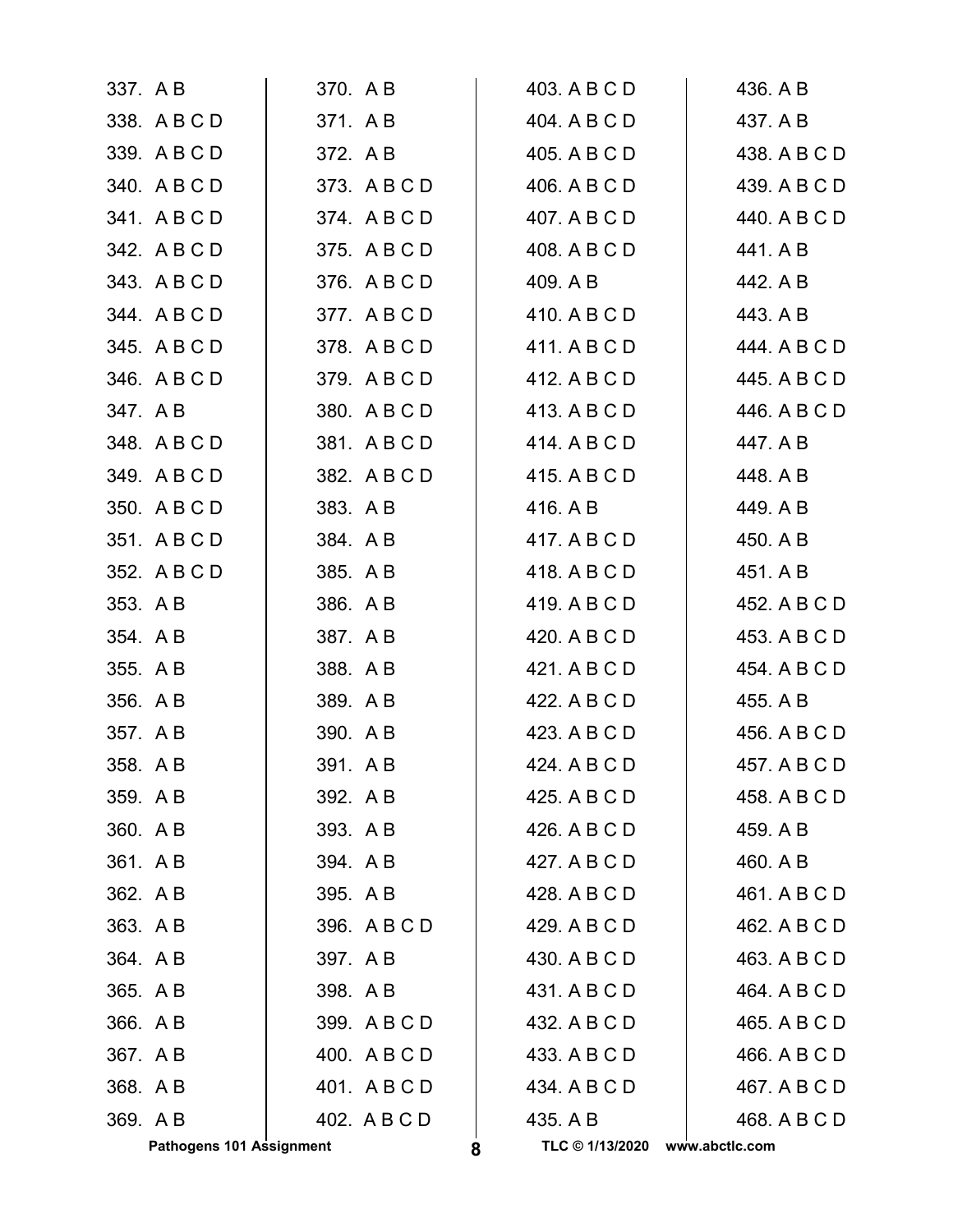| 469. A B C D | 477. A B C D | 485. A B C D | 493. A B C D |
|--------------|--------------|--------------|--------------|
| 470. A B C D | 478. A B C D | 486, A B C D | 494, A B C D |
| 471. ABCD    | 479. A B     | 487, A B C D | 495, A B C D |
| 472. A B     | 480. A B     | 488. A B C D | 496, A B C D |
| 473. A B C D | 481, A B C D | 489, A B C D | 497. A B     |
| 474. ABCD    | 482, A B C D | 490, A B C D | 498, A B C D |
| 475. A B C D | 483, A B C D | 491. A B C D | 499, A B C D |
| 476. A B C D | 484, A B C D | 492. A B C D | 500. A B     |
|              |              |              |              |

*I understand that I am 100 percent responsible to ensure that TLC receives the Assignment and Registration Key and that it is accepted for credit by my State or Providence. I understand that TLC has a zero tolerance towards not following their rules, cheating or hostility towards staff or instructors. I need to complete the entire assignment for credit. There is no credit for partial assignment completion. My exam was proctored. I will contact TLC if I do not hear back from them within 2 days of assignment submission. I will forfeit my purchase costs and will not receive credit or a refund if I do not abide with TLC's rules. I will not hold TLC liable for any errors, injury, death or non-compliance with rules. I will abide with all federal and state rules and rules found on page 2.* 

**Please Sign that you understand and will abide with TLC's Rules.** 

# **\_\_\_\_\_\_\_\_\_\_\_\_\_\_\_\_\_\_\_\_\_\_\_\_\_\_\_\_\_\_\_\_\_\_\_\_\_\_\_\_\_\_\_\_\_\_\_\_\_\_\_\_\_\_ Signature**

*Please write down any questions you were not able to find the answers or that have errors.*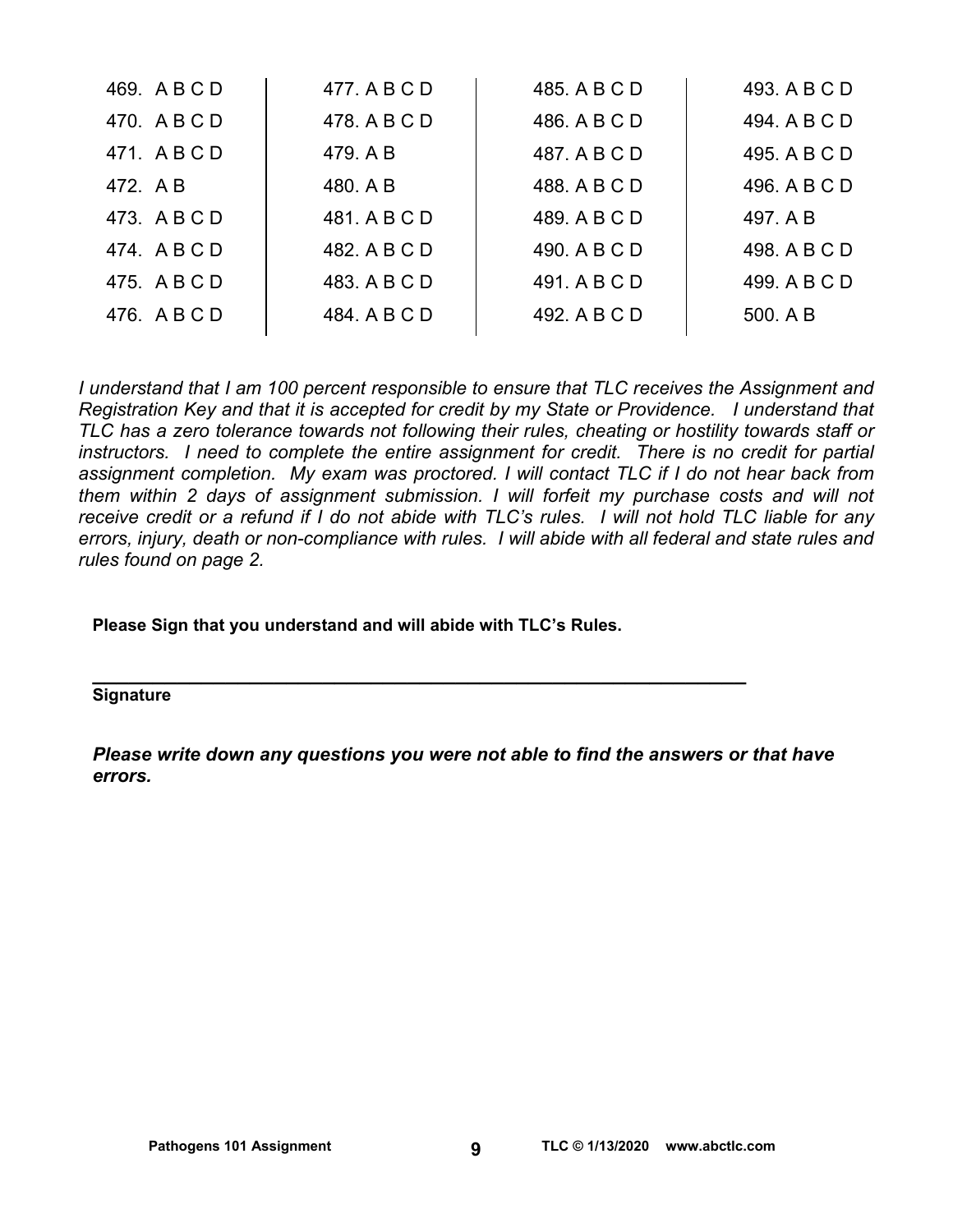# **When Finished with Your Assignment...**

#### **REQUIRED DOCUMENTS**

Please scan the **Registration Page, Answer Key, Proctoring report, Survey and Driver's License** and email these documents to [info@TLCH2O.com.](mailto:info@TLCH2O.com) 

#### **IPhone Scanning Instructions**

If you are unable to scan, take a photo of these documents with your **iPhone** and send these photos to TLC, info@TLCH2O.com.

## **FAX**

If you are unable to scan and email, please fax these documents to TLC, if you fax, call to confirm that we received your paperwork. **(928) 468-0675** 

#### **Rush Grading Service**

If you need this assignment graded and the results mailed to you within a 48-hour period, prepare to pay an additional rush service handling fee of \$50.00.

*This course contains general EPA's SDWA federal rule requirements. Please be aware that each state implements water / sampling procedures/ safety / environmental / SDWA regulations that may be more stringent than EPA's regulations. Check with your state environmental/health agency for more information. These rules change frequently and are often difficult to interpret and follow. Be careful to be in compliance with your regulatory agencies and do not follow this course for any compliance concerns.*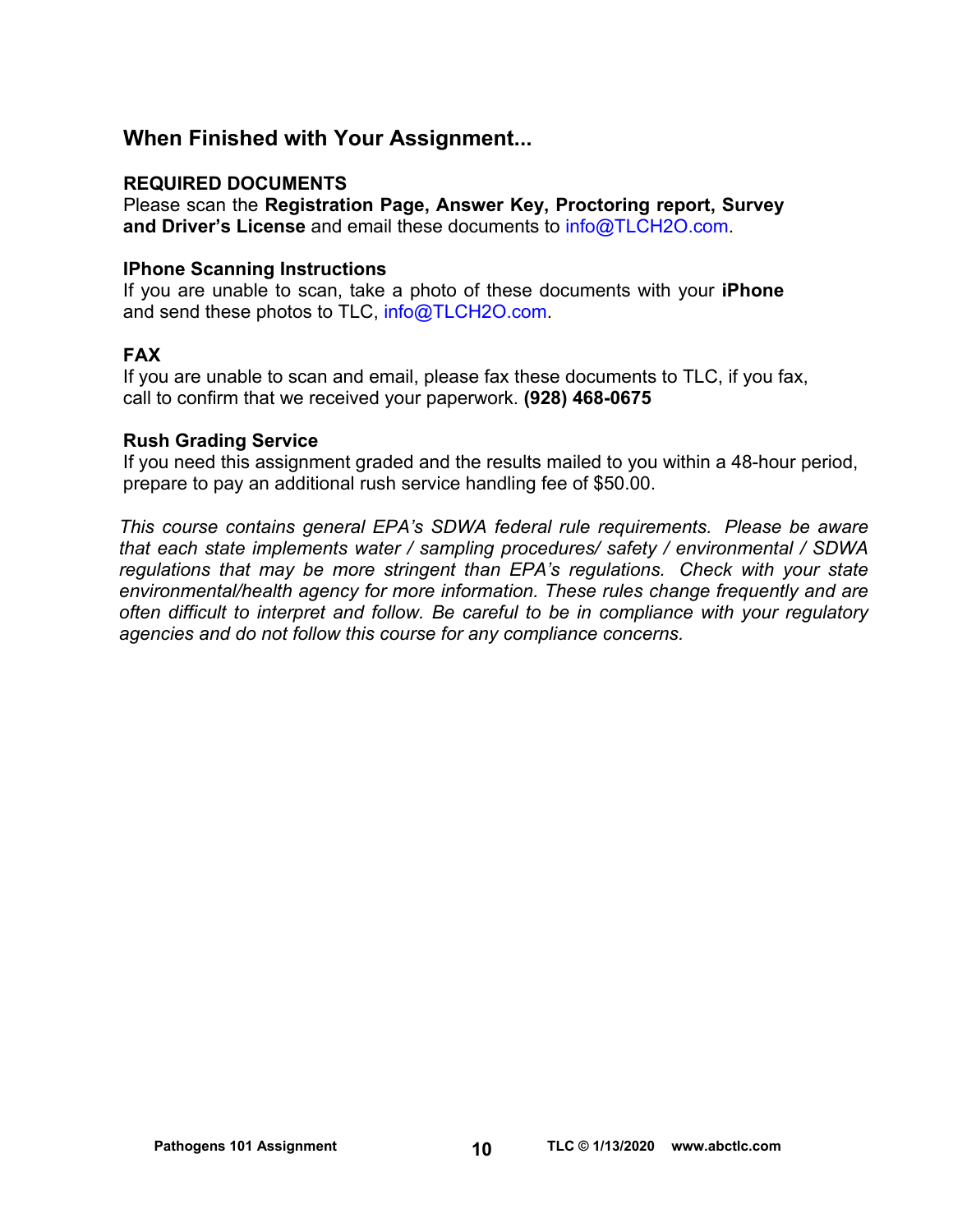# **PATHOGENS 101 CEU COURSE CUSTOMER SERVICE RESPONSE CARD**

| ANSWER IN THE AREA BELOW.                                                                         |  |  |  | PLEASE COMPLETE THIS FORM BY CIRCLING THE NUMBER OF THE APPROPRIATE      |
|---------------------------------------------------------------------------------------------------|--|--|--|--------------------------------------------------------------------------|
|                                                                                                   |  |  |  |                                                                          |
| Please rate the difficulty of your course.<br>Very Easy    0   1   2   3   4   5  Very Difficult  |  |  |  |                                                                          |
| Please rate the difficulty of the testing process.<br>Very Easy   0  1  2  3  4  5 Very Difficult |  |  |  |                                                                          |
|                                                                                                   |  |  |  |                                                                          |
|                                                                                                   |  |  |  | Please rate the subject matter on the exam to your actual field or work. |
|                                                                                                   |  |  |  | Very Similar 0 1 2 3 4 5 Very Different                                  |
|                                                                                                   |  |  |  |                                                                          |
| What would you do to improve the Course?                                                          |  |  |  |                                                                          |
|                                                                                                   |  |  |  |                                                                          |

 $\mathcal{L}_\mathcal{L} = \mathcal{L}_\mathcal{L} = \mathcal{L}_\mathcal{L} = \mathcal{L}_\mathcal{L} = \mathcal{L}_\mathcal{L} = \mathcal{L}_\mathcal{L} = \mathcal{L}_\mathcal{L} = \mathcal{L}_\mathcal{L} = \mathcal{L}_\mathcal{L} = \mathcal{L}_\mathcal{L} = \mathcal{L}_\mathcal{L} = \mathcal{L}_\mathcal{L} = \mathcal{L}_\mathcal{L} = \mathcal{L}_\mathcal{L} = \mathcal{L}_\mathcal{L} = \mathcal{L}_\mathcal{L} = \mathcal{L}_\mathcal{L}$ 

Any other concerns or comments.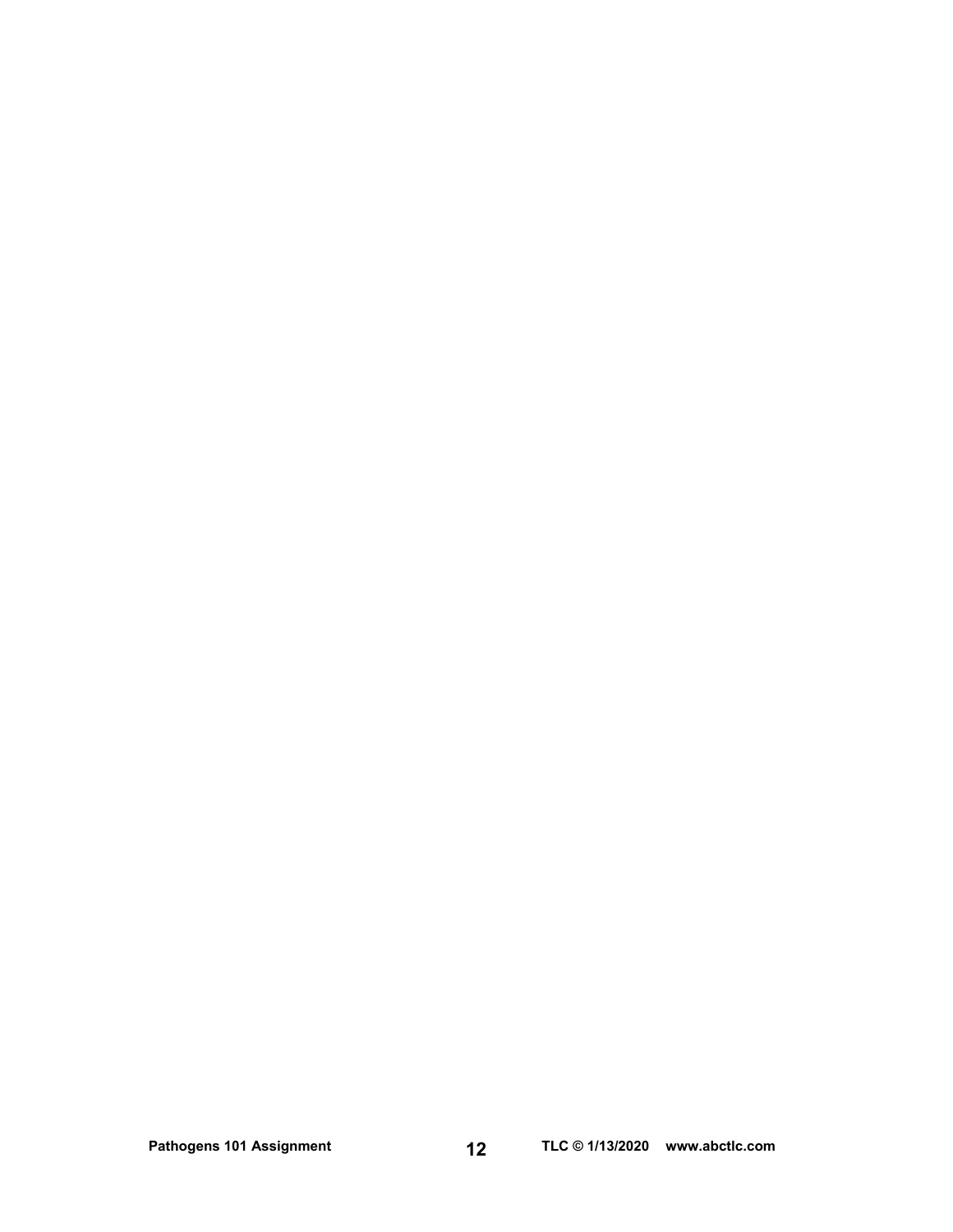# **Pathogens 101 CEU Training Course Assignment**

The Pathogens 101 CEU course assignment is available in Word on the Internet for your convenience, please visit [www.ABCTLC.com an](http://www.ABCTLC.com)d download the assignment and e-mail it back to TLC.

You will have 90 days from receipt of this manual to complete it in order to receive your Professional Development Hours (PDHs) or Continuing Education Unit (CEU). A score of 70 % or better is necessary to pass this course. If you should need any assistance, please email all concerns and the completed ANSWER KEY to [info@tlch2o.com.](mailto:info@tlch2o.com) 

Select one answer per question. Please utilize the answer key. (s) on the answer will indicate either plural and singular tenses.

#### **Hyperlink to the Glossary and Appendix**

<http://www.abctlc.com/downloads/PDF/WTGlossary.pdf>

#### **Three Types of Public Water Systems**

- 1. Provides water to the same population year-round for example: homes, apartment buildings.
- A. TNCWS C. NTNCWSs
- B. CWSs D. None of the above
- 2. Approximately 85,000 systems.
- A. TNCWS C. NTNCWSs
- D. None of the above
- 3.Approximately 52,000 systems serving the majority of the U.S. population
- A. TNCWS C. NTNCWSs
- B. CWSs D. None of the above

4.Provides water to the same people at least six months a year, but not all year for example: schools, factories, churches, office buildings that have their own water system)

- A. TNCWS C. NTNCWSs
- B. CWSs D. None of the above
- 5. Approximately 18,000 water systems
- A. TNCWS C. NTNCWSs
- B. CWSs D. None of the above

6. Provides water where people do not remain for long periods for example: gas stations, campgrounds.

- A. TNCWS C. NTNCWSs
- B. CWSs D. None of the above

#### **Water Quality Section Surface (Raw) Water Introduction**

7. \_\_\_\_\_\_\_\_\_\_\_\_\_\_\_\_\_\_ enhancement and formation of policy measures (administrative and engineering) revolves around most effective types of treatment methods and/or chemicals.

A. Universal solvent C. Surface water

B. Water quality D. None of the above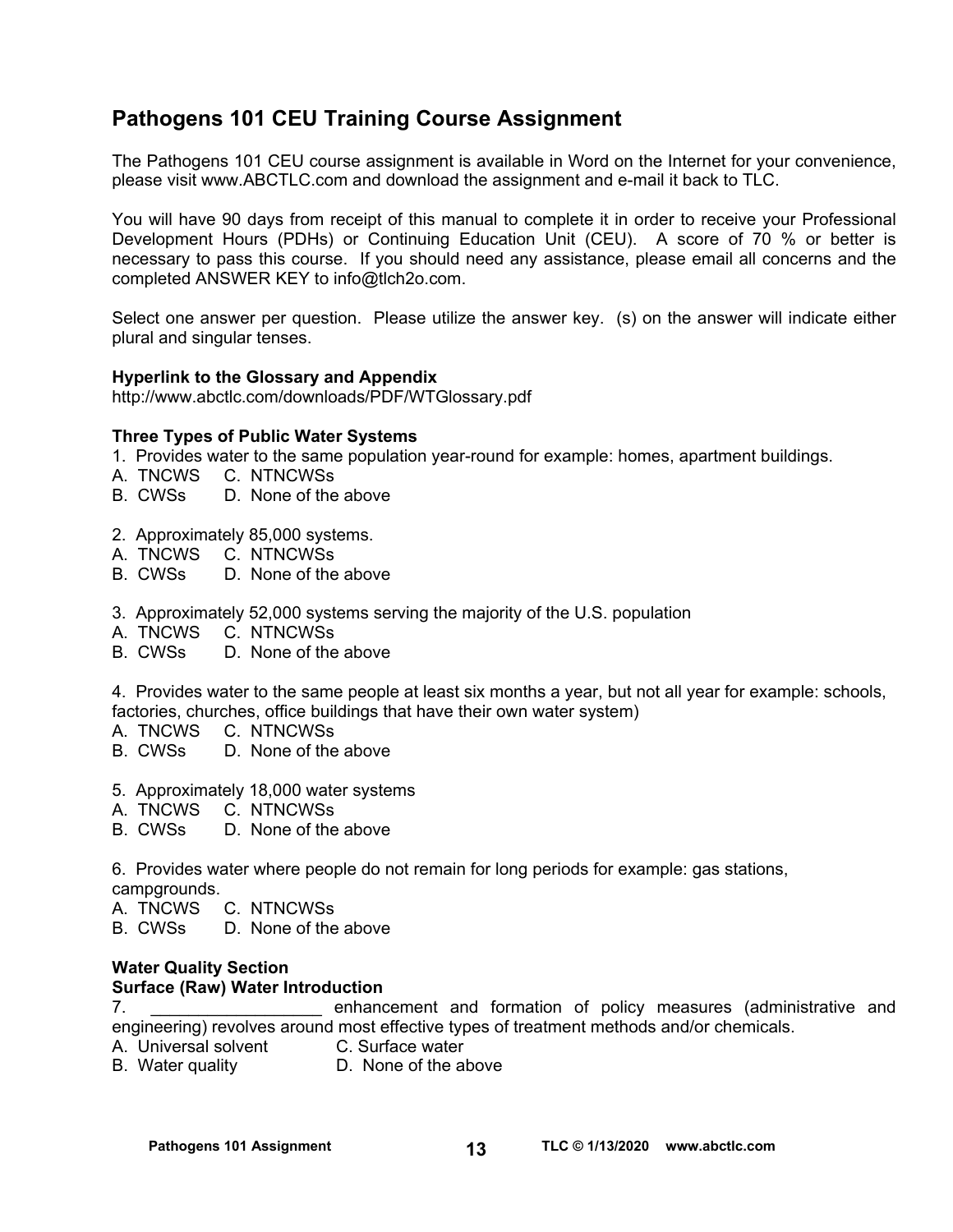8. Raw water generally contains varying amounts of dissolved minerals including calcium, magnesium, sodium, chlorides, sulfates and bicarbonates, depending on its source.

A. True B. False

9. Operators need to appropriately treat surface water is never pure of The states it. Most of the earth's water sources obtain their water supplies through precipitation.

- A. Excess nutrients C. Pollution
- B. Biological actions D. None of the above

10. Water passes runoffs and infiltrates the ground during precipitation; this runoff acquires a wide variety of \_\_\_\_\_\_\_\_\_\_\_\_\_\_\_\_that intensely alters its usefulness.

- C. Dissolved or suspended impurities
- B. Biological actions D. None of the above

#### **Surface Water Properties**

11. Runoff could produce mud, leaves, decayed vegetation, and human and animal refuse. The discharge from industry could increase\_\_\_\_\_\_\_\_\_\_\_\_\_\_\_\_\_. Some lakes and reservoirs may experience seasonal turnover.

A. Volatile organic compounds C. Excess nutrients

B. Water quality **D.** None of the above

12. Adjustments in the dissolved oxygen, algae, temperature, suspended solids, turbidity, and carbon dioxide will change because of \_\_\_\_\_\_\_\_\_\_\_\_\_\_\_\_.

- A. Excess nutrients C. Discharge
- B. Biological actions D. None of the above

13. Water is accepted as the \_\_\_\_\_\_\_\_\_\_\_\_\_\_\_\_\_\_\_\_\_\_\_\_\_ because will dissolve most substances that comes in contact.

A. Universal solvent C. Surface water

B. Water quality **D.** None of the above

14. Depending on the region, some lakes and rivers receive **the act and reading** from sewer facilities or defective septic tanks.

- A. Excess nutrients C. Discharge
- B. Biological actions D. None of the above

#### **Managing Water Quality at the Source**

15. Contingent upon the region, source water may have several restrictions of use as part of a Water Shed Management Plan. In some areas, it may be restricted from recreational use, discharge or runoff from agriculture, or **example 20** 

- A. Excess nutrients C. Industrial and wastewater discharge
- B. Biological actions D. None of the above

16. Another characteristic of quality control is aquatic plants. The ecological equilibrium in lakes and reservoirs plays a natural part in purifying and sustaining the life of the lake. Certain vegetation removes the excess nutrients that would promote the growth of algae. Too much algae will imbalance the lake and kill fish.

A. True B. False

17. Algae growth is supplied by the energy of the sun. As algae absorbs this energy, it converts carbon dioxide to oxygen. Algae and rooted aquatic plants are essential in the food chain of fish and birds. Algae growth is the result of photosynthesis.

A. True B. False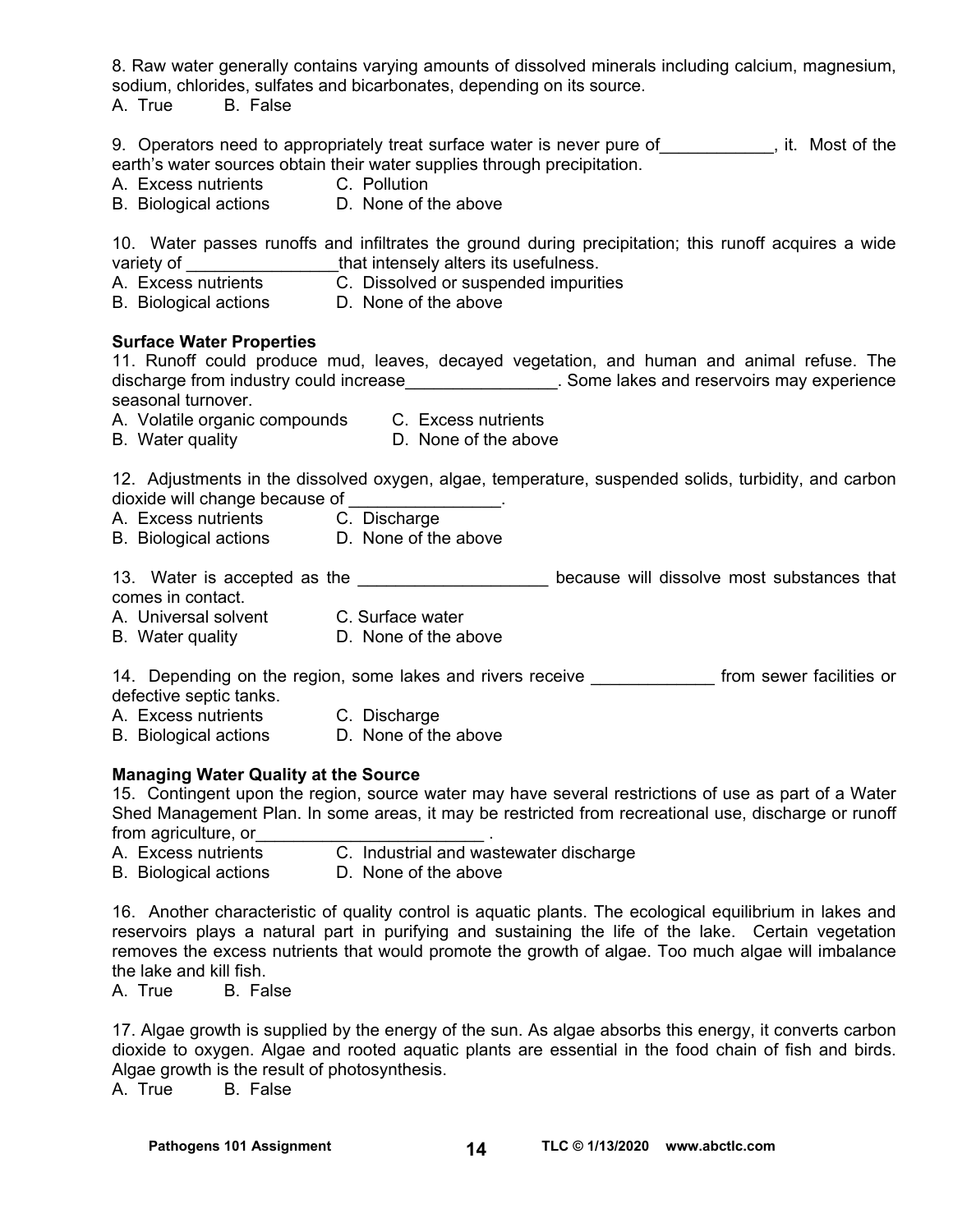18. The absence of dissolved oxygen in water is known as aerobic conditions.

A. True B. False

19. Most treatment plant upsets are such as taste and odor, color, and filter clogging is due to algae. The type of algae determines the problem it will cause, for instance slime, corrosion, color, and toxicity. A. True B. False

20. Algae can be controlled in the water supply by using chemicals such as

- A. pH and alkalinity C. Powdered activated carbon and chlorine
- B. Copper sulfate D. None of the above

21. Contingent upon federal regulations and the amount of copper found natural in water, operators have used **the used** summary resolution of the setter of a control algae blooms.

- A. pH and alkalinity C. Potassium permanganate
- B. Metals, and non-metals D. None of the above

22. The \_\_\_\_\_\_\_\_\_\_\_\_\_\_\_\_ of the water will govern how these chemicals will react.

- C. Powdered activated carbon and chlorine
- B. Metals, and non-metals D. None of the above

#### **Physical Characteristics of Water**

23. Physical characteristics are the elements found that are considered alkali, metals, and non-metals such as carbonates, fluoride, \_\_\_\_\_\_\_\_\_\_\_\_\_\_\_\_\_\_\_. The consumer relates it to scaling of faucets or staining.<br>A. pH and alkalinity

- A. pH and alkalinity C. Powdered activated carbon and chlorine<br>B. Sulfides or acids C. None of the above
- D. None of the above

24. Total Dissolved Solids (TDS) is not a primary pollutant; it is a gauge of appealing water characteristics such as hardness and an indication of an assortment of chemical contaminants that might be present, such as?

- A. Turbidity C. Arsenic
- B. Colloids D. None of the above

25. pH is the negative logarithm of the hydrogen ion concentration, [H+], a measure of the degree to which a solution is

- A. Alkalinity C. Hydrogen ion (H+)
- B. Acidic or alkaline D. None of the above

26.  $\blacksquare$  is a substance that can give up a hydrogen ion  $(H^+)$ ; a base is a substance

that can accept H+.

- A. Acid C. Acidic or alkaline
- B. Base D. None of the above

27. The more acidic a solution the greater the hydrogen ion concentration and the lower the pH; a pH of 7.0 indicates neutrality, a pH of less than 7 indicates acidity, and a pH of more than 7 indicates

A. Acid C. Alkalinity

 $\mathcal{L}_\text{max}$  and  $\mathcal{L}_\text{max}$  and  $\mathcal{L}_\text{max}$ 

B. Base D. None of the above

#### **Alkalinity**

28. Alkalinity of water is its acid-neutralizing capacity. It is the sum of all the titratable bases. The measured value may vary significantly with the end-point pH used. A. True B. False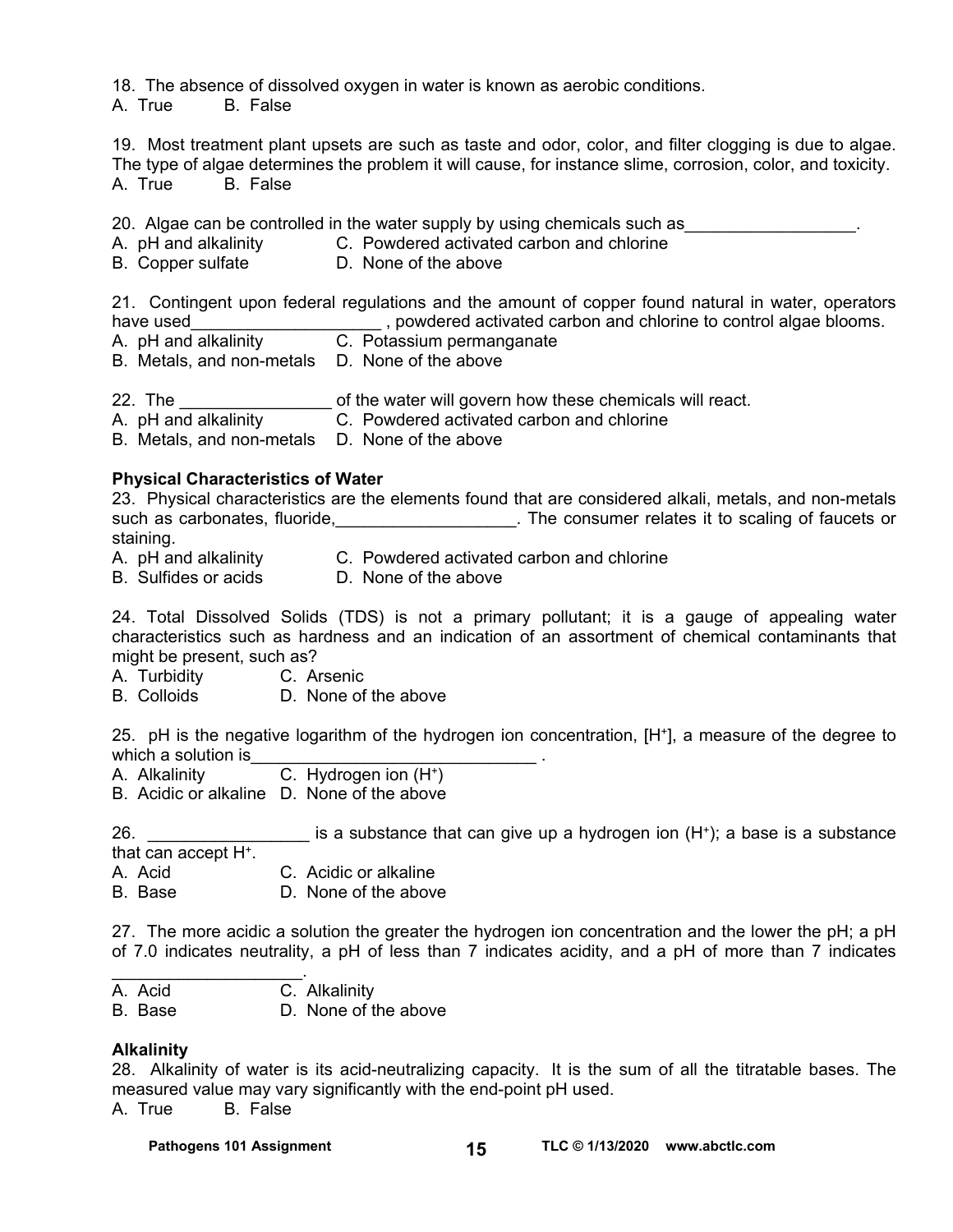29. Alkalinity is a measure of **Exercise 20** and can be interpreted in terms of specific substances only when the chemical composition of the sample is known.

A. Hydrogen ion (H<sup>+</sup>) C. An aggregate property of water

B. Alkaline earth metal D. None of the above

30. Alkalinity is substantial in many uses and treatments of natural waters and wastewaters. Because the alkalinity of many surface waters is primarily a function of carbonate, bicarbonate, and hydroxide content, it is taken as an indication of the concentration of these constituents. The measured values also may include contributions from borates, phosphates, silicates or other bases if these are present. A. True B. False

31. \_\_\_\_\_\_\_\_\_\_\_\_\_\_\_\_\_\_\_ with an overabundance of alkaline earth metal concentrations is significant in determining the suitability of water for irrigation.

A. Alkalinity **C.** Hydrogen ion  $(H^+)$ 

B. Acid D. None of the above

32. Alkalinity measurements are used in the interpretation and control of water and wastewater treatment processes

A. True B. False

#### **Turbidity Introduction**

33. High levels of turbidity may inhibit with proper water treatment and monitoring. If high quality raw water is low in turbidity, there will be a reduction in water treatment costs. Turbidity is unwanted because it causes health hazards.

A. True B. False

34. The turbidity in natural surface waters is composed of a large number of sizes of particles. The sizes of particles can be changing constantly, depending on precipitation and  $\qquad \qquad$  factors.

A. MCL C. Temperature

B. Manmade D. None of the above

35. When heavy rains transpire, runoff into streams, rivers, and reservoirs occurs, causing turbidity levels to increase. In most cases, the particle sizes are relatively large and settle relatively quickly in both the water treatment plant and the source of supply. However, in some instances, fine, colloidal material may be present in the supply, which may cause some difficulty in the coagulation process. A. True B. False

36. One physical feature of water is turbidity. A measure of the cloudiness of water caused by \_\_\_\_\_\_\_\_\_\_\_\_\_\_\_\_\_\_\_\_. The cloudy appearance of water caused by the presence of tiny particles.<br>A. Suspended particles C. Temperature fluctuation

- C. Temperature fluctuation
- B. Variations D. None of the above

37. Generally, higher turbidity levels require higher coagulant dosages. However, seldom is the relationship between turbidity level and **Example 2018** 11 linear.

- A. Coagulant dosage C. Temperature
- B. Total Dissolved Solids (TDS) D. None of the above

38. Usually, the extra coagulant required is relatively small when turbidities are much higher than normal due to higher collision probabilities of the during high turbidities.

- A. Turbidity C. Total Dissolved Solids (TDS)
- B. Colloids D. None of the above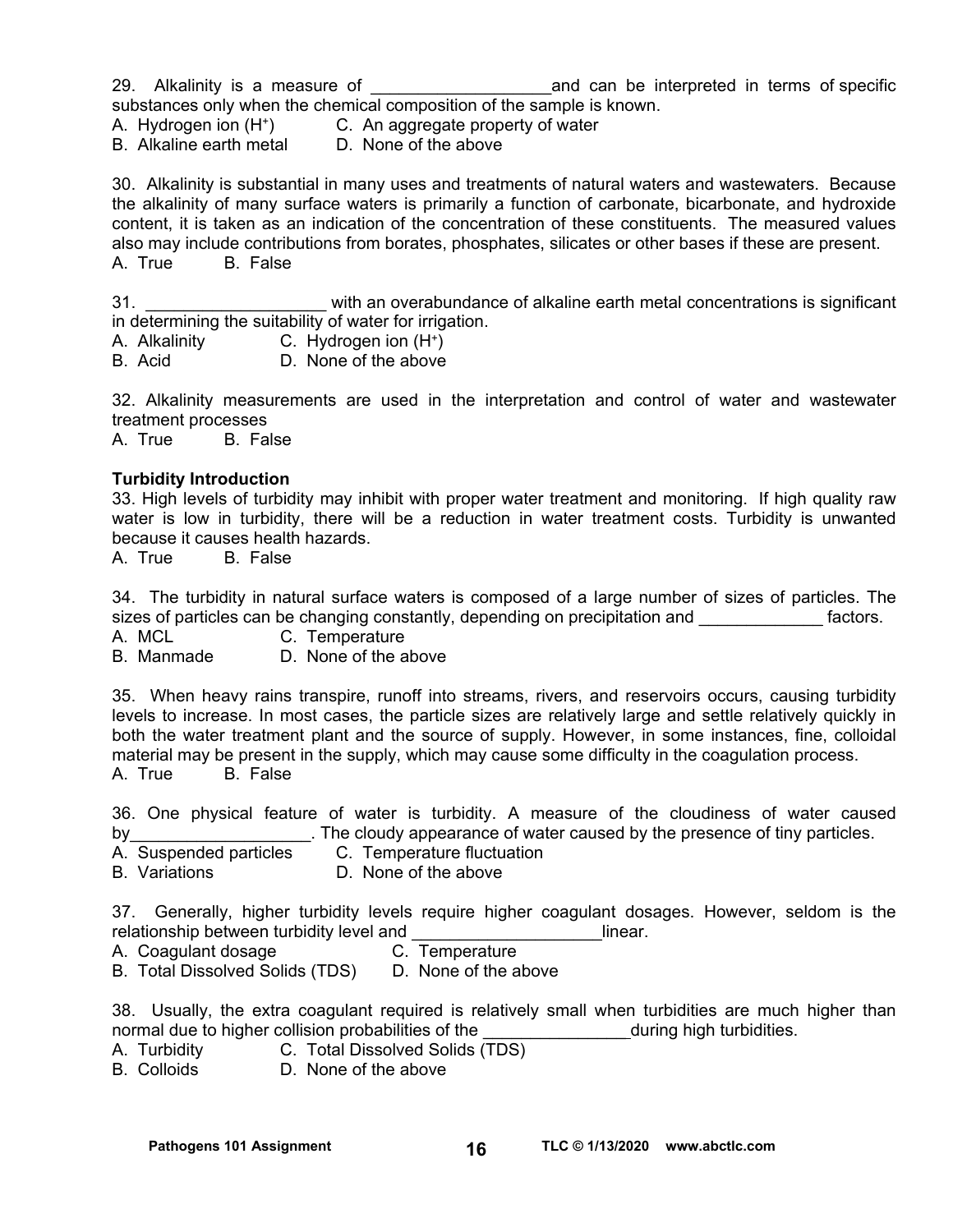39. Low \_\_\_\_\_\_\_\_\_\_\_\_\_waters can be very difficult to coagulate due to the difficulty in inducing collision between the colloids.

- A. Turbidity C. Total Dissolved Solids (TDS)
- B. Colloids D. None of the above

40. \_\_\_\_\_\_\_\_\_\_\_\_\_\_\_\_\_\_\_may be existing in a water supply due to pollution, and these colloids can be difficult to remove in the coagulation process. In this situation, higher coagulant dosages are generally required.

A. Turbidity C. Total Dissolved Solids (TDS)

B. Organic colloids D. None of the above

#### **Turbidity MCL**

41. The temperature variation of a sample, a scratched or unclean sample tube in the nephelometer and selecting an incorrect wavelength of a light path may be conditions caused by an inaccurate \_\_\_\_\_\_\_\_\_\_\_\_ measurement.

- A. Conductivity C. Temperature
- B. Turbidity D. None of the above

42. An MCL for turbidity established by the EPA because **EXAL EXACL EXACL** interferes with disinfection. This characteristic of water changes the most rapidly after a heavy rainfall.

A. Conductivity C. Temperature

B. Turbidity D. None of the above

#### **Dissolved Oxygen**

43. The level of dissolved oxygen in natural waters is often a direct indication of quality, since aquatic plants produce oxygen, while microorganisms generally consume it as they feed on  $\blacksquare$ 

- A. Pollutants C. E. coli bacteria
- B. Organic matter D. None of the above

44. \_\_\_\_\_\_\_\_\_\_\_\_\_\_\_\_\_ is essential for the support of fish and other aquatic life and aids in the natural decomposition of organic matter.

- A. Dissolved oxygen C. Solubility of oxygen
- B. Thermal stratification D. None of the above

45. Thermal stratification is possible as water becomes less dense when heated, meaning water weighs less per unit volume. Therefore, warmer water will be lighter and colder water will be heavier.

- Due to this, there will always be a level of "self-induced" \_\_\_\_\_\_\_\_\_\_\_\_\_\_\_\_\_ in a water storage.
- A. Saturation level(s) C. Permanent hardness

B. Thermal stratification D. None of the above

46. At low temperatures, the **Example 20** is increased, so that in winter, concentrations as high as 20 ppm may be found in natural waters; during summer, saturation levels can be as low as 4 or 5 ppm.

- A. Dissolved oxygen C. Solubility of oxygen
- B. Thermal stratification D. None of the above

#### **Secondary Standard**

47. TDS is most often measured in parts per million (ppm) or milligrams per liter of water (mg/L). The normal TDS level ranges from

- A. 50 ppm to 1,000 ppm C. 50 ppm to 100 ppm
- B. 5 ppm to 10 ppm D. None of the above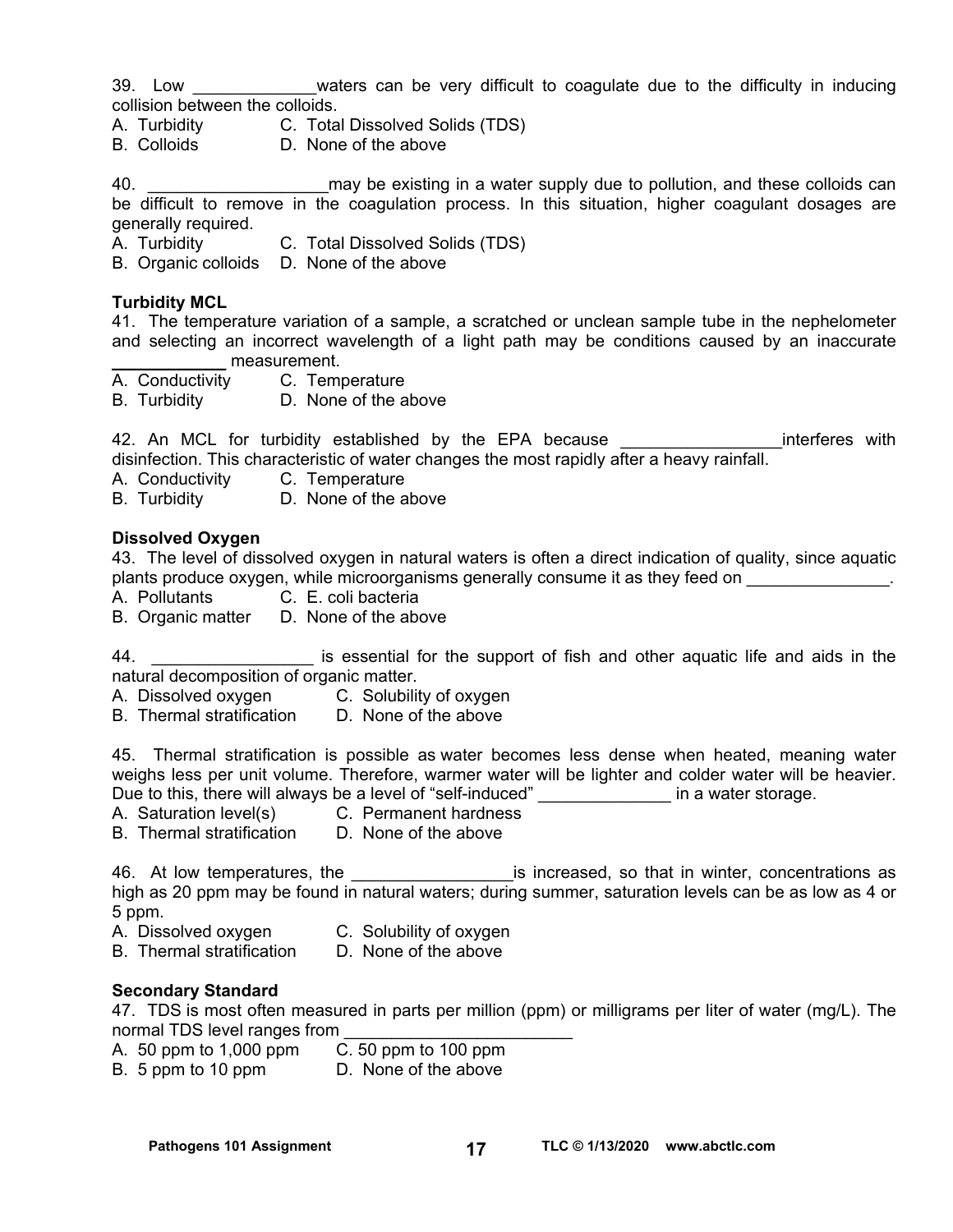48. The Environmental Protection Agency (EPA), which is responsible for drinking water regulations in the United States, has identified TDS as a secondary standard, meaning that it is a voluntary guideline. While the United States set legal standards for many harmful substances, TDS, along with other contaminants that cause aesthetic, cosmetic, and technical effects, has only a guideline.

A. True B. False

#### **Langelier Saturation Index**

49. The Langelier Saturation index (LSI) is an evenness scale derived from the theoretical concept of saturation and provides an indicator of the degree of saturation of water with respect to calcium carbonate. It can be shown that the Langelier saturation index (LSI) approximates the base 10 logarithm of the saturation level.

A. Magnesium carbonate C. Calcite

B. Calcium carbonate D. None of the above

50. The Langelier saturation level approaches the concept of saturation using pH as a main variable. The LSI can be interpreted as the pH change required to bring water to **with the same of the set of the set of** 

A. Saturation level(s) C. Equilibrium<br>B. Stratification D. None of the

D. None of the above

#### **More on the Stage 2 DBP Rule**

51. There are specific microbial pathogens, such as \_\_\_\_\_\_\_\_\_\_\_\_\_\_\_\_\_, which can cause illness, and are highly resistant to traditional disinfection practices.

- A. Cryptosporidium C. Protozoa
- B. E. coli host culture D. None of the above

52. The Stage 1 Disinfectants and Disinfection Byproducts Rule and The Stage 1 Disinfectants and Disinfection Byproducts Rule and December 1998.

- A. Stage 1 DBPR C. Interim Enhanced Surface Water Treatment Rule
- B. Stage 2 DBPR D. None of the above

53. Which of the following rules will reduce potential cancer and reproductive and developmental health risks from disinfection byproducts?

- A. Stage 1 DBPR C. Long Term 2 Enhanced Surface Water Rule
- B. Stage 2 DBPR D. None of the above

54. Which of the following rules focuses on public health protection by limiting exposure to DBPs, specifically total trihalomethanes and five haloacetic acids, which can form in water through disinfectants used to control microbial pathogens?

- A. Stage 2 DBP rule C. Long Term 2 Enhanced Surface Water Treatment Rule
- B. Stage 1 DBPR D. None of the above

55. Safe Drinking Water Act (SDWA) has been highly effective in protecting public health and has evolved to respond to new and emerging threats to safe drinking water.

A. True B. False

56. Which of the following is one of the major public health advances in the 20th century?

- A. Disinfection of drinking water C. Amendments to the SDWA<br>B. Water distribution D. None of the above
- D. None of the above

#### **What are Disinfection Byproducts (DBPs)?**

57. Which of the following form when disinfectants used to treat drinking water react with naturally occurring materials in the water?

- A. Chloramines C. Disinfection byproducts (DBPs)
- Pathogens 101 Assignment **18** 18 TLC © 1/13/2020 www.abctlc.com B. Humic and fulvic acids D. None of the above
	-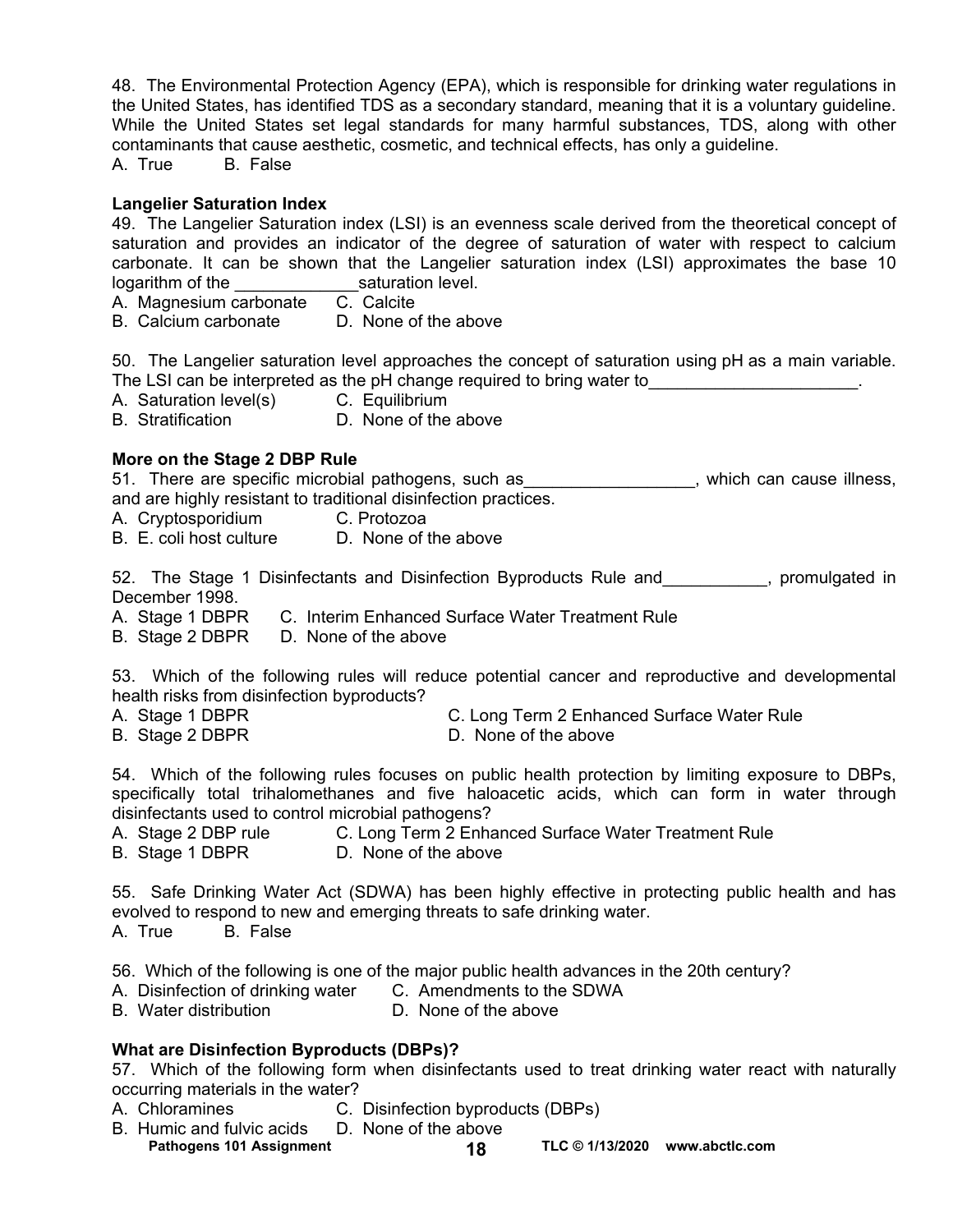58. Total trihalomethanes and haloacetic acids are widely occurring \_\_\_\_\_\_\_\_\_\_\_\_\_ formed during disinfection with chlorine and chloramine.

- 
- A. Gases C. Classes of DBPs
- B. Substances D. None of the above

#### **Are THMs and HAAs the only disinfection byproducts?**

59. The presence of TTHM and HAA5 is representative of the occurrence of many other chlorination DBPs; thus, an increase of TTHM and HAA5 generally indicates an increase of DBPs from chlorination. A. True B. False

#### **All disinfectants form DBPs in one of two reactions:**

60. Chorine and chlorine-based compounds (halogens) react with organics in water causing the hydrogen atom to substitute other atoms, resulting in halogenated by-products.

A. True B. False

61. Secondary by-products are also formed when multiple disinfectants are used.

A. True B. False

62. The EPA Surface Water Treatment Rule (SWTR) requires systems using public water supplies from either surface water or groundwater under the direct influence of surface water to disinfect. A. True B. False

#### **Public Health Concerns**

63. Results from toxicology studies have shown several DBPs (e.g., bromodichloromethane, bromoform, chloroform, dichloroacetic acid, and bromate) to be inert to laboratory animals. A. True B. False

64. Other DBPs (e.g., chlorite, bromodichloromethane, and certain haloacetic acids) have also been shown to cause adverse mutations (extra chromosomes) in laboratory animals. A. True B. False

#### **Disinfection Byproduct Research and Regulations Summary**

65. \_\_\_\_\_\_\_\_\_\_\_\_\_\_\_\_\_is unquestionably the most important step in the treatment of water for drinking water supplies.

A. DBP(s) C. Disinfection

B. Turbidity (particle) D. None of the above

66. The **Example 20** should not be compromised because of concern over the potential long-term effects of disinfectants and DBPs.

- A. DBP(s) C. Microbial quality of drinking water<br>B. Turbidity (particle) D. None of the above
- B. Turbidity (particle)

67. The risk of illness and death resulting from exposure to pathogens in drinking water is very much greater than the risks from

- A. Disinfectants and DBPs C. Natural organic matter precursors
- B. Turbidity (particle) D. None of the above

#### **Controlling Disinfection Byproducts**

68. Treatment techniques are available that provide water suppliers the opportunity to maximize potable water safety and quality while minimizing the risk of

A. DBP risks C. Disinfectants and DBPs

B. Turbidity (particle) D. None of the above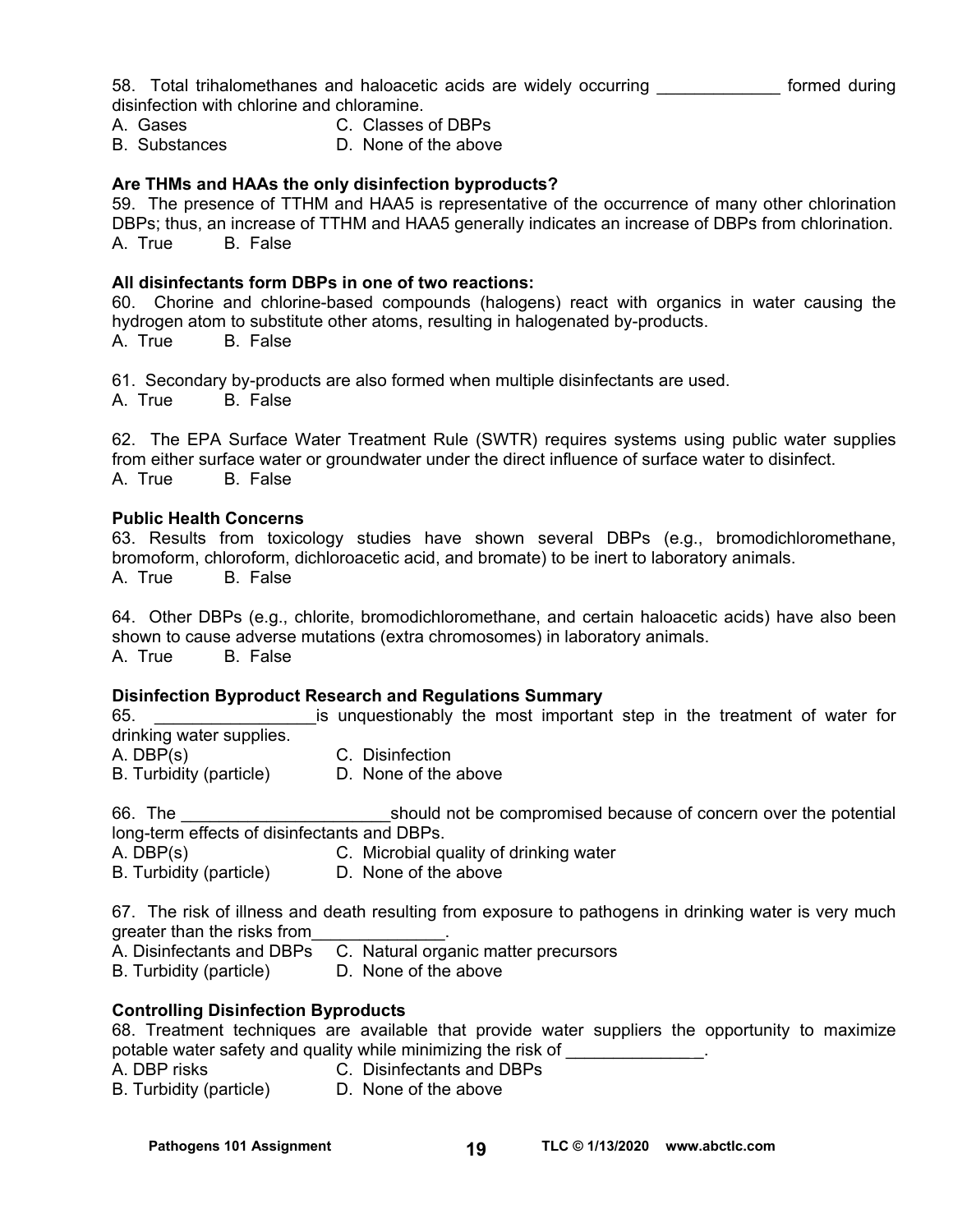| 69. Generally, the best approach to reduce |                  |  | is to remove natural organic matter |  |
|--------------------------------------------|------------------|--|-------------------------------------|--|
| precursors prior to disinfection.          |                  |  |                                     |  |
| A. DBP(s)                                  | C. DBP formation |  |                                     |  |

B. Turbidity (particle) D. None of the above

#### **The EPA guidance discusses three processes to effectively remove natural organic matter prior to disinfection:**

#### **Coagulation and Clarification**

70. Most treatment plants optimize their coagulation process for The Most Tremoval.

- A. Inorganic coagulants C. Turbidity (particle)
- B. Most contaminants D. None of the above

71. Coagulation processes can also be optimized for natural organic matter removal with higher doses of \_\_\_\_\_\_\_\_\_\_\_\_\_\_\_\_\_\_\_\_(such as alum or iron salts), and optimization of pH.

- A. THMs and HAAs C. Natural organic matter
- B. Inorganic coagulants D. None of the above

#### **Absorption**

72. Activated carbon can be used to absorb **that react with disinfectants to form** byproducts.

- A. Inorganic coagulants C. Soluble organics
- B. Most contaminants D. None of the above

#### **Membrane Technology**

73. EPA predicted that most water systems will be able to achieve compliance with new DBP regulations through the use of one or more of these relatively low cost methods (EPA, 1998). Water system managers may also consider switching from chlorine to alternative disinfectants to reduce formation of \_\_\_\_\_\_\_\_\_\_\_\_\_\_\_\_\_\_.

- A. THMs and HAAs C. Natural organic matter
- B. Optimization of pH D. None of the above

74. Membranes, used historically to desalinate brackish waters, have also demonstrated excellent removal of \_\_\_\_\_\_\_\_\_\_\_\_\_\_\_\_\_\_<br>A. THMs and HAAs

- C. Natural organic matter
- B. Optimization of pH D. None of the above

75. Membrane processes use hydraulic pressure to force water through a semi-permeable membrane that rejects most \_\_\_\_\_\_\_\_\_\_\_\_\_\_\_\_. Variations of this technology include reverse osmosis (RO), nanofiltration (low pressure RO), and microfiltration (comparable to conventional sand filtration).

- A. Inorganic coagulants C. Insoluble organics
- B. Contaminants D. None of the above

76. Other conventional methods of reducing DBP formation include changing the point of chlorination and using \_\_\_\_\_\_\_\_\_\_\_\_\_for residual disinfection.

- A. Free residual disinfection C. Total residual disinfection
- B. Chloramines D. None of the above

# **Bacteriological Monitoring Section**

# **Organisms Descriptors and Meanings**

- 77. Facultative means...
- A. Without air C. Self (Inorganic carbon)
- B. With air or without air D. None of the above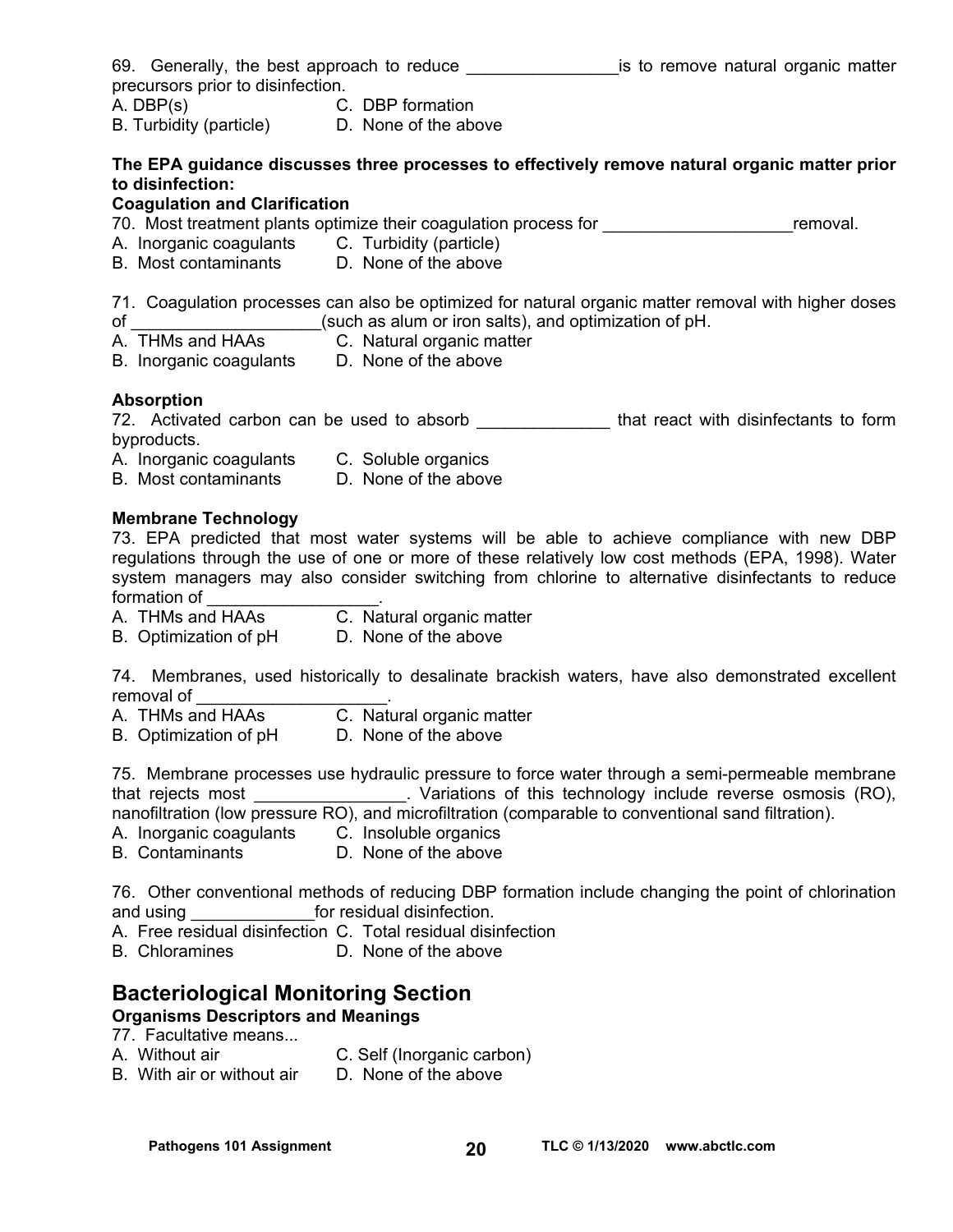78. Aerobic means... A. Without air C. Self (Inorganic carbon) B. With air D. None of the above 79. Photo means... A. Feed or nourish C. Light B. Other (Organic carbon) D. None of the above 80. Troph means... A. Feed or nourish C. Light B. Other (Organic carbon) D. None of the above 81. Litho means... A. Rock C. Light B. Organic D. None of the above 82. Organo means... A. Rock C. Light B. Organic D. None of the above 83. Auto means... A. Without air C. Self (Inorganic carbon) B. With air D. None of the above 84. Chemo means...<br>A. Rock C. Ch C. Chemical B. Organic D. None of the above 85. Hetero means... A. Feed or nourish C. Light B. Other (Organic carbon) D. None of the above 86. Anaerobic means A. Without air C. Self (Inorganic carbon) B. With air D. None of the above **Contaminants that may be present in sources of drinking water include:**  87. Which of the following like salts and metals, which can be naturally occurring or result from urban stormwater runoff, industrial or domestic wastewater discharges, oil and gas production, mining or farming? A. Radioactive contaminants C. Inorganic contaminants<br>
B. Pesticides and herbicides D. Microbial contaminants B. Pesticides and herbicides 88. Which of the following may come from a variety of sources such as agriculture, urban stormwater run-off, and residential uses? A. Radioactive contaminants C. Inorganic contaminants B. Pesticides and herbicides D. Microbial contaminants

89. Which of the following, such as viruses and bacteria, which may come from sewage treatment plants, septic systems, agricultural livestock operations and wildlife?

- A. Microbial contaminants C. Inorganic contaminants
- B. Pesticides and herbicides D. None of the above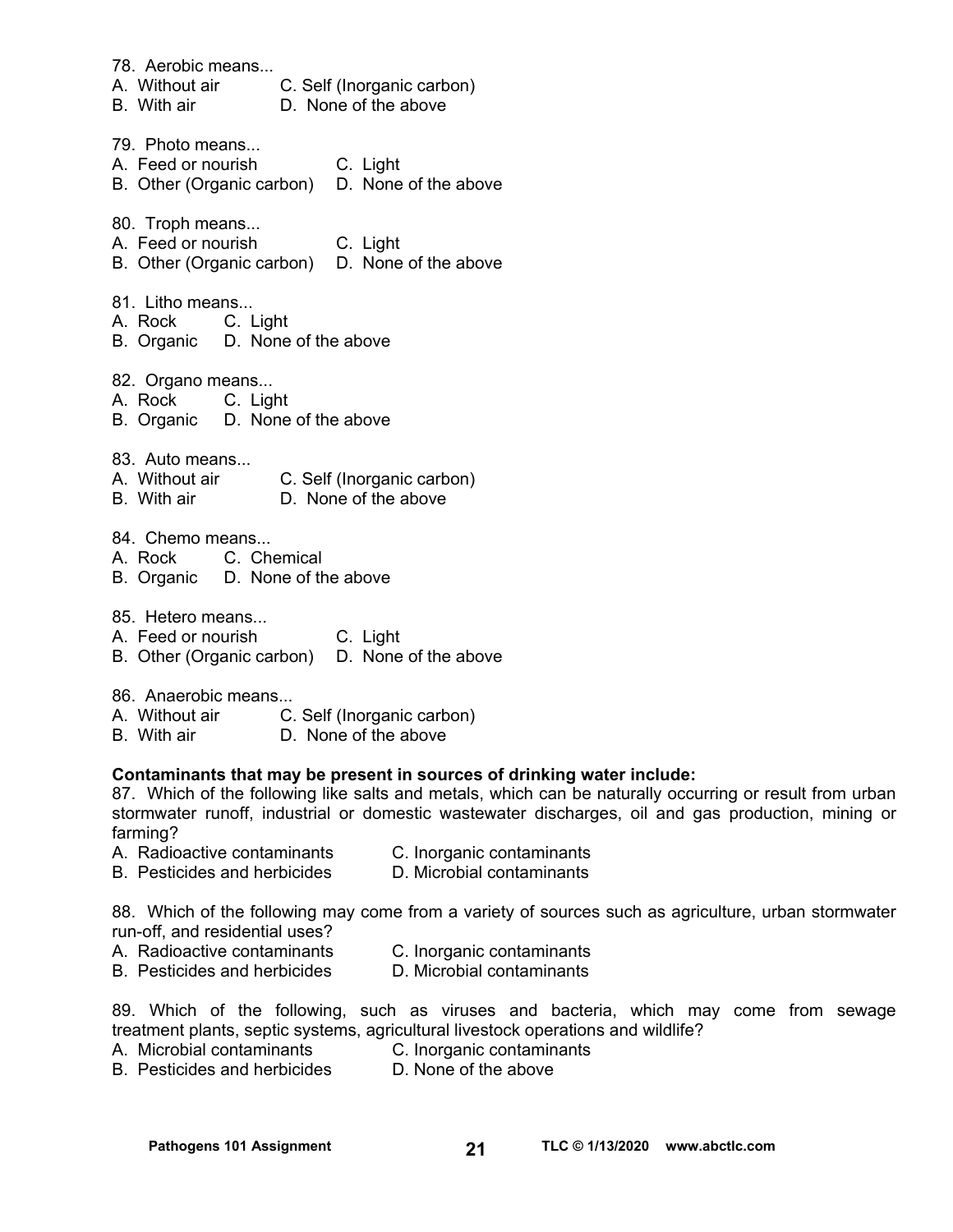90. Which of the following can be synthetic and volatile organic chemicals, which are by-products of industrial processes and petroleum production, and can come from gas stations, urban stormwater runoff, and septic systems?

- A. Organic chemical contaminants C. Inorganic contaminants
- B. Pesticides and herbicides D. Microbial contaminants

91. Which of the following can be naturally occurring or be the result of oil and gas production and mining activities?

- A. Radioactive contaminants C. Inorganic contaminants
- B. Pesticides and herbicides D. Microbial contaminants

#### **Background**

92. Coliform bacteria and chlorine residual are the only routine sampling and monitoring requirements for small ground water systems with chlorination. The coliform bacteriological sampling is governed by the Coliform Reduction amendment of the SDWA.

A. True B. False

#### **TCR**

93. The TCR recommends most of the Public Water Systems (PWS) to monitor their distribution system for bacteria according to the written sample sitting plan for that system.

A. True B. False

94. The sample sitting plan identifies sampling frequency and locations throughout the distribution system that are selected to be representative of conditions in the entire system. A. True B. False

95. Coliform contamination may occur anywhere in the system, possibly due to problems such as; high pressure conditions, line fluctuations, or wells, and therefore routine monitoring is required. A. True B. False

#### **Routine Sampling Requirements**

96. If any TC+ sample is also E. coli-positive (EC+), then the EC+ sample result must be reported to the state by the end of the month that the PWS is notified.

A. True B. False

97. If any routine sample is TC+, repeat samples are required. – PWSs on quarterly or annual monitoring must take a minimum of one additional routine samples (known as additional routine monitoring) the quarter following a TC+ routine or repeat sample. A. True B. False

98. Total coliform samples must be collected by PWSs at sites which are representative of water quality throughout the distribution system according to a written sample siting plan subject to state review and revision.

A. True B. False

99. For PWSs collecting more than one sample per month, collect total coliform samples at regular intervals throughout the month, except that ground water systems serving 4,900 or fewer people may collect all required samples on a single day if the samples are taken from different sites.

A. True B. False

100. Each total coliform-positive (TC+) routine sample must be tested for the presence of autotrophic bacteria.

A. True B. False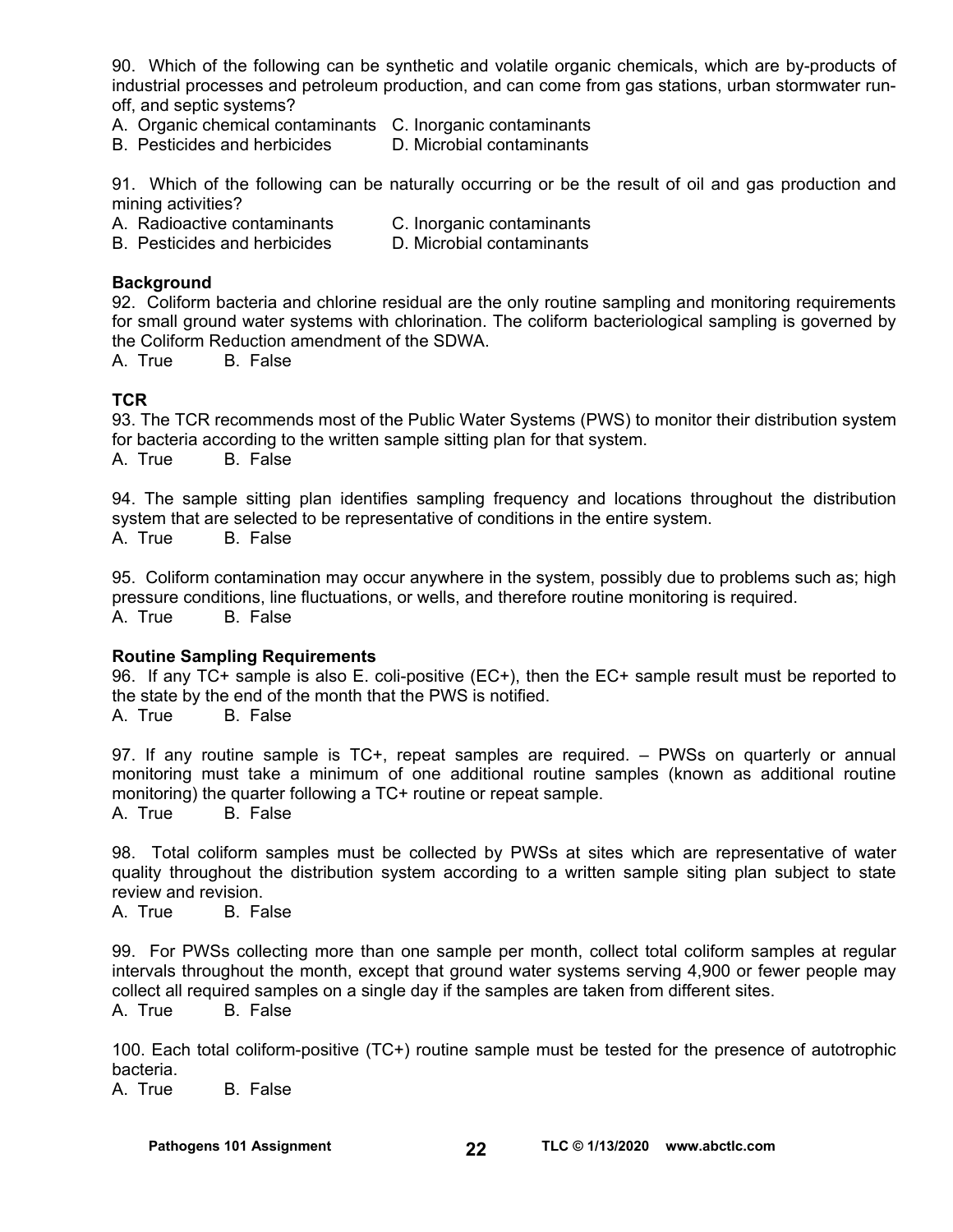101. Reduced monitoring is general available for PWSs using only surface water and serving 1,000 or fewer persons that meet certain additional PWS criteria. A. True B. False

#### **Dangerous Waterborne Microbes**

102. Which of the following is a parasite that enters lakes and rivers through sewage and animal waste. It causes cryptosporidiosis, a mild gastrointestinal disease. The disease can be severe or fatal for people with severely weakened immune systems.

A. Coliform Bacteria C. Giardia lamblia

B. Cryptosporidium D. None of the above

103. Which of the following are microscopic organisms that live in the intestines of warm-blooded animals? They also live in the waste material, or feces, excreted from the intestinal tract. When fecal coliform bacteria are present in high numbers in a water sample, it means that the water has received fecal matter from one source or another.

A. Fecal coliform bacteria C. Shigella dysenteriae

B. Cryptosporidium D. None of the above

104. Which of the following are common in the environment and are generally not harmful? However, the presence of these bacteria in drinking water are usually a result of a problem with the treatment system or the pipes which distribute water, and indicates that the water may be contaminated with germs that can cause disease.

A. Coliform Bacteria C. Giardia lamblia

B. Cryptosporidium D. None of the above

105. Which of the following are bacteria whose presence indicates that the water may be contaminated with human or animal wastes? Microbes in these wastes can cause short-term effects, such as diarrhea, cramps, nausea, headaches, or other symptoms.

A. Fecal Coliform and E. coli C. Shigella dysenteriae

B. Cryptosporidium D. None of the above

106. Which of the following are not necessarily agents of disease may indicate the presence of disease-carrying organisms?

A. Fecal coliform bacteria C. Shigella dysenteriae

B. Cryptosporidium D. None of the above

107. Which of the following is a parasite that enters lakes and rivers through sewage and animal waste. It causes gastrointestinal illness (e.g. diarrhea, vomiting, and cramps)?

A. Coliform Bacteria C. Protozoa

B. Cryptosporidium D. None of the above

108. Which of the following is a species of the rod-shaped bacterial genus Shigella?

A. Fecal coliform bacteria C. Shigella dysenteriae

B. Cryptosporidium D. None of the above

109. Which of the following can cause bacillary dysentery?

A. Fecal coliform bacteria C. Shigella

B. Cryptosporidium D. None of the above

110. Which of the following are Gram-negative, non-spore-forming, facultatively anaerobic, non-motile bacteria?

A. Fecal coliform bacteria C. Shigellae

B. Cryptosporidium D. None of the above

Pathogens 101 Assignment 23 TLC © 1/13/2020 www.abctlc.com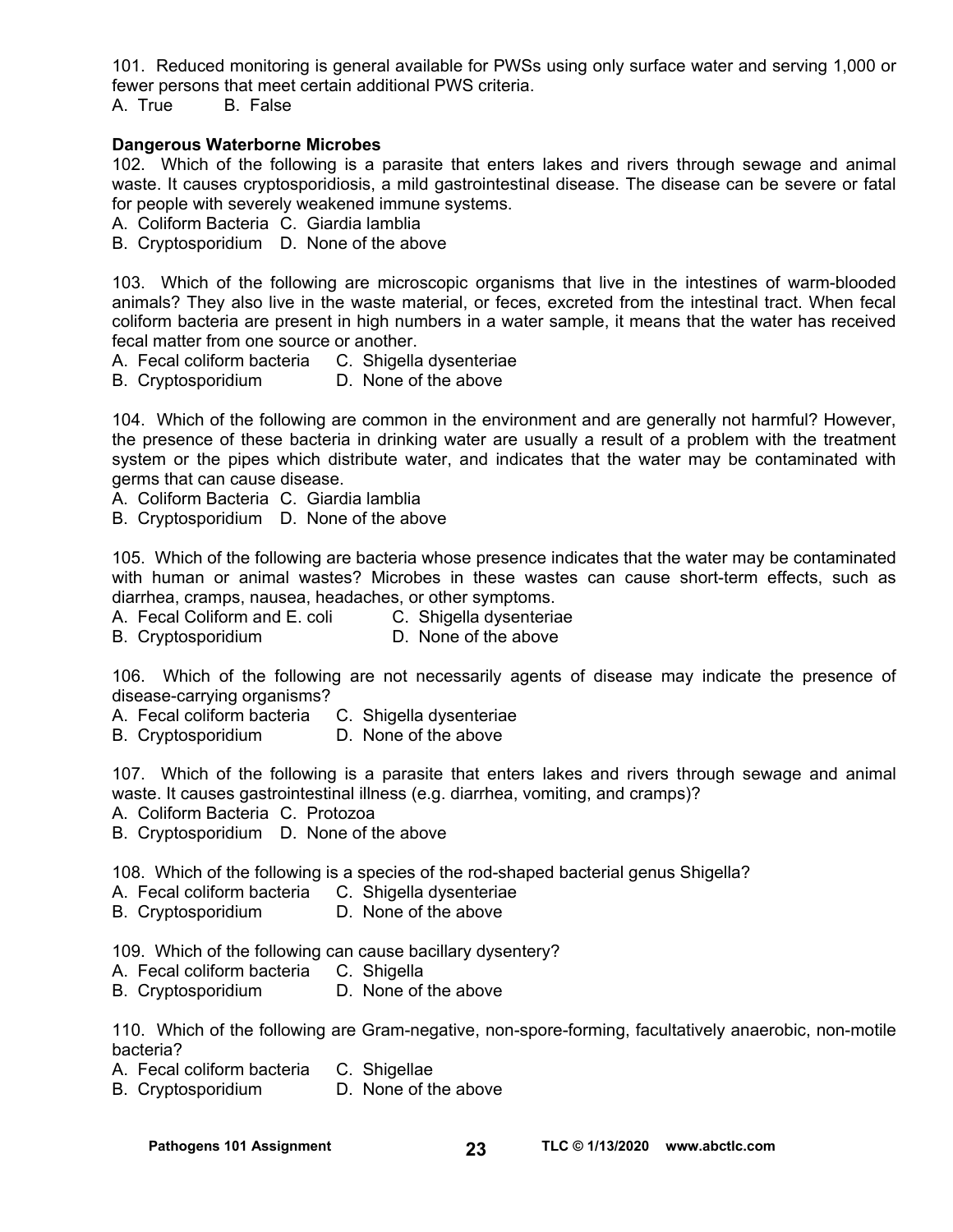# **Water Microbiology Section**

111. **Example 111.** The considered the idea that tobacco mosaic disease might be caused by a soluble agent, but he concluded incorrectly that a new type of bacteria was likely to be the cause.

- A. Adolf Mayer C. Robert Koch
- B. Martinus Beijerinck D. None of the above

112. Who was the Russian scientist that extended Mayer's observation and reported in 1892 that the tobacco mosaic agent was small enough to pass through a porcelain filter known to block the passage of bacteria?

- A. Louis Pasteur C. Dimitri Ivanofsky
- B. Martinus Beijerinck D. None of the above

113. Who was the famous German scientist with the British surgeon Joseph Lister that developed techniques for growing cultures of single organisms that allowed the assignment of specific bacteria to specific diseases?

- A. Louis Pasteur C. Robert Koch
- B. Martinus Beijerinck D. None of the above

114. The first experimental transmission of a viral infection was accomplished by which German scientist when he demonstrated that extracts from infected tobacco leaves could transfer tobacco mosaic disease to a new plant, causing spots on the leaves?

A. Louis Pasteur C. Wendell Meredith Stanley

B. Adolf Mayer D. None of the above

115. Who was the French-Canadian scientist who discovered that viruses of bacteria, which he named bacteriophage, could make holes in a culture of bacteria?

A. Louis Pasteur C. Walter Reed

B. Félix H. d'Hérelle D. None of the above

116. Who is the American biochemist that crystallized tobacco mosaic virus to demonstrate that viruses had regular shapes, and in 1939 tobacco mosaic virus was first visualized using the electron microscope?

A. Louis Pasteur C. Wendell Meredith Stanley

B. Adolf Mayer D. None of the above

117. In 1898 the German bacteriologists Friedrich August Johannes Löffler and Paul F. Frosch (both trained by this famous scientist described foot-and-mouth disease virus as the first filterable agent of animals?

A. Adolf Mayer C. Robert Koch

B. Martinus Beijerinck D. None of the above

118. In 1900, the American bacteriologist **the actemic and colleagues recognized yellow** fever virus as the first human filterable agent.

A. Walter Reed C. Louis Pasteur

B. Wendell Meredith Stanley D. None of the above

119. Viruses were once referred to as filterable agents, and gradually the term virus (Latin for " or "poison") was employed strictly for this new class of infectious agents.

A. Slimy liquid C. Macroorganisms

B. Bacteriophages D. None of the above

120. Through the 1940s and 1950s, many critical discoveries were made about viruses through the study of **EXEC EXECUTE:** because of the ease with which the bacteria they infect could be grown in the laboratory.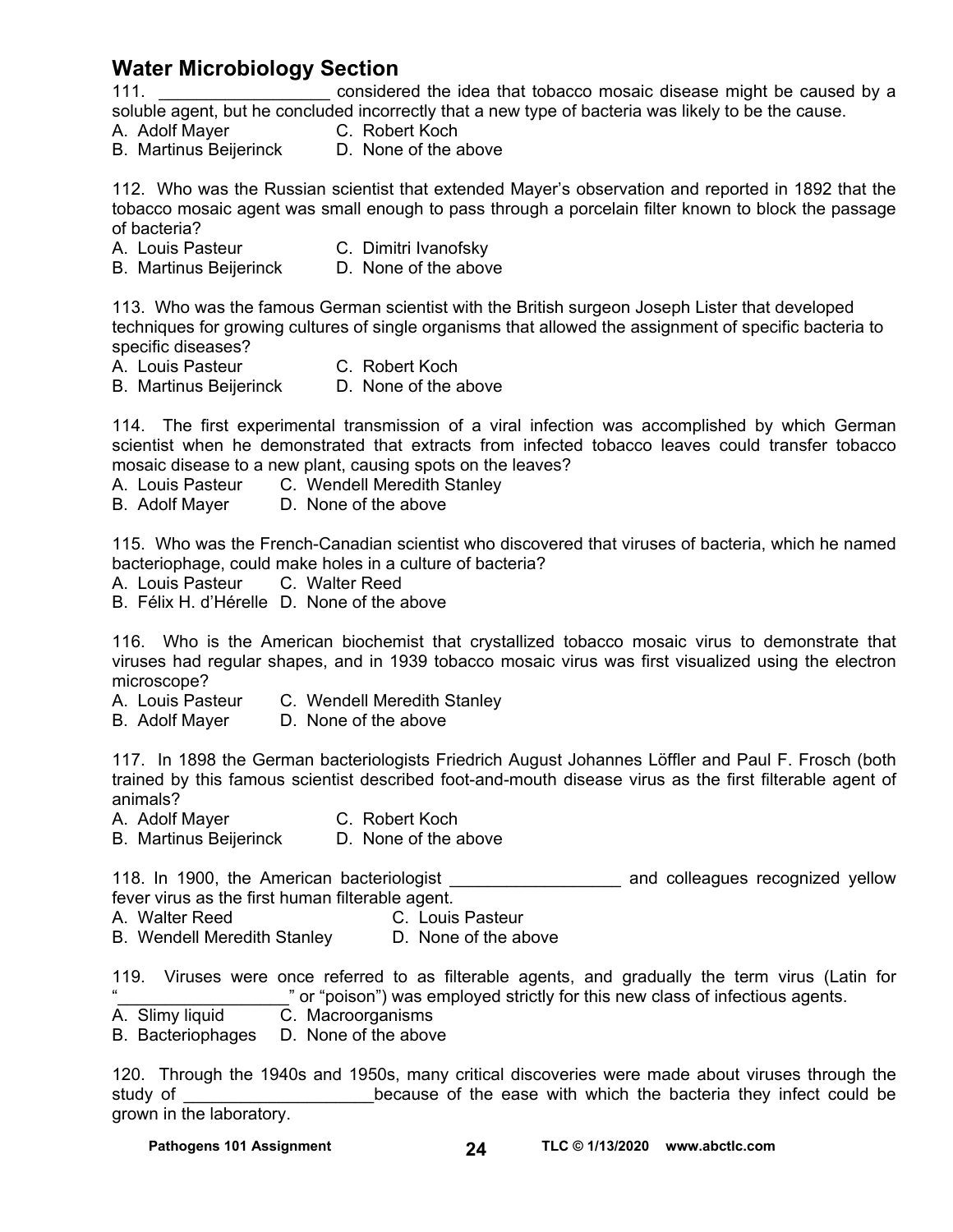- A. Cell culture systems C. Macroorganisms
	-
- B. Bacteriophages D. None of the above

121. Between 1948 and 1955, scientists at the National Institutes of Health (NIH) and at Johns Hopkins Medical Institutions revolutionized the study of animal viruses by developing that permitted the growth and study of many animal viruses in laboratory dishes.

- A. Cell culture systems C. Macroorganisms
	-
- B. Bacteriophages **D. None of the above**

122. Louis Pasteur along with which scientist developed the germ theory of disease that states that "a specific disease is caused by a specific type of microorganism?"

- C. Rudolph Virchow
- B. Matthias Schleiden D. None of the above

123. Who postulates not only proved the germ theory but also gave a tremendous boost to the development of microbiology by stressing a laboratory culture and identification of microorganisms?

- A. Robert Koch C. Rudolph Virchow
- B. Matthias Schleiden D. None of the above

124. Who observed small empty chambers in the structure of cork with the help of his crude microscope. He called them cells?

- A. Robert Hooke C. Rudolph Virchow
- B. Matthias Schleiden D. None of the above

125. Two German biologists \_\_\_\_\_\_\_\_\_\_\_\_\_\_\_\_\_\_ and Thedore Schwann proposed the "Cell theory' in 1838. According to this theory, all living things are composed of cells.

- A. Robert Hooke C. Rudolph Virchow
- B. Matthias Schleiden D. None of the above

126. \_\_\_\_\_\_\_\_\_\_\_\_\_\_\_\_\_\_\_\_\_\_\_\_\_\_ completed the cell theory with the idea that all cells must arise from

preexisting cells.

A. Thedore Schwann C. Rudolph Virchow

B. Matthias Schleiden D. None of the above

127. In the world of bacteria, there is even a species of Deinococcus radiodurans—that can withstand blasts of radiation 10 times greater than would kill a human being. A. True B. False

#### **Bacteria**

128. "Bacteria" is a plural word. The singular for this word is "bacterium" (bacter = rod, staff). A. True B. False

129. Bacteria are prokaryotes (Kingdom Monera), which means that they have No true nucleus. They do have one chromosome of double-stranded DNA in a ring.

A. True B. False

130. There are some bacteria relatives that can do photosynthesis--they don't have chloroplasts, but their \_\_\_\_\_\_\_\_\_\_\_and other needed chemicals are built into their cell membranes.

A. Chlorophyll C. Cellulose

B. An organelle D. None of the above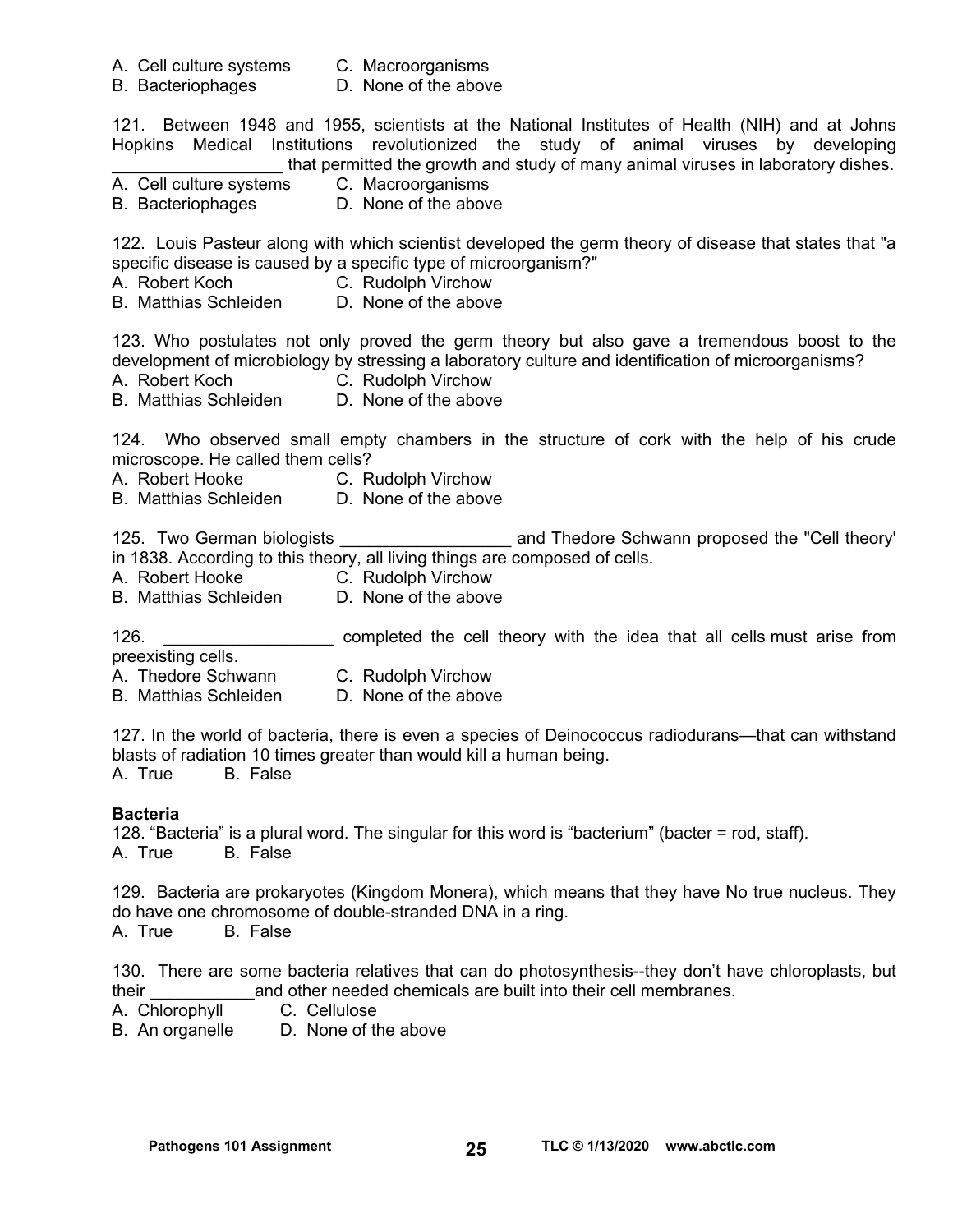131. Bacteria consist of only 2

A. A single cell C. Double-stranded DNA

B. An organelle D. None of the above

132. Pathogens have been found that can live in temperatures above the boiling point and in cold that would freeze your blood. They "eat" everything from sugar and starch to sunlight, sulfur and iron. A. True B. False

#### **Prokaryotes**

133. The only prokaryotes are Bacteria and archaea all other life forms are exactures whose cells have nuclei.

A. Bacteria C. Eukaryotes

B. Microorganism D. None of the above

#### **Early Origins**

134. Bacteria, are basically one of three different shapes, some are rod - or stick-shaped and called Bacilli. Others are shaped like little balls and called cocci (cox-eye). A. True B. False

135. Bacterial cells exist as cluster together to form pairs, chains, squares or other groupings. A. True B. False

136. The mitochondria that make energy for your body cells is one example of?

- A. Chloroplasts C. Chemical battery
- B. Cellulose D. None of the above

137. A single teaspoon of topsoil may contain more than a billion (1,000,000,000) bacteria. A. True B. False

#### **Peptidoglycan**

138. The amount and location of the \_\_\_\_\_\_\_\_\_are different in the two possible types of cell walls, depending on the species of bacterium.

- A. Capsule **C.** Cytoplasmic granules
	-
- B. Peptidoglycan D. None of the above

139. Penicillin, inhibit the formation of the chemical cross linkages needed to make?

- A. Bacteria C. Cytoplasmic granules
- B. Peptidoglycan D. None of the above

140. If a person stops an antibiotic, any living bacteria could start making example in the system of the stat reproduce.

- A. Bacteria C. Cytoplasmic granules
- B. Peptidoglycan D. None of the above

#### **Gram Stain**

141. Two possible types of \_\_\_\_\_\_\_\_\_\_\_\_\_\_\_may have more peptidoglycan than the other.

- A. Bacteria C. Bacterial cell walls
- B. Chemical cross linkages D. None of the above

142. In the Gram process, the amount of peptidoglycan in the cell walls of the bacteria under study will determine how those bacteria absorb the dyes with which they are stained; thus, bacterial cells can be Gram<sup>+</sup> or Gram -

A. True B. False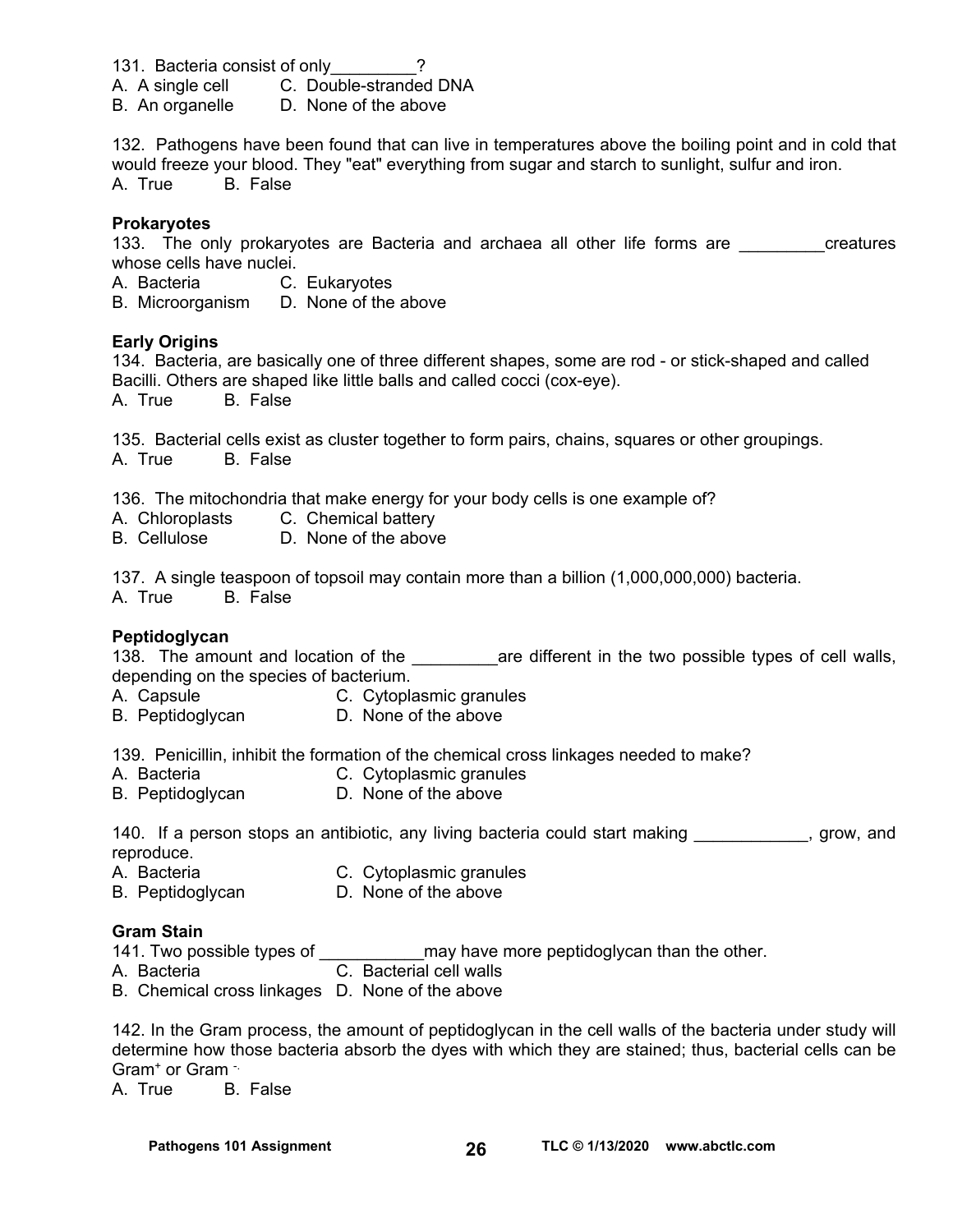143. Which type of bacteria have simpler cell walls with lots of peptidoglycan, and stain a dark purple color?

- A. Aerobic C. Gram+
- B. Gram -D. None of the above

144. Which type of bacteria have more complex cell walls with less peptidoglycan, thus absorb less of the purple dye used and stain a pinkish color?

- A. Aerobic C. Gram+
- B. Gram D. None of the above

145. Which type of bacteria often incorporate toxic chemicals into their cell walls, and thus tend to cause worse reactions in our bodies?

- A. Aerobic C. Gram+
- B. Gram D. None of the above

146. Which of the bacteria have less peptidoglycan, antibiotics like penicillin are less effective against them?

- A. Aerobic C. Gram+
- B. Gram D. None of the above

147. Pseudomonas aeruginosa is a strictly aerobic, oxidase positive, non-fermentative bacterium are?

- A. Aerobic C. Gram+
- B. Gram -D. None of the above

148. With the Gram-stain, appearance is not particularly characteristic although rods are somewhat thinner than those seen for the?

- A. Coliform bacteria C. Standard plate count
- B. Enteric-like bacteria **D.** None of the above

#### **Two types of cells- Prokaryotes and Eukaryotes**

149. Which of the following exhibits all the characteristics of life but it lacks the complex system of membranes and organelles?

- A. Prokaryotic cell **C. Coliform bacteria**
- B. Enteric-like bacteria D. None of the above

#### **Structure of a Eukaryotic Cell**

150. Cell Membrane: The cell is enclosed and held intact by the cell membrane/plasma membrane/cytoplasmic membrane and is composed of large molecules of proteins and?

- A. Cytoplasmic granules C. Phospholipids<br>B. Cell wall **B.** D. None of the ab
- D. None of the above
- 151. Which of the following is selectively permeable?
- A. Cytoplasmic granules C. Cellular membrane
- B. DNA and proteins D. None of the above

#### **Nucleus**

152. Which of the following is enclosed in the nuclear membrane and contains chromosomes?

- A. Chromosomes C. Macromolecular polymer-peptidoglycan<br>B. Nucleus B. None of the above
- D. None of the above

153. A single circular DNA molecule consists of many genes. A gene is a coiled unit made up of Cytoplasmic granules and proteins that code for or determine a particular characteristic of an individual organism.

A. True B. False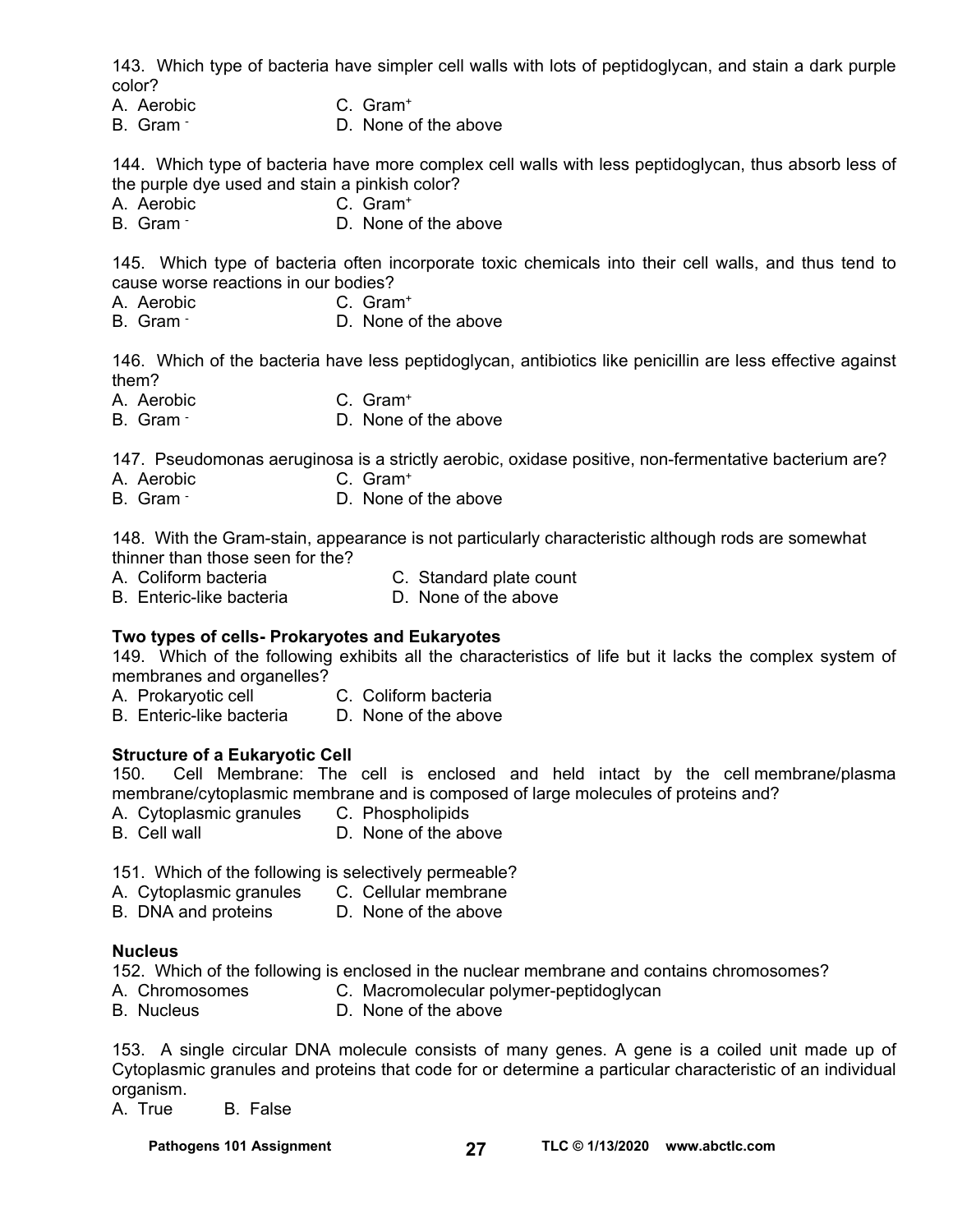#### **Cytoplasm**

154. Cytoplasm is comprised of a semifluid gelatinous nutrient matrix and cytoplasmic organelles including endoplasmic reticulum, ribosomes, Golgi complex, mitochondria, microtubules, lysosomes and vacoules.

- A. Chromosomes C. Centrioles
- B. Procaryotes D. None of the above

#### **Cilia and Flagella**

155. Which of the following reflect cells that possess relatively long and thin structures called Flagella?

- A. Eukaryotic C. Prokaryotic
- B. Paramecium D. None of the above

156. Which of the following are organs of locomotion but are shorter and more numerous?

- A. Cytoplasmic granules C. Flagellin
- B. Cilia **D.** None of the above

#### **Structure of a Procaryotic Cell**

157. All bacteria are prokaryotes and are simple cells and they divide by binary fission.

A. True B. False

#### **Chromosome**

158. The chromosome of a prokaryotic cell normally consists of a single circular **come and** serves as the control center of the bacterial cell.

- A. Cytoplasmic granules C. Singular circular DNA molecule
- B. DNA molecule D. None of the above

159. A characteristic bacterial chromosome contains approximately 10,000 genes.

A. True B. False

#### **Cytoplasm**

160. Which of the following is a semi-liquid that surrounds the chromosome and is contained within the plasma membrane?

- A. Eukaryotic cell membrane C. Macromolecular polymer-peptidoglycan
- B. Cytoplasm D. None of the above
- 

#### **Capsules**

161. Some bacteria have a layer of material outside the?

- A. Capsule C. Membrane/cytoplasmic membrane
- B. Cell wall **D.** None of the above

162. Which of the following terms consist of complex sugars or polysaccharides combined with lipids and proteins?

- A. Capsule C. Membrane/cytoplasmic membrane
- B. Cell wall **D.** None of the above

#### **Flagella**

163. Flagella are **that enable the bacteria to move.** 

- A. Forming spores C. False feet
- B. Cilia D. None of the above

164. Which term is motile while non-flagellated bacteria are generally non-motile?

- A. Bacteria C. Flagellated bacteria
- B. Peptidoglycan D. None of the above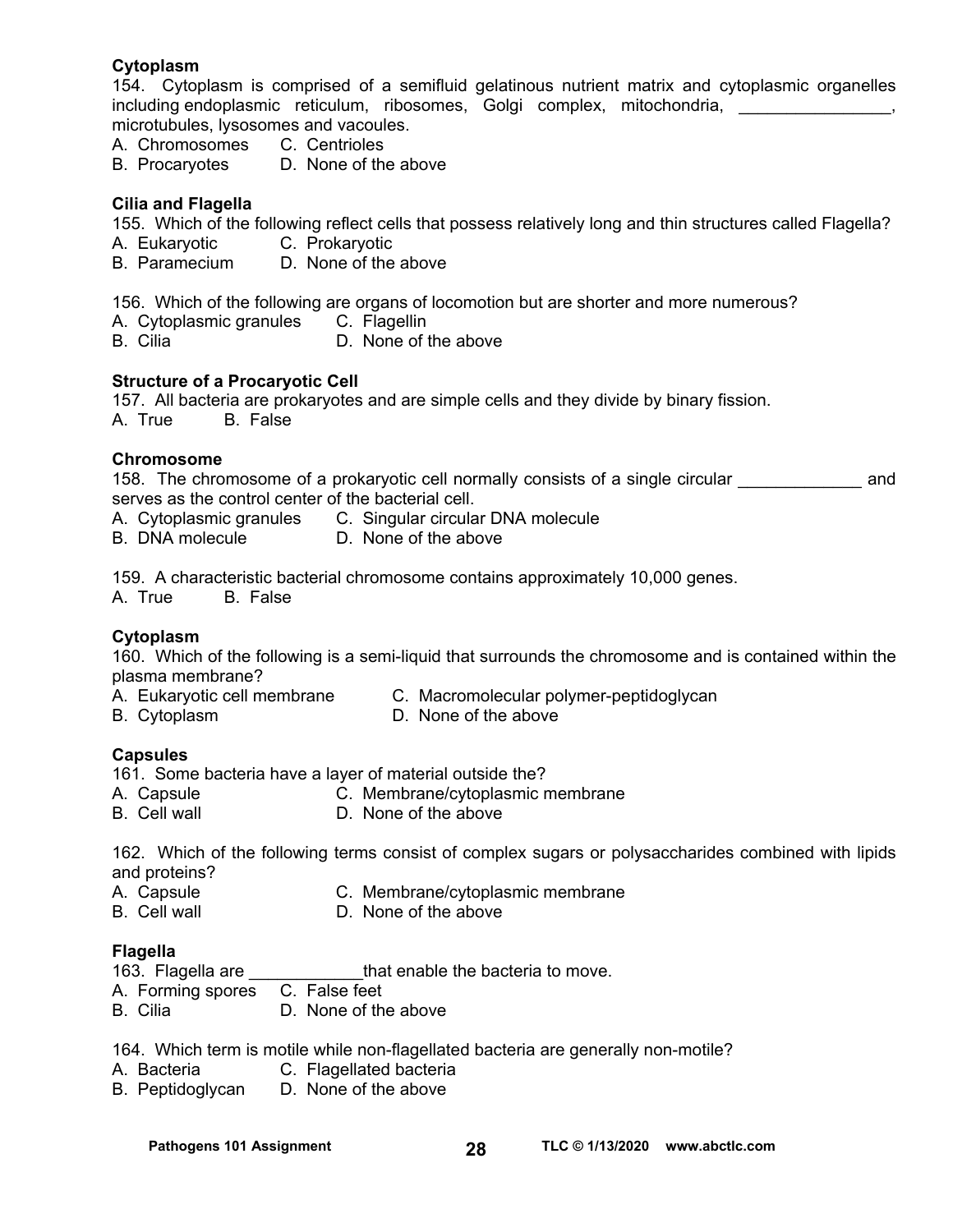- 165. Peritrichous bacteria- possess?
- A. One flagellum C. Flagella over the entire surface
- B. A single polar flagellum D. None of the above
- 166. Amphitrichous bacteria-bacteria with
- A. One flagellum C. One flagellum at each end
- B. A single polar flagellum D. None of the above

167. Monotrichous bacteria-bacteria with

- A. One flagellum C. Flagella over the entire surface
- B. A single polar flagellum D. None of the above
- 168. Lophotrichous bacteria-possess at one or both ends?
- A. One flagellum C. Flagella over the entire surface
- B. Tuft of flagella D. None of the above

#### **Pili or Fimbriae**

169. Pili or Fimbriae allow the bacteria to attach to other bacteria or to membrane surfaces such as intestinal linings or?

- A. Chromosomes C. Pili or Fimbriae
- B. RBC D. None of the above

170. Which of the following terms is used to transfer genetic material from one bacteria cell to another?

- A. Chromosomes C. Pili or Fimbriae
- B. RBC D. None of the above

#### **Spores**

171. Which of the following is enclosed in several protein coats that are resistant to heat, drying and most chemicals?

- A. Spores C. Spore formation
- B. Genetic material D. None of the above

172. Spore formation is related to the survival of bacterial cells, not reproduction.

A. True B. False

#### **Bacterial Nutrition**

173. Which of the following is needed in substantial quantities, but some seem to need it in trace amounts?

- A. Iron, Zinc, Cobalt C. Calcium
- B. Nitrogen D. None of the above

174. Which of the following terms all life requires in order to grow and reproduce?

- A. Water C. Copper
- B. Calcium D. None of the above

175. All life has the same basic nutritional requirements that include: Energy. This may be light or inorganic substances like sulfur, carbon monoxide or ammonia, or preformed organic matter like sugar, protein, fats etc.<br>A. True B.

**B.** False

176. Which of the following may be in these forms- nitrogen gas, ammonia, nitrate/nitrite, or a nitrogenous organic compound like protein or Nucleic acid?

- A. Nitrites C. Nitrates
- B. Nitrogen D. None of the above

Pathogens 101 Assignment 29 TLC © 1/13/2020 www.abctlc.com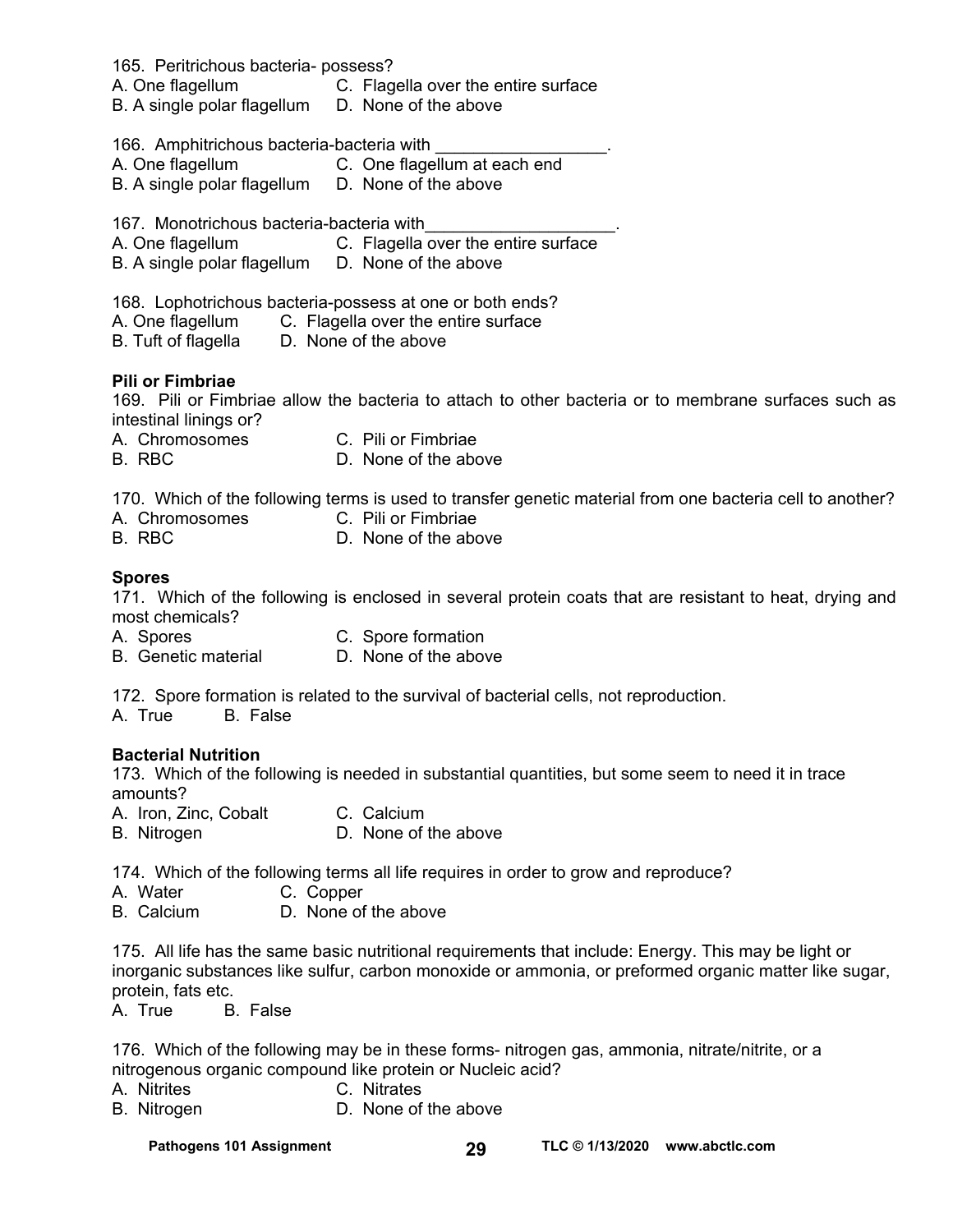177. Which of the following may be in these forms- carbon dioxide, methane, carbon monoxide, or a complex organic material?

A. Nitrogen C. Oxygen

B. Carbon D. None of the above

#### **Fastidious**

178. Which of the following may synthesize every complex molecule they need from the basic minerals?

- A. Viruses C. Centrioles
- B. Bacteria D. None of the above

#### **What in the World is an Eukaryote?**

179. Which of the following terms represents animals, plants, and fungi, which are mostly multicellular, as well as various other groups called protists, many of which are unicellular?

- A. Eukaryote(s) C. Prokaryote(s)
- B. Bacteria D. None of the above

180. The eukaryotes share a common origin, and are treated formally as a super kingdom, empire, or domain.

A. True B. False

#### **Eukaryotic Cells**

181. According to the text, Eukaryotic cells are generally much larger than \_\_\_\_\_\_\_\_\_\_\_, typically with a thousand times their volumes.

A. Macroorganisms C. Prokaryote(s)

B. Bacteria D. None of the above

182. Which of the following represents a variety of Internal membranes and structures, called organelles, and a cytoskeleton composed of microtubules and microfilaments?

A. Eukaryote(s) C. Prokaryote(s)

B. Bacteria D. None of the above

183. Which of the following represent DNA that is divided into several bundles called chromosomes, which are separated by a microtubular spindle during nuclear division?

A. Eukaryote(s) C. Prokaryote(s)

B. Bacteria D. None of the above

184. Many cells ingest food and other materials through a process of osmosis, where the outer membrane invaginates and then pinches off to form a Flagella.

A. True B. False

185. Which of the following is surrounded by a double membrane with pores that allow material to move in and out?

A. The nucleus C. Cilia

B. Flagella D. None of the above

#### **Protozoan Reservoirs of Disease**

186. Which of the following represents the causative organism of Legionnaires' disease?

- A. Amoebae C. Bacterium Legionella pneumophila
- B. Viruses D. None of the above

187. The presence of bacteria in the cytoplasm of protozoa is well known, whereas that of viruses is less frequently reported. Most of these reports simply record the presence of bacteria or viruses and assume some sort of symbiotic relationship between them and the Protozoa.

- A. True B. False
	-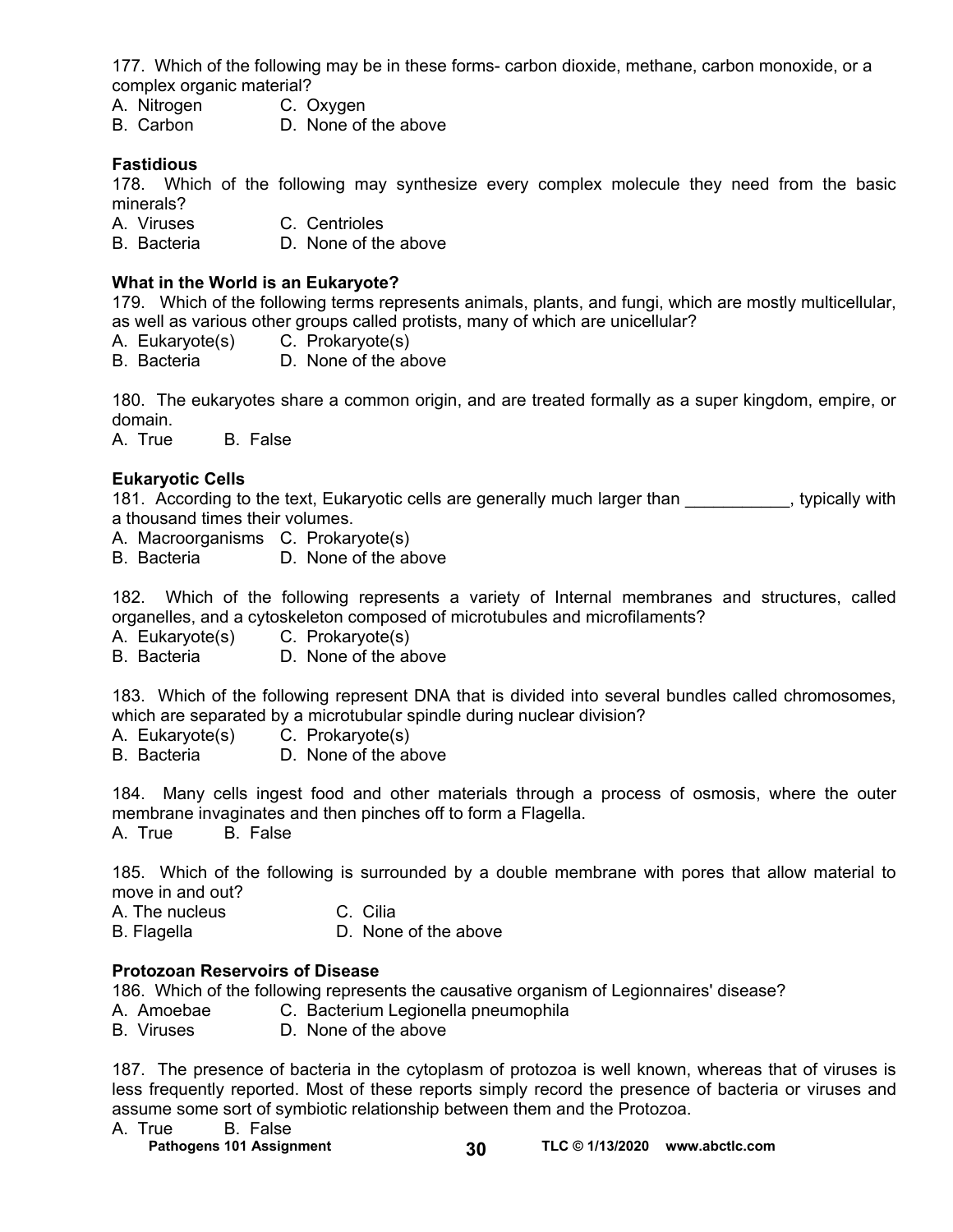188. Which of the following were shown to not only survive but also to multiply in the cytoplasm of freeliving, nonpathogenic protozoa?

- A. Human pathogens C. Freshwater protozoan
- B. Marine protozoa D. None of the above

189. Protozoa are the natural habitat for certain pathogenic bacteria.

A. True B. False

#### **Symbionts**

190. Which of the following terms inhabit the rumen and reticulum of ruminates and the cecum and colon of equids?

- A. Ciliates C. Freshwater protozoan
- B. Marine protozoa D. None of the above

#### **Data on Protozoa**

191.Most ecologists who include \_\_\_\_\_\_\_\_ in their studies of aquatic habitats do not identify them, even if they do count and measure them for biomass estimates.

- A. Protozoa C. Freshwater protozoan
- B. Marine protozoa D. None of the above

192. Which of the following terms represents an organism of humans, domestic animals, and wildlife are better known although no attempt has been made to compile this information into a single source?

A. Protozoa C. Parasitic protozoa

B. Marine protozoa D. None of the above

#### **Ecological Role of Protozoa**

193. Which of the following terms represents an organism that is frequently overlooked, these play an important role in many communities where they occupy a range of trophic levels?

A. Protozoa C. Parasitic protozoa

B. Marine protozoa D. None of the above

194. According to the text, these are predators of unicellular or filamentous algae, \_\_\_\_\_\_\_\_, and microfungi, protozoa play a role both as herbivores and as consumers in the decomposer link of the food chain.

- A. Ciliates C. Freshwater protozoan
- B. Bacteria D. None of the above

195. The ecological role of Foraminifera in the transfer of bacterial and algal production to successive trophic levels is important.

A. True B. False

#### **Factors Affecting Growth and Distribution**

196.Which of the following reproduce by cell division?

- A. Most free-living protozoa C. Trophozoites and cysts
- 
- B. Parasites **D.** None of the above

#### **Protozoa**

197. When protozoa are in the form of the state in the vactively feed and grow.

- A. Cysts C. Apicomplexans
- B. Trophozoites D. None of the above

(S) Means the answer can be plural or singular in nature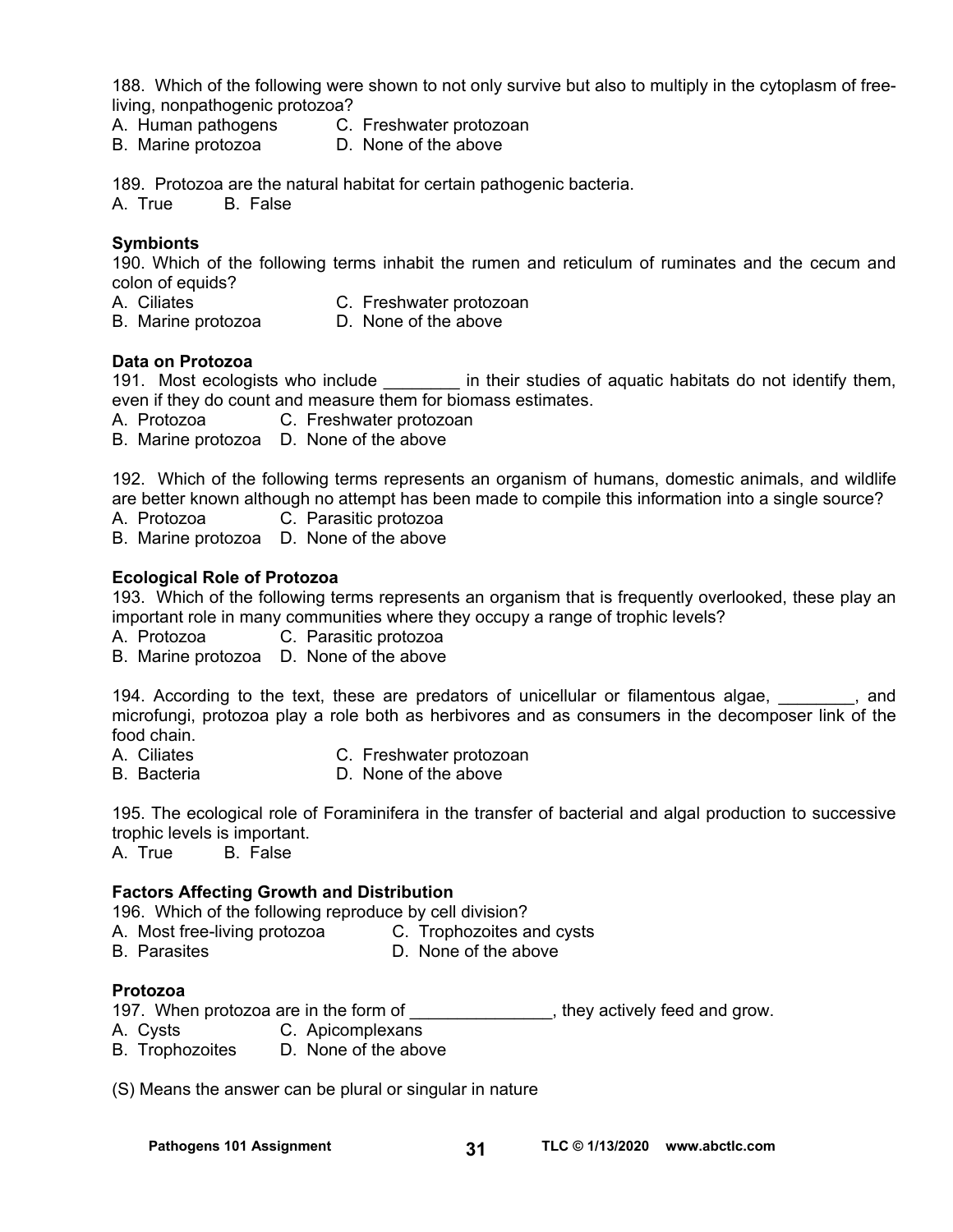198. Which of the following play a role both as herbivores and as consumers in the decomposer link of the food chain?

- A. Protozoa C. Trophozoites and cysts
- B. Zygotes D. None of the above

199. Which of the following are an important food source for microinvertebrates?

- A. Zygotes C. Microinvertebrates
- B. Protozoa D. None of the above

200. According to the text, the process by which the protozoa takes its cyst form is called encystation, while the process of transforming back into **the excistation** is called excystation.

- A. Cysts C. Apicomplexans
- B. Trophozoite D. None of the above

201. Protozoa occupy a range of trophic levels, as predators, they prey upon unicellular or filamentous algae, bacteria, and?

- A. Microfungi C. Trophozoites and cysts
- B. Parasites D. None of the above

202. Most protozoa exist in 5 stages of life which are in the form of

- A. Zygotes C. Trophozoites and cysts
- B. Parasites D. None of the above

203. Which of the following can survive harsh conditions, such as exposure to extreme temperatures and harmful chemicals, or long periods without access to nutrients, water, or oxygen for a period of time.

- A. Meiofauna C. Microinvertebrates
- B. Protozoa D. None of the above

204. An individual protozoan is?

A. Apicomplexans C. Hermaphroditic

B. Trophozoite D. None of the above

#### **Classification**

205. Protozoa were usually grouped in the kingdom of Protista together with the plant-like algae and fungus-like water molds and slime molds. In the 21st-century systematics, protozoans, along with ciliates, mastigophorans, and apicomplexans, are arranged as animal-like protists. A. True B. False

206. Protozoans are neither Animalia nor Metazoa.

A. True B. False

#### **Bacteriophage**

207. Bacteriophages are much larger than the bacteria they destroy.

A. True B. False

208. Phages are estimated to be the most widely distributed and diverse entities in the biosphere. A. True B. False

209. Phages are not usually found in all reservoirs populated by bacterial hosts, such as soil or the intestine of animals.

A. True B. False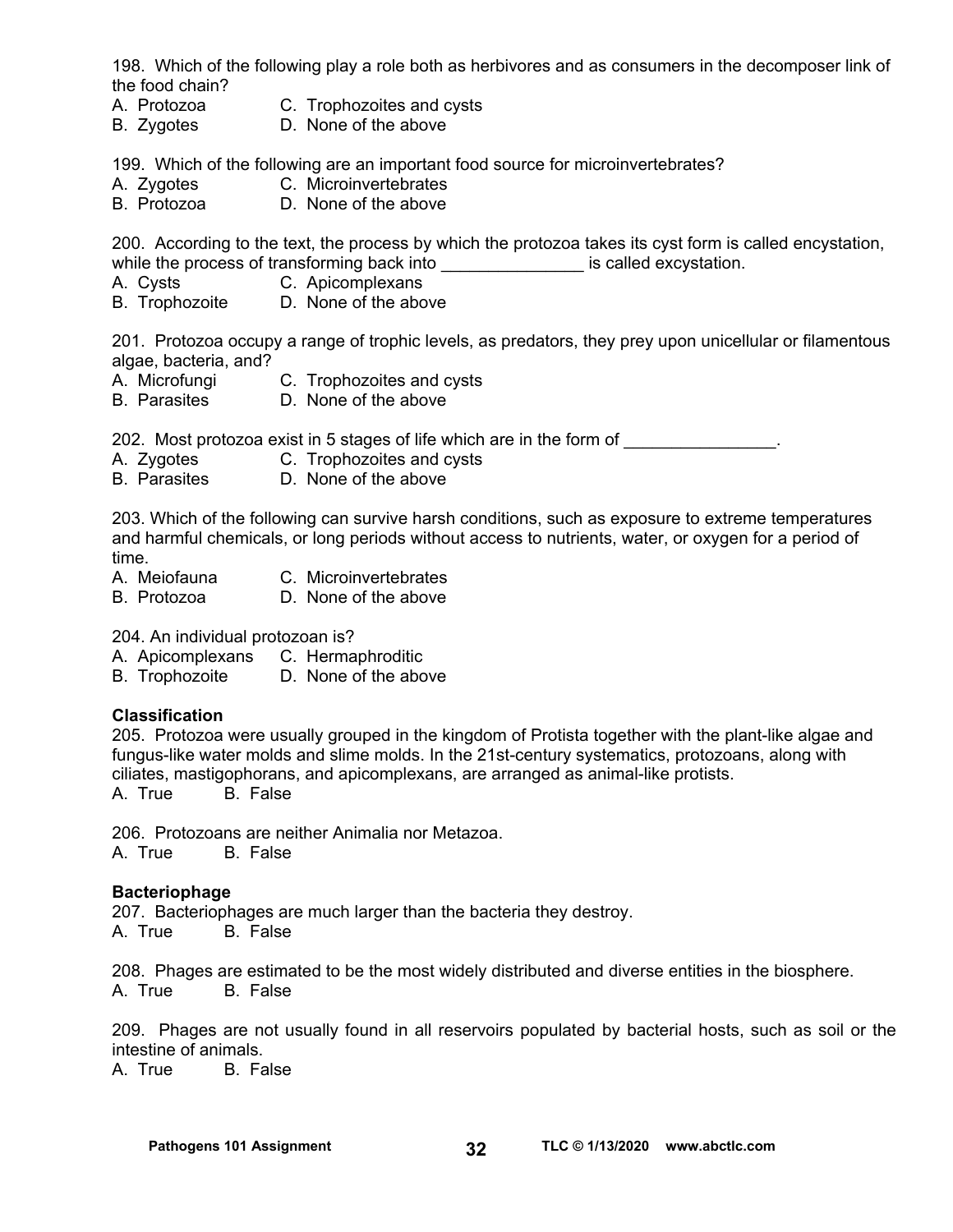#### **Amoebas**

210. Pseudopods are used to capture prey; they simply engulf the food. They can detect the kind of prey and use different?

- A. Cells C. Engulfing tactics
- B. Cytoplasma D. None of the above

#### **Protozoa Information**

211. Which of the following have been documented from almost every type of soil and in every kind of environment, from the peat-rich soil of bogs to the dry sands of deserts?

- A. Soil-dwelling protozoa C. Soil-loving Amoeba
- B. Protozoan fauna D. None of the above

212. In freshwater habitats, the foraminifera and radiolaria common in marine environments are absent or low in numbers while exist in greater numbers.

- A. Microsporidia C. Protozoan fauna
- B. Testate amoebae D. None of the above

#### **Environmental Quality Indicators**

213. Polluted waters often have a rich and characteristic?

- A. Microsporidia C. Protozoan fauna
- B. Testate amoebae D. None of the above

#### **Symbiotic Protozoa**

#### **Parasites**

214. Which term means a unique group of obligate, intracellular parasitic protozoa?

- A. Microsporidia C. Protozoan fauna
- B. Testate amoebae D. None of the above

215. There are four different genera of microsporidia (Encephalitozoon, Nosema, Pleistophora,

- 
- and  $\qquad \qquad$  ). A. Foraminifera C. Enterocytozoon
- B. Protozoan fauna D. None of the above

216. The presence of bacteria in **the set of the set of viruses** is less is less

- frequently reported.
- A. Foraminifera C. Cytoplasm of protozoa
- B. Protozoan fauna D. None of the above

217. The presence of bacteria or viruses and assume some sort of symbiotic relationship between them and the?

- A. Protozoa C. Free-living amoebae B. Sacteria or viruses D. None of the above
- B. Bacteria or viruses

218. Some human pathogens were shown to not only survive but also to multiply in the cytoplasm of free-living?

- A. Beneficial symbionts C. Nonpathogenic protozoa
- B. Organisms D. None of the above

219. To date, the focus of attention has been on the the match of the causative organism of Legionnaires' disease; these bacteria live and reproduce in the cytoplasm of some free-living amoebae.

- A. Free-living amoebae C. Bacterium Legionella pneumophila
- B. Bacteria or viruses D. None of the above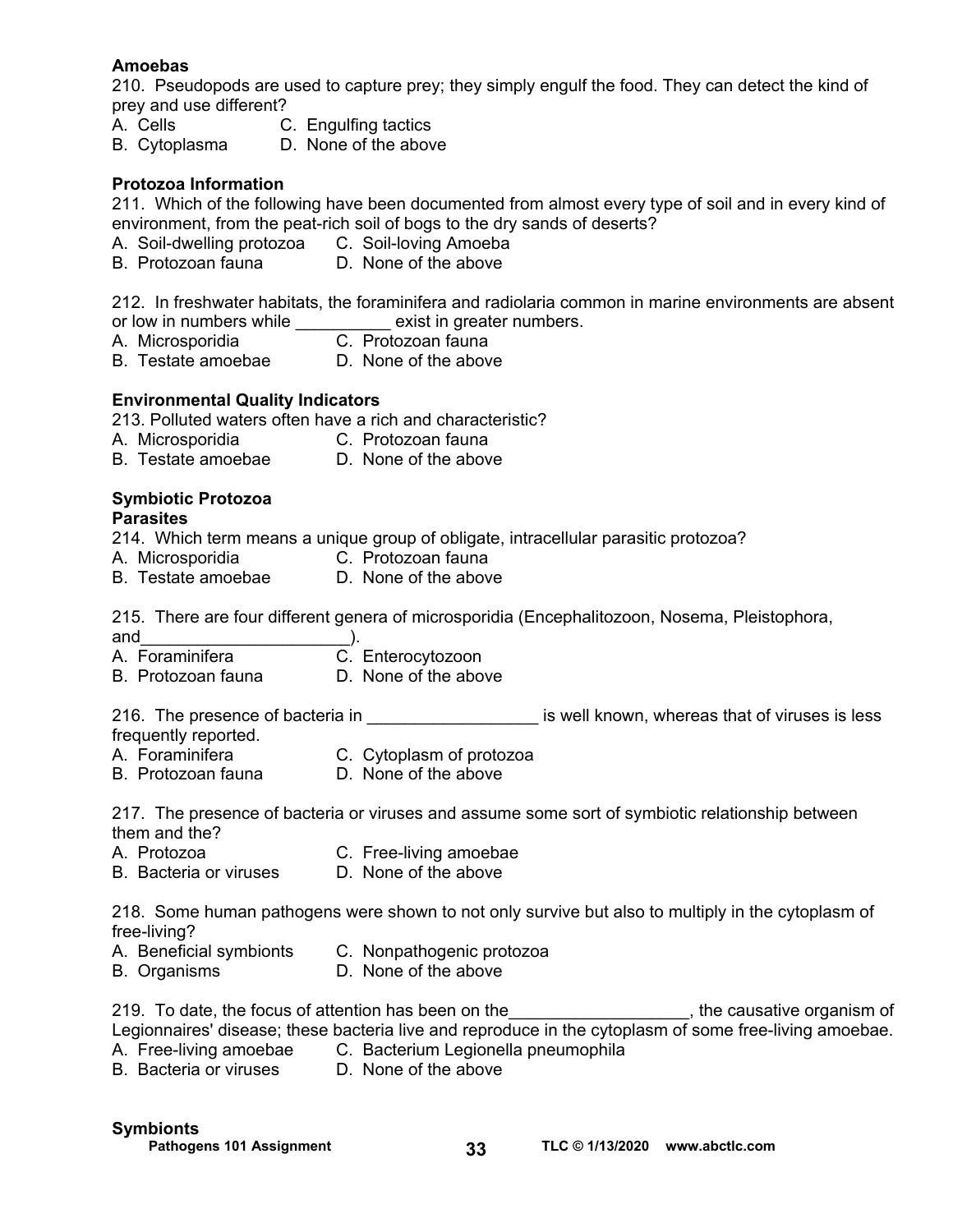220. According to the text, which of these creatures are harmless or even beneficial symbionts?

A. Protozoa C. Bacterium Legionella pneumophila

B. Viruses D. None of the above

#### **Contractile Vacuoles**

221. Many protozoa have\_\_\_\_\_\_\_\_\_\_\_\_\_\_, which collect and expel excess water, and extrusomes, which expel material used to deflect predators or capture prey.

- A. Flagella C. Vacuole or tonoplast
- B. Contractile vacuoles D. None of the above

222. In higher plants, most of a cell's volume is taken up by a central vacuole or tonoplast, which maintains its?

- A. Kinetosome or centriole C. Osmotic pressure
- B. Vacuole or tonoplast D. None of the above

223. Which of the following have slender motile projections, usually called flagella when long and cilia when short?

- A. Eukaryote(s) C. Prokaryote(s)
- B. Bacteria **D.** None of the above

224. Which bug/creature/organism are entirely distinct from prokaryotic flagella?

- A. Eukaryote(s) C. Prokaryote(s)
- B. Bacteria D. None of the above

225. Flagella also may have hairs or mastigonemes, scales, connecting membranes, and internal rods, their interior is continuous with the?

- A. Flagella C. Cell's cytoplasm
- B. Haptonema D. None of the above

#### **Centrioles**

226. Centrioles are often present even in cells and groups that do not have flagella. They generally occur in groups of one or two, called **that give rise to various microtubular roots**.

- A. Kinetosome or centriole C. Beneficial symbionts
- B. Kinetids D. None of the above

227. These form a primary component of the \_\_\_\_\_\_\_\_\_\_\_\_\_\_\_, and are often assembled over the course of several cell divisions, with one flagellum retained from the parent and the other derived from it.

- A. Centrioles C. Cytoskeletal structure
- B. Haptonema D. None of the above

228. Which of the following may also be associated in the formation of a spindle during nuclear division?

- A. Centrioles C. Cytoskeletal structure
- B. Haptonema D. None of the above

229. Which of the following produces axopodia that is used in flotation or to capture prey, and the haptophytes, which have a peculiar flagellum-like organelle called the haptonema?

- A. Paramecium C. Radiolaria and heliozoa
- B. Haptonema D. None of the above

(S) Means the answer can be plural or singular in nature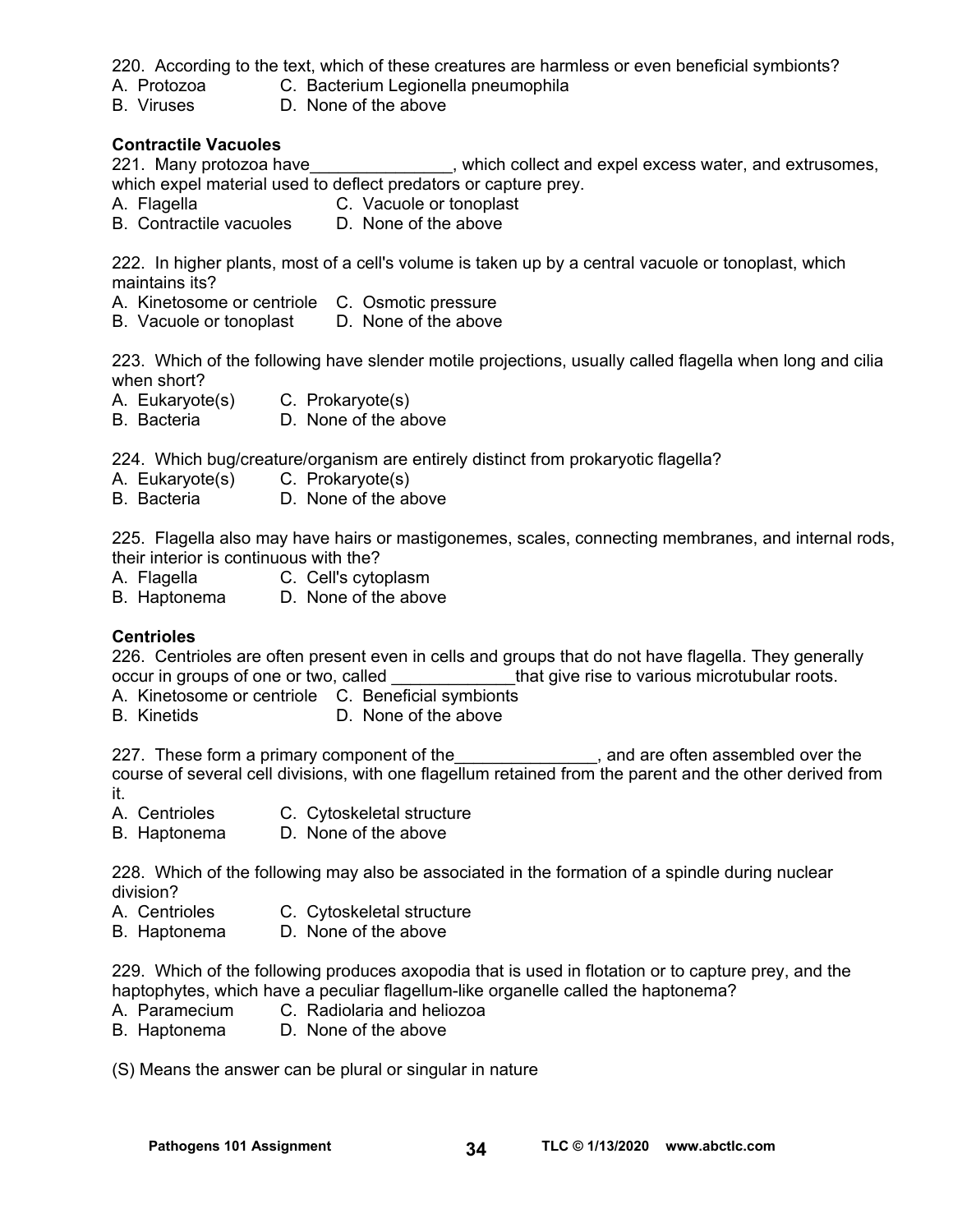#### **Paramecium**

230. Which of the following are single-celled, freshwater organisms in the kingdom Protista?

- A. Paramecium C. Prokaryote(s)
- B. Bacteria D. None of the above

231. Paramecium exist in an environment in which the osmotic concentration in their external environment is much lower than that in their?

- A. Contractile vacuoles C. Cytoplasm
- B. Haptonema D. None of the above

232. If Paramecium is to maintain\_\_\_\_\_\_\_\_\_\_\_\_\_\_\_\_, water must be continually pumped out of the cell at the same rate at which it moves in.

- A. Life C. Homeostasis
- B. Happiness D. None of the above

233. Osmoregulation, is carried out by two organelles in Paramecium known as?

A. Kinetosome or centriole C. Contractile vacuoles

B. Vacuole or tonoplast D. None of the above

#### **Bacteriological Monitoring Introduction**

234. Which of the following are usually harmless, occur in high densities in their natural environment and are easily cultured in relatively simple bacteriological media?

A. Indicator bacteria C. Viruses

B. Amoebas D. None of the above

235. Indicators in common use today for routine monitoring of drinking water include total coliforms, fecal coliforms, and?

- A. Cryptosporidium C. Escherichia coli (E. coli)
- B. Protozoa D. None of the above

236. According to the text, the routine microbiological analysis of your water is for?

A. Contamination C. Coliform bacteria

B. Colloids D. None of the above

#### **Bacteria Sampling**

237. Water samples for \_\_\_\_\_\_\_\_\_\_\_\_\_\_\_\_\_ must always be collected in a sterile container.

- A. Amoebas C. Viruses
- B. Bacteria tests D. None of the above

#### **Methods**

238. The MMO-MUG test, a product marketed as \_\_\_\_\_\_\_\_\_\_\_\_, is the most common. The sample results will be reported by the laboratories as simply coliforms present or absent.

A. Colilert **C.** Total coliform analysis

B. Coliform D. None of the above

#### **Microbial Regulations**

239. One of the key regulations developed and implemented by the United States Environmental Protection Agency (USEPA) to counter pathogens in drinking water is the Surface Water Treatment Rule.

A. True B. False

(S) Means the answer can be plural or singular in nature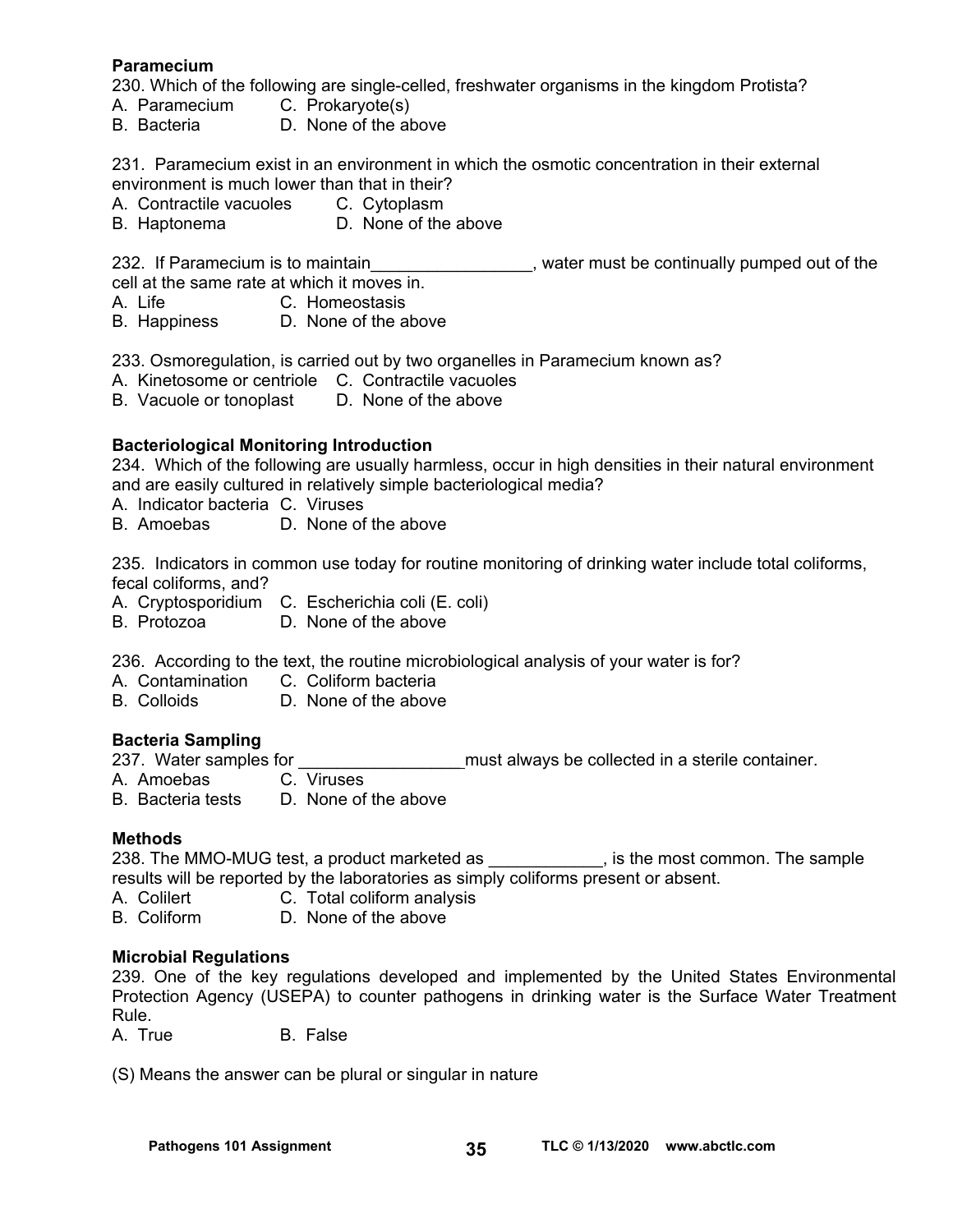240. Among Surface Water Treatment Rule provisions, the rule requires that a public water system, using surface water (or ground water under the direct influence of surface water) as its source, have sufficient treatment to reduce the source water concentration of protozoa and coliform bacteria by at least 99.9% and 99.99%, respectively.

A. True B. False

241. The Surface Water Treatment Rule suggests treatment criteria to assure that these performance recommendations are met; they may include turbidity limits, disinfectant residual and disinfectant contact time conditions.

A. True B. False

#### **Basic Types of Water Samples**

242. It is important to properly identify the type of sample you are collecting. A. True B. False

#### **The three (3) primary types of samples are:**

243. A PWS incurs an E. coli MCL violation. A. Trigger: Level 1 Assessment C. All of the above B. Trigger: Level 2 Assessment D. None of the above

244. A PWS collecting fewer than 40 samples per month has 2 or more TC+ routine/ repeat samples in the same month.

A. Trigger: Level 1 Assessment C. All of the above

B. Trigger: Level 2 Assessment D. None of the above

245. Samples collected following a coliform present routine sample. The number of repeat samples to be collected is based on the number of  $\Box$  samples you normally collect.

A. Repeat C. Routine

B. Special D. None of the above

246. A PWS fails to take every required repeat sample after any single TC+ sample

A. Trigger: Level 1 Assessment C. All of the above

B. Trigger: Level 2 Assessment D. None of the above

247. A PWS collecting at least 40 samples per month has greater than 5.0 percent of the routine/repeat samples in the same month that are TC+.

- A. Trigger: Level 1 Assessment C. All of the above
- B. Trigger: Level 2 Assessment D. None of the above

248. A PWS has a second Level 1 Assessment within a rolling 12-month period.

- A. Trigger: Level 1 Assessment C. All of the above
- B. Trigger: Level 2 Assessment D. None of the above

249. A PWS on state-approved annual monitoring has a Level 1 Assessment trigger in 2 consecutive years.

- A. Trigger: Level 1 Assessment C. All of the above
	-
- B. Trigger: Level 2 Assessment D. None of the above

250. Noncommunity and nontransient noncommunity public water systems will sample at the same frequency as a like sized community public water system if:

1. It has more than 1,000 daily population and has ground water as a source, or

2. It serves 25 or more daily population and utilizes surface water as a source or ground water under the direct influence of surface water as its source.

A. True B. False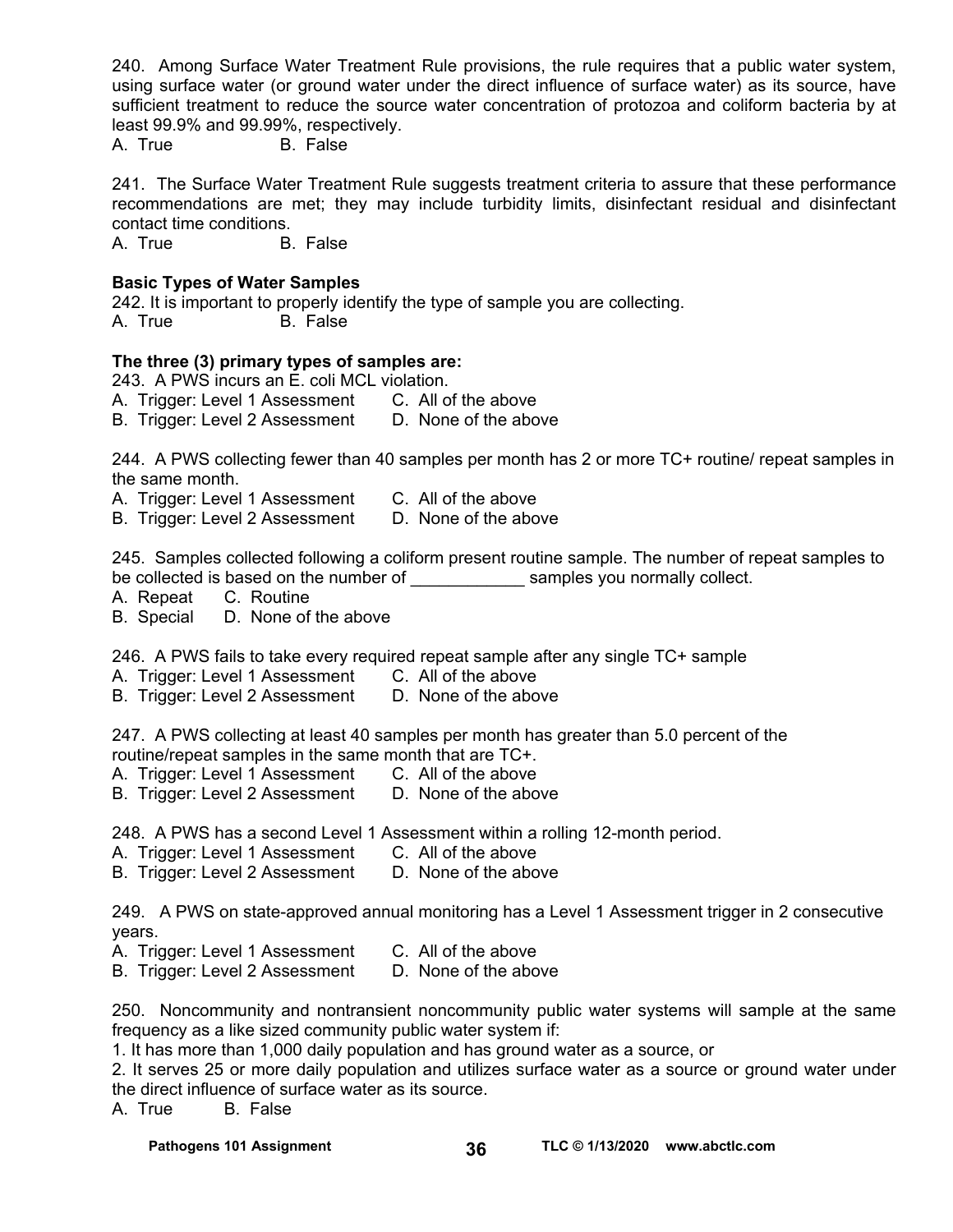251. Noncommunity and nontransient, noncommunity water systems with less than 10,000 daily population and groundwater as a source will sample on an annual basis. A. True B. False

#### **Maximum Contaminant Levels (MCLs)**

252. State and federal laws establish standards for drinking water quality. Under normal circumstances when these standards are being met, the water is safe to drink with no threat to human health. These standards are known as maximum contaminant levels (MCL). When a particular contaminant exceeds its MCL a potential health threat may occur.

A. True B. False

253. The MCLs are based on extensive research on toxicological properties of the contaminants, risk assessments and factors, short-term (acute) exposure, and long-term (chronic) exposure. You conduct the monitoring to make sure your water is in compliance with the MCL.

A. True B. False

254. There are two types of MCL violations for coliform bacteria. The first is for total coliform; the second is an acute risk to health violation characterized by the confirmed presence of fecal coliform or E. coli.

A. True B. False

#### **Positive or Coliform Present Results**

255. If you are notified of a positive coliform test result you need to contact either the Drinking Water Program or your local county health department within 72 hours, or by the next business day after the MCL compliance violation

A. True B. False

256. With a positive total coliform sample, after you have contacted an agency for assistance, you will be instructed as to the proper repeat sampling procedures and possible corrective measures for solving the problem. It is very important to initiate the entity are as the corrective measures will be based on those results.

A. Perform routine procedures C. Corrective measures

- 
- B. Repeat sampling immediately D. None of the above

#### **Heterotrophic Plate Count HPC**

257. Heterotrophic Plate Count (HPC) --- formerly known as the Bac-T plate, is a procedure for estimating the number of live heterotrophic bacteria and measuring changes during water treatment and distribution in water or in swimming pools.

A. True B. False

#### **Heterotrophic Plate Count (Spread Plate Method**)

258. Which of the following provides a technique to quantify the bacteriological activity of a sample? A. Colonies C. Heterotrophic Plate Count

B. Agar D. None of the above

#### **Total Coliforms**

259. This MCL is based on the presence of total coliforms, and compliance is on a daily or weekly basis, depending on your water system type and state rule.

A. True B. False

260. For systems which collect fewer than examples per month, no more than one sample per month may be positive. In other words, the second positive result (repeat or routine) in a month or quarter results in a MCL violation.

- A. 40 C. 200
- B. 100 D. None of the above
	-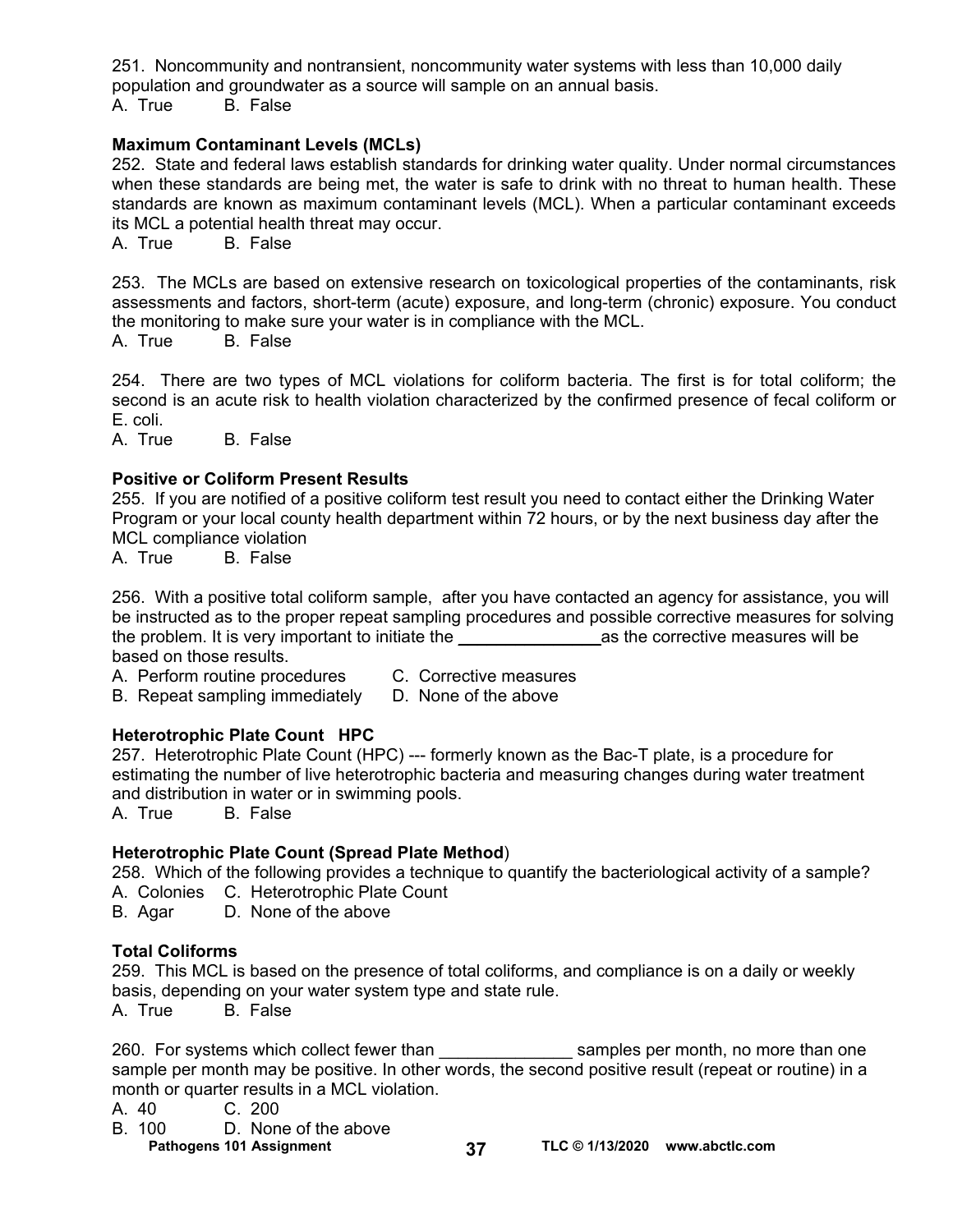#### **The following are acute violations:**

261. Which determines a violation of nitrate?

A. Presence C. MCLG

B. MCL D. None of the above

#### **Revised Total Coliform Rule (RTCR) Summary**

262. The water provider shall develop and follow a sample-siting plan that designates the PWS's collection schedule. This includes location of\_\_\_\_\_\_\_\_\_\_\_.

- A. Routine and repeat water samples C. Microbial contamination
- B. Reduced monitoring D. Repeat water samples
- 

263. The water provider shall collect \_\_\_\_\_\_\_\_\_\_\_\_\_\_\_\_\_\_\_\_\_\_\_\_\_\_\_\_\_\_on a regular basis (monthly, quarterly, annually).

A. Routine water samples C. Microbial contamination

B. Reduced monitoring D. Repeat water samples

264. Have samples tested for the presence of total coliforms by a state certified laboratory.

A. True B. False

265. PN is required for violations incurred. Within required timeframes, the PWS must use the required health effects language and notify the public if they did not comply with certain requirements of the RTCR. The type of The severity of the violation.

A. CCR(s) C. MCL violation

B. PN D. TC+ routine or repeat sample

266. EPA published the Revised Total Coliform Rule (RTCR) in the Federal Register (FR) on February 13, 2013 (78 FR 10269). It is the revision to the 1989 Total Coliform Rule (TCR). A. True B. False

267. The RTCR upholds the purpose of the 1989 TCR to protect public health by ensuring the duplicity of the drinking water distribution system and monitoring for the absence of microbial contamination. A. True B. False

268. The RTCR establishes criteria for systems to qualify for and stay on for special increased monitoring, which could reduce water system problems for better system operation. A. True B. False

269. The RTCR requires public water systems that are vulnerable to microbial contamination to identify and fix problems.

A. True B. False

270. The water provider shall collect repeat samples (at least 3) for each TC+ positive routine sample. A. True B. False

271. For PWSs on quarterly or annual routine sampling, collect additional routine samples (at least 3) in the month after a

A. CCR(s) C. Total coliform positive samples

B. PN D. TC+ routine or repeat sample

272. PWSs incur violations if they do not comply with the requirements of the RTCR. The violation types are essentially the same as under the TCR with few changes. The biggest change is no acute or monthly MCL violation for monthly MCL violation for

A. CCR(s) C. Total coliform positive samples

Pathogens 101 Assignment **38 TLC © 1/13/2020** www.abctlc.com B. PN D. TC+ routine or repeat sample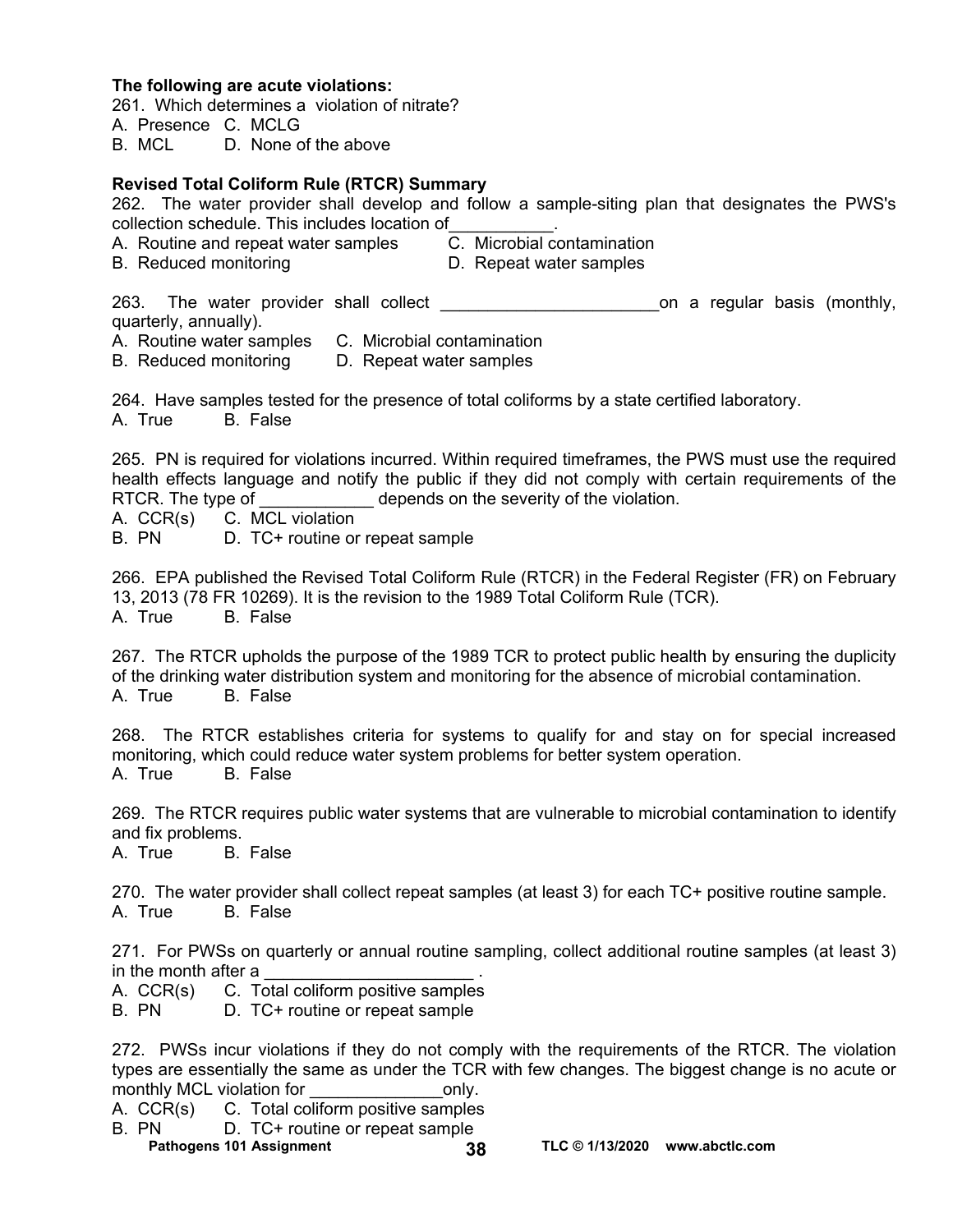273. Community water systems (CWSs) must use specific language in their CCRs when they must conduct an assessment or if they incur\_\_\_\_\_\_\_\_\_\_\_\_\_\_\_\_.

- A. CCR(s) C. An E. coli MCL violation
- B. PN D. TC+ routine or repeat sample

274. The water provider shall analyze all \_\_\_\_\_\_\_\_\_\_\_\_\_\_\_\_\_\_\_ that are total coliform positive (TC+) for E. coli.

A. Routine or repeat water samples C. Microbial contamination

B. Reduced monitoring D. Repeat water samples

275. The RTCR requires public water systems (PWSs) to meet a legal limit for E. coli, as demonstrated by required monitoring.

A. True B. False

276. The RTCR suggests the frequency and timing of required microbial testing based on, public water type and source water type. A. True B. False

#### **Disinfection Key**

277. The RTCR requires 99.99% or 4 log inactivation of A. Enteric viruses C. Giardia lamblia cysts

B. Crypto D. None of the above

278. The RTCR requires 99% or 2 log inactivation of \_\_\_\_\_\_\_\_\_\_\_\_\_\_\_\_\_\_\_\_.

- A. Enteric viruses C. Giardia lamblia cysts
- B. Crypto D. None of the above

279. The RTCR requires 99.9% or 3 log inactivation of

A. Enteric viruses C. Giardia lamblia cysts

B. Crypto D. None of the above

280. The RTCR requires the chlorine residual leaving the plant must be  $=$  or  $\frac{mq}{L}$  and measurable throughout the system.

 $A. > 0.2$  C. 0.2

B. 2.0 D. None of the above

#### **Waterborne Pathogen Section**

#### **Pathogen Section**

281. Most pathogens are generally associated with diseases that **and affect people in a** relatively short amount of time, generally a few days to two weeks.

- A. Cause intestinal illness C. Will cause fatalities
- B. Are mild in nature D. None of the above

#### **How Diseases are Transmitted.**

- 282. Waterborne pathogens are primarily spread by the?
- A. Fecal-oral, or feces-to-mouth route C. Oral to fecal route

B. Dermal to fecal route D. None of the above

#### **Protozoan Caused Diseases**

283. Which of the following bugs is larger than bacteria and viruses but still microscopic; they invade and inhabit the gastrointestinal tract?

- A. Hepatitis A C. Protozoan pathogens
- B. E.coli D. None of the above

Pathogens 101 Assignment **39 TLC © 1/13/2020** www.abctlc.com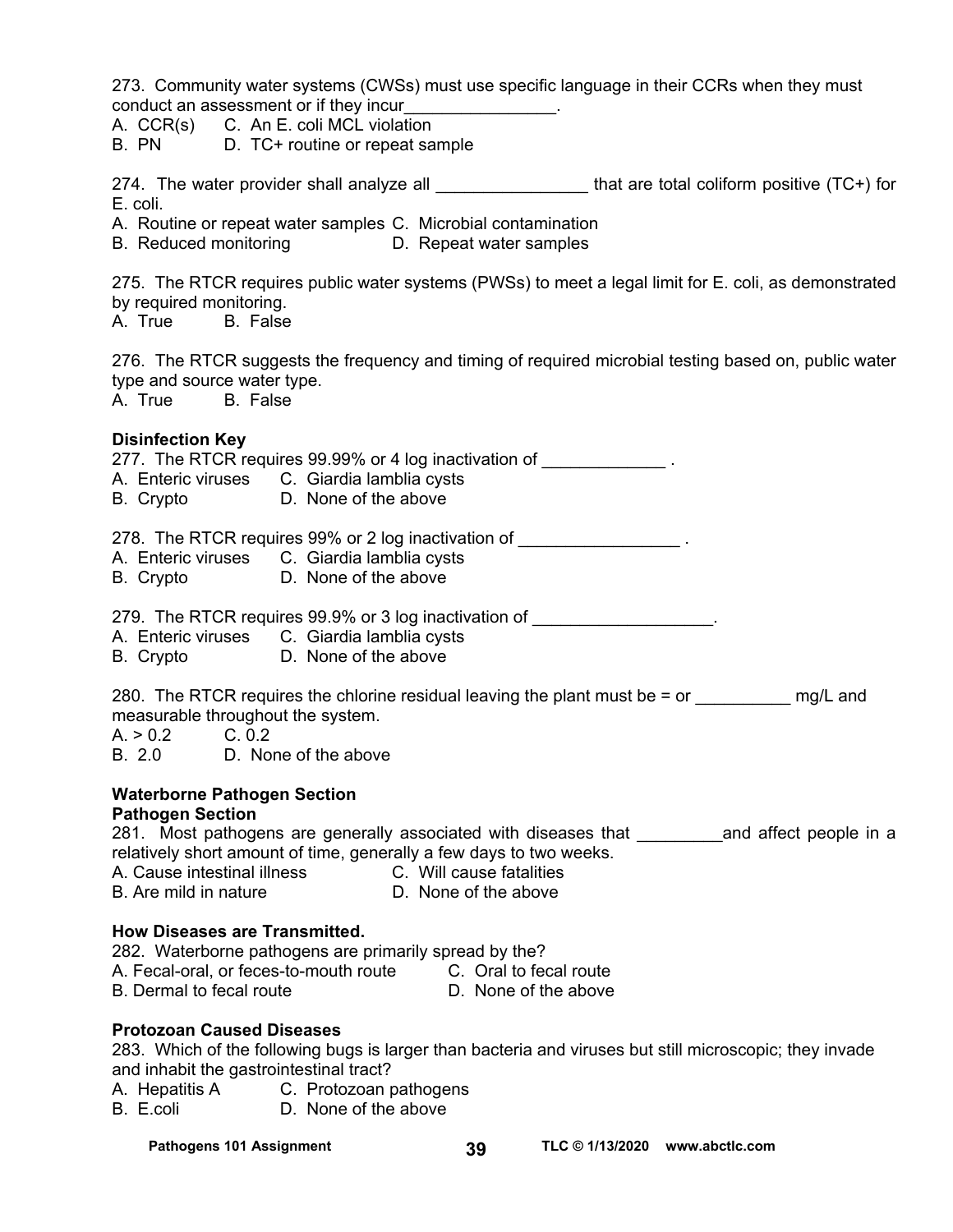284. Some of the parasites enter the environment in a dormant form, with a protective cell wall, called a?

A. Lamblia C. Cyst

B. Shell D. None of the above

#### **Giardia lamblia**

285. Which of the following bugs has been responsible for more community-wide outbreaks of disease in the U.S. than any other, and drug treatment are not 100% effective?

- A. Giardia lamblia C. Giardiasis
- B. Cryptosporidiosis D. None of the above

286. All of these diseases, with the exception of the state one symptom in common: diarrhea. They also have the same mode of transmission, fecal-oral, whether through personto-person or animal-to-person contact.

A. HIV infection C. Hepatitis A

B. Giardiasis D. None of the above

#### **Primary Waterborne Diseases Section**

287. Humans are the reservoir for the Salmonella typhi pathogen, which causes diarrheal illness, and also known as?

- A. Campylobacter **C.** Typhoid fever
- B. Shigella dysenteriae D. None of the above

288. Campylobacter, the basics. It's a bacterium. It causes diarrheal illness.

A. True B. False

289. Campylobacter is primarily associated with poultry, animals, and humans.

A. True B. False

290. Vibrio cholerae, the basics. It's a virus. It causes diarrheal illness, also known as cholera. It is typically associated with aquatic environments, shell stocks, and human. Vibrio cholerae has also been associated with ship ballast water.

A. True B. False

291. Shigella species, in the United States two-thirds of the shigellosis in the U.S. is caused by Shigella dysenteriae and the remaining one-third is caused by Shigella Campylobacter. A. True B. False

292. Legionnaire's disease, which causes a severe pneumonia, and the second, which is a non-pneumonia illness; it's typically an influenza-like illness, and it's less severe.

A. Pontiac fever C. Typhoid fever

B. Yellow fever D. None of the above

293. Legionella, prevention. Legionella in water systems. Hot water in tanks should be maintained between degrees Centigrade.

- 
- A. 81 to 100 C. 71 and 77<br>B. 110 to 210 D. None of the D. None of the above

294. Which of the following is typically associated with soil and water?

A. Hepatitis A virus C. Pseudomonas

B. Legionella D. None of the above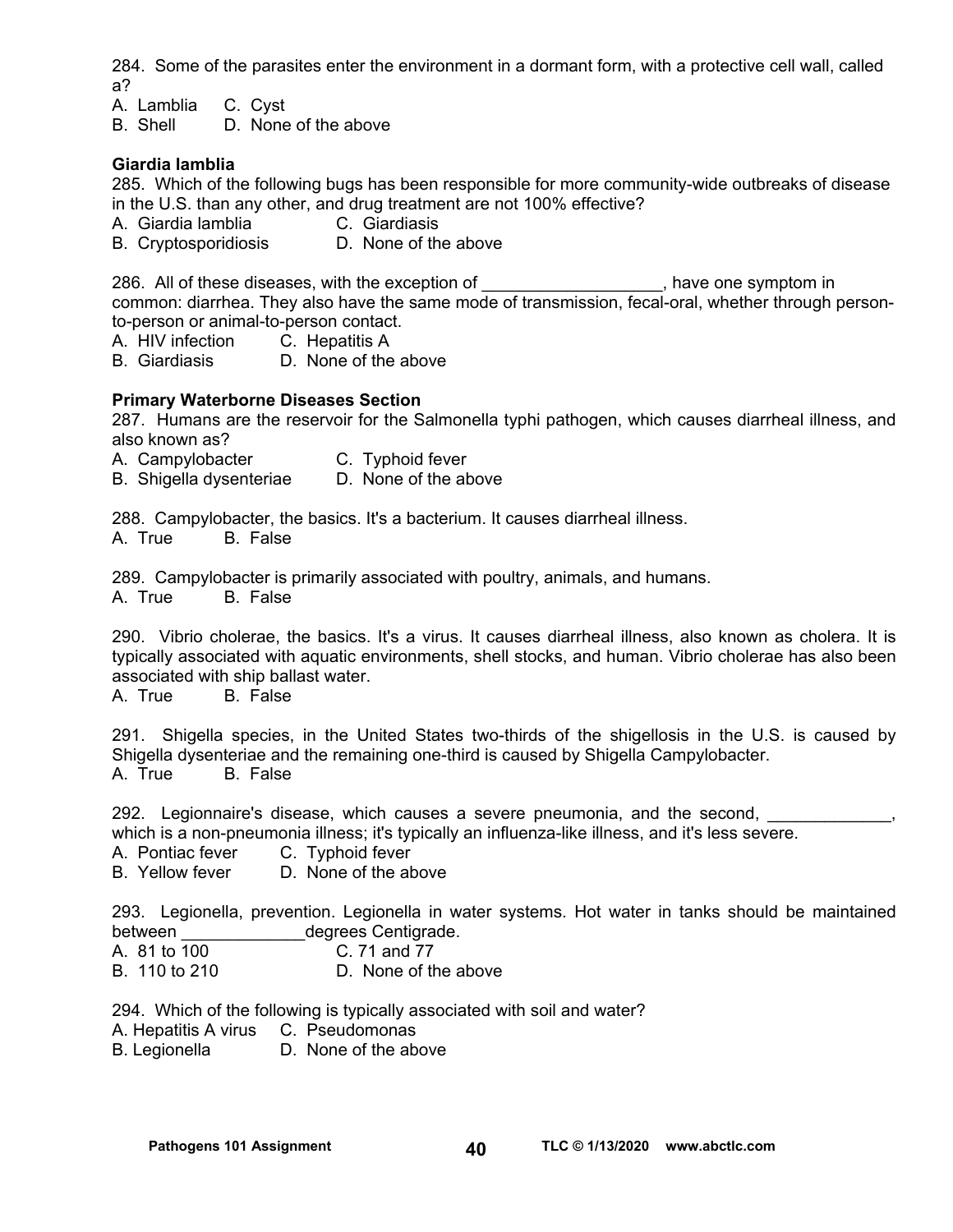295. Hepatitis A virus is resistant to combined chlorines, so it is important to have an adequate free chlorine residual. Fecal matter can shield Hepatitis A virus from chlorine. A. True B. False

296. Cryptosporidium is typically associated with animals and humans, and it can be acquired through consuming fecally contaminated food, contact with fecally contaminated soil and water. A. True B. False

297. Schistosomatidae prevention strategies for this pathogen include Placing boric acid on berms or interrupting the life cycle of the parasite by treating birds with a lead. A. True B. False

298. Cryptosporidium, prevention. Prevention strategies for this pathogen include source protection. A CT value of 50 is required when dealing with fecally accidents. CT equals a concentration, in parts per million, while time equals a contact time in minutes.

A. True B. False

299. Humans are the reservoir for the Norovirus. Prevention strategies for this pathogen include?

- A. Internal protection C. Containment protection
- B. Source protection D. None of the above

300. Giardia prevention strategies for this pathogen include \_\_\_\_\_\_\_\_\_\_\_\_\_; filtration, coagulation, and halogenation of drinking water.

- A. Internal protection C. Containment protection
- B. Source protection D. None of the above

301. Schistosomatidae, the basics. It is a parasite. It is acquired through dermal contact, cercarial dermatitis. It is commonly known as?

A. Swimmer's itch C. Hemorrhagic colitis

B. Beaver fever **D. None of the above** 

#### **Waterborne Bacterial Diseases**

302. Campylobacteriosis outbreaks have most often been associated with food, especially chicken and un-pasteurized milk, as well as un-chlorinated water. These organisms are also an important cause of "travelers' diarrhea." Medical treatment generally is not prescribed for campylobacteriosis because recovery is usually rapid.

A. True B. False

303. Cholera, Legionellosis, salmonellosis, shigellosis, yersiniosis, are other bacterial diseases that can be transmitted through water. All bacteria in water are readily killed or inactivated with chlorine or other disinfectants.

A. True B. False

304. Campylobacteriosis is the most common diarrheal illness caused by bacteria. Other symptoms include abdominal pain, malaise, fever, nausea and vomiting; and begin three to five days after exposure. The illness is frequently over within two to five days and usually lasts no more than 10 days. A. True B. False

#### **Viruses - Coronavirus**

305. It looks like the COVID-19 coronavirus is not able to live in water. A. True B. False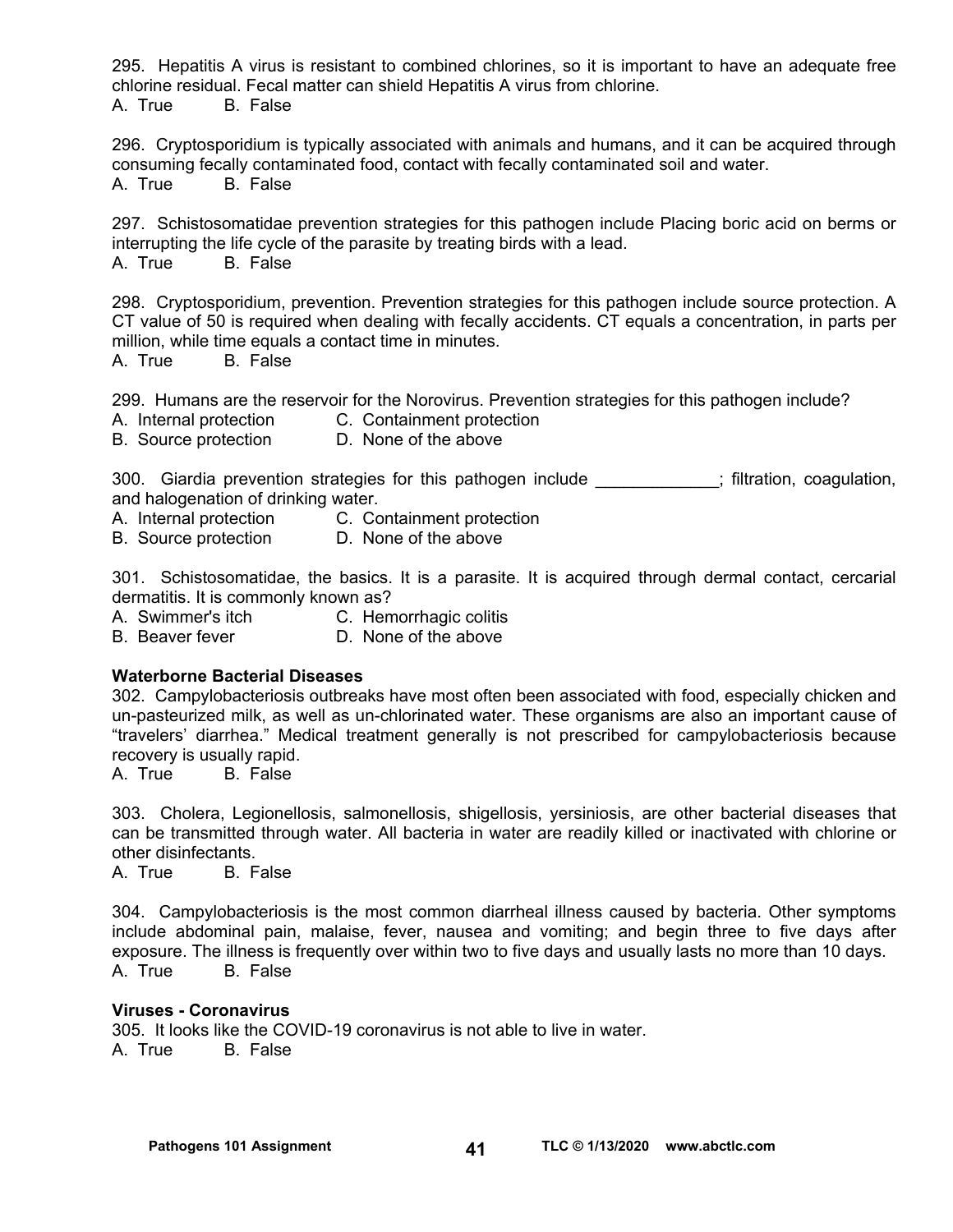#### **Chain of Custody Procedures**

306. If both parties involved in the transfer must sign, date and note the time on the chain of custody record, this is known as?

- A. TC Plan C. Samples transfer possession
- B. Sample siting plan D. None of the above

307. The recipient will then attach the \_\_\_\_\_\_\_\_\_\_\_\_\_\_\_\_\_\_\_\_\_\_\_showing the transfer dates and times to the custody sheets. If the samples are split and sent to more than one laboratory, prepare a separate chain of custody record for each sample.

A. Shipping invoices C. Sample siting plan

B. Chain of custody release D. None of the above

#### **Factors in Chlorine Disinfection: Concentration and Contact Time**

308. Based on the work of several researchers, CXT values [ final free chlorine concentration (mg/L) multiplied by minimum contact time (minutes)], offer water operators guidance in computing an effective combination of chlorine concentration and \_\_\_\_\_\_\_\_\_\_\_\_\_\_\_\_\_\_\_\_\_\_\_\_\_\_\_required to achieve disinfection of water at a given temperature.

A. Chlorine concentration C. Higher strength chlorine solutions

B. Chlorine contact time D. None of the above

309. The CXT formula demonstrates that if an operator chooses to decrease the chlorine concentration, the required **the required** must be lengthened.

A. Chlorine concentration C. Contact time

B. Temperature D. None of the above

# **Escherichia Coli Section**

#### **Fecal Coliform Bacteria**

310. Fecal Coliform Bacteria live in the waste material, or feces, excreted from the intestinal tract. When fecal coliform bacteria are present in high numbers in a water sample, it means that the water has received **the substitute of the source or another.** 

A. Bacteria levels C. Enrichment concentrations

B. Fecal matter D. None of the above

311. Although not necessarily agents of disease, \_\_\_\_\_\_\_\_\_\_\_\_\_\_\_ may indicate the presence of disease-carrying organisms, which live in the same environment as the fecal coliform bacteria.

A. Paramecium C. Fecal coliform bacteria<br>B. Bacteria B. None of the above

D. None of the above

#### **Reasons for Natural Variation**

312. Which of the following is dependent on specific conditions for growth, and these conditions change quickly, fecal coliform bacteria counts are not easy to predict?

- A. Fecal matter C. Bacterial concentrations
- B. Fecal coliform bacteria D. None of the above

313. Winter rains may wash more **the set of the stream** water from urban areas into a stream; cool water temperatures may cause a major die-off.

- A. Fecal matter C. Bacterial concentrations
- B. Fecal coliform bacteria D. None of the above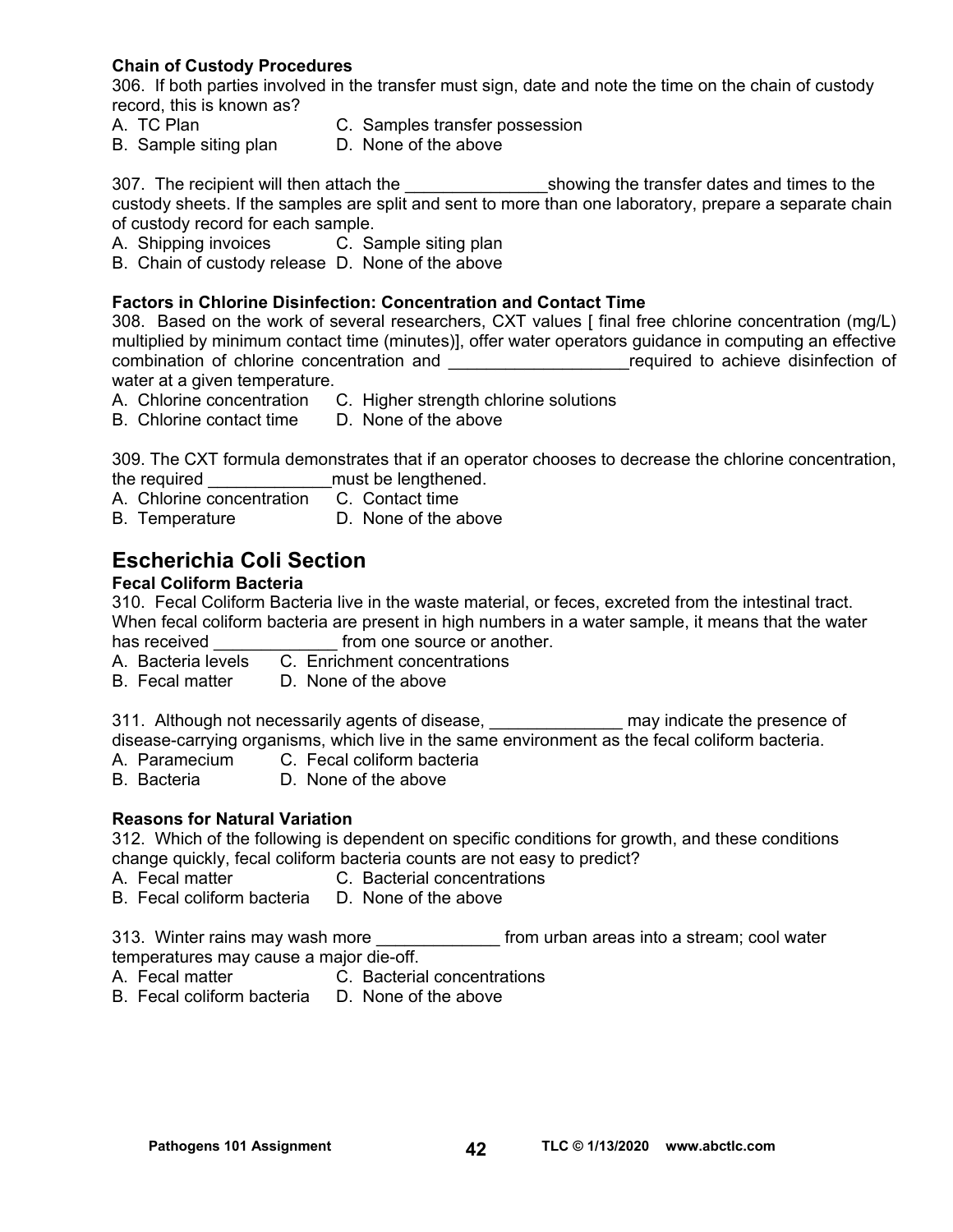#### **Expected Impact of Pollution**

314. The primary sources of **Example 20** to fresh water are wastewater treatment plant discharges, failing septic systems, and animal waste.

- A. Bacteria levels **C. Fecal coliform bacteria**
- B. New sources of bacteria D. None of the above

315. Bacteria levels do not necessarily decrease as a watershed develops from rural to urban. Instead, urbanization usually generates?

- A. Bacteria levels **C. Fecal coliform bacteria concentrations**
- B. New sources of bacteria D. None of the above

316. Farm animal manure and septic systems are replaced by domestic pets and leaking sanitary sewers. In fact, stormwater runoff in urbanized areas has been found to be surprisingly high in?

- A. Bacteria levels **C. Fecal coliform bacteria concentrations**
- B. New sources of bacteria D. None of the above

#### **Indicator Connection Varies**

317. General coliforms, E. Coli, and Enterococcus bacteria are the " The magnisms " organisms generally measured to assess microbiological quality of water.

A. Pathogens C. Indicator

B. Fecal coliforms D. None of the above

#### **E. coli O157:H7**

318. Symptoms of E. coli O157:H7 (bacterium) vary with type caused .

- A. Gastroenteritis C. E. coli
- B. Bacterium D. None of the above

319. Which of the following is an emerging cause of foodborne illness?

- A. Shigella dysenteriae C. E. coli O157:H7
- B. Most illnesses D. None of the above

320. Which of the following have been associated with eating undercooked, contaminated ground beef?

- A. Shigella dysenteriae C. E. coli O157:H7
- B. Most illnesses D. None of the above

321. Which term is used to express that in families and childcare centers are an important mode of transmission and that infection can also occur after drinking raw milk and after swimming in or drinking sewage-contaminated water?

A. Preventive measures C. A cause of illness

B. Person-to-person contact D. None of the above

322. Consumers can prevent **Exercise 2018** infection by thoroughly cooking ground beef, avoiding unpasteurized milk, and washing hands carefully.

- A. Shigella dysenteriae C. E. coli O157:H7
- B. Some illness D. None of the above

#### **What is Escherichia coli O157:H7?**

323. Systems serving 25 to 1,000 people typically take one sample per month. Some states reduce this frequency to quarterly for ground water systems if a recent sanitary survey shows that the system is free of sanitary defects.

A. True B. False

324. Larger types of systems can qualify for five samples a month.

- A. True B. False
	-
	- Pathogens 101 Assignment **43** TLC © 1/13/2020 www.abctlc.com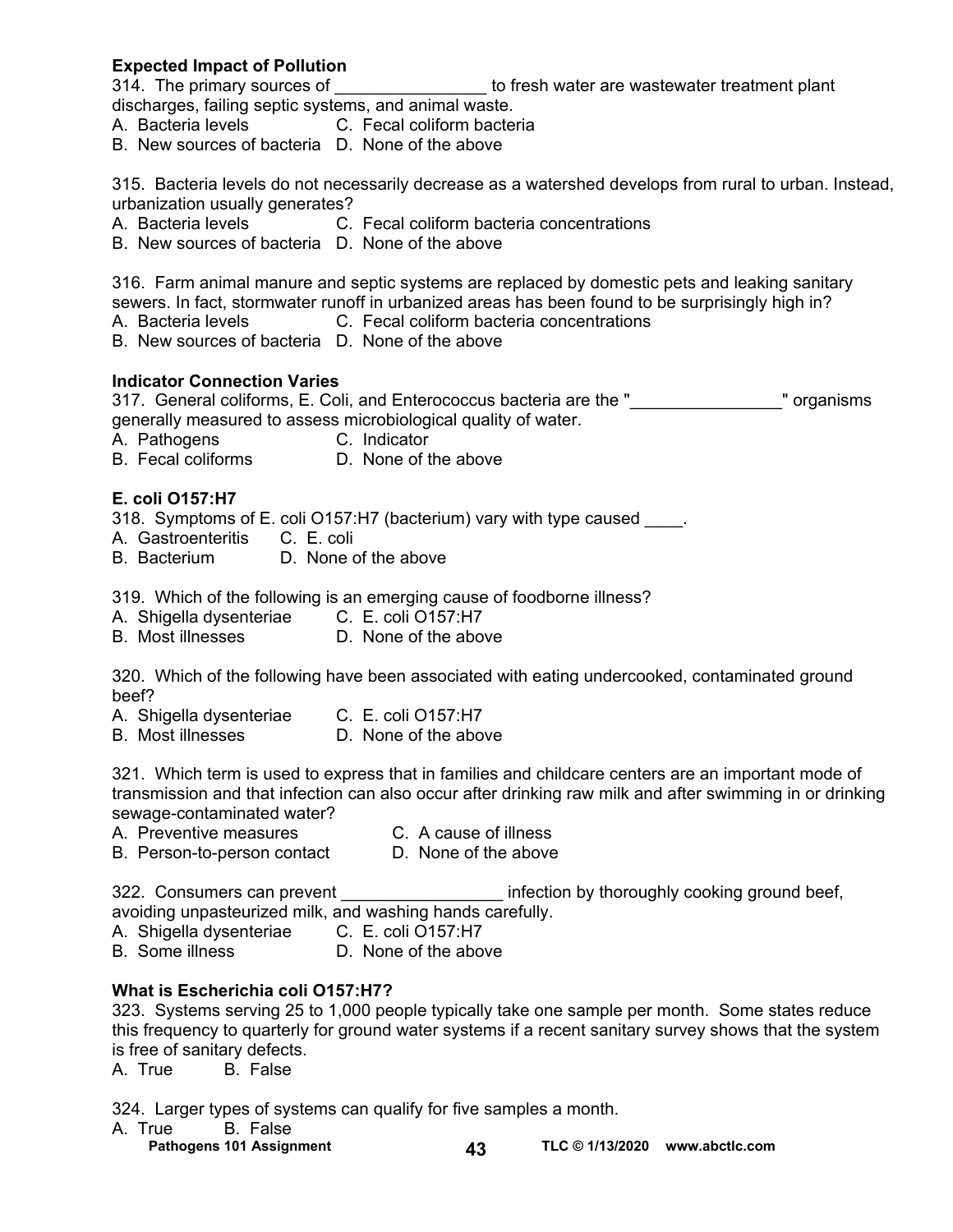325. Systems using surface water, rather than ground water, are required to take extra steps to protect against bacterial contamination because surface water sources are more vulnerable to such contamination.

A. True B. False

326. Which of the following is a normal occupant of the intestines of all animals, including humans?

- A. Shigella dysenteriae C. Bacterium
- B. E. coli O157:H7 D. None of the above

327. Under the Safe Drinking Water Act, the EPA requires public water systems to monitor for?

- A. Indicators C. Coliform bacteria
- B. Five samples a month D. None of the above

328. Systems analyze first for total coliform, any time that a sample is positive for total coliform, the same sample must be analyzed for either

- A. Total coliform C. Fecal coliform or E. coli
- B. Sanitary survey **D. None of the above**

329. Smaller systems must take at least five samples a month unless the state has conducted a sanitary survey – a survey in which a state inspector examines system components and ensures they will protect public health – at the system within the last five years.

A. True B. False

330. E. coli O157:H7 is one of hundreds of strains of the Enterococcus bacteria. A. True B. False

331. E. coli O157:H7 was first recognized as a cause of illness in 1982 during an outbreak of severe bloody diarrhea; the outbreak was traced to contaminated hamburgers. Since then, most infections have come from eating undercooked ground beef.

A. True B. False

332. The combination of letters and numbers in the name of the bacterium refers to the specific markers found on its surface and distinguishes it from other types of E. coli. A. True B. False

333. Currently, there are four recognized classes of \_\_\_\_\_\_\_\_\_\_\_\_\_\_\_\_(collectively referred to as the EEC group) that cause gastroenteritis in humans.

A. Total coliform **C. Fecal coliform or E. coli**<br>B. Enterovirulent F. coli D. None of the above

B. Enterovirulent E. coli

#### **How is E. coli O157:H7 spread?**

334. The **the can be found on a small number of cattle farms and can live in the** intestines of healthy cattle. Meat can become contaminated during slaughter, and organisms can be thoroughly mixed into beef when it is ground.

A. Organism(s) C. Hemorrhagic colitis

B. Bacteria D. None of the above

# **Giardiasis Giardia lamblia Section**

335. According to the text, Giardia lamblia (intestinalis) is a single celled animal, i.e., a protozoa, that moves with the aid of five flagella. In Europe, it is sometimes referred to as?

A. Lambia intestines C. Lamblia intestinalis

B. Giardia intestinalis D. None of the above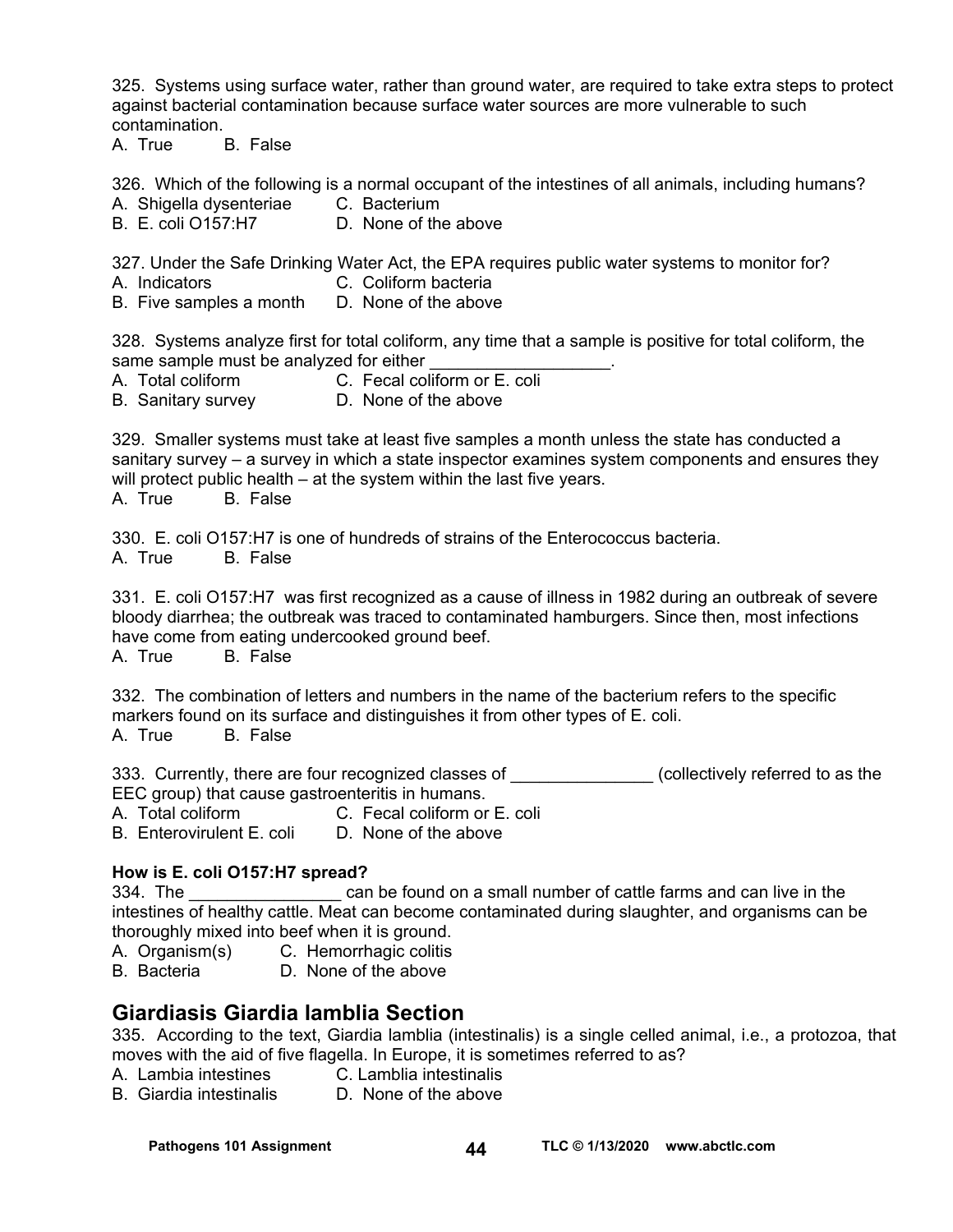336. Giardiasis is the most frequent cause of non-bacterial diarrhea in North America. Giardia duodenalis, cause of giardiasis, is a one-celled, Microscopic parasite that can live in the intestines of animals and people.

A. True B. False

337. Giardia is found in every region throughout the world and has become recognized as one of the most common causes of waterborne (and occasionally foodborne) illness often referred to as "Beaver Fever."

A. True B. False

338. Approximately one week after ingestion of the same prolonged, greasy diarrhea, gas, stomach cramps, fatigue, and weight loss begin.

- A. Intestinal flora C. Degrees of symptoms
- B. Giardia cysts D. None of the above

339. Giardiasis disease runs its course in a week or two, although in some cases, the disease may linger for months, causing severe illness and weight loss. Nonetheless, the basic biology of this **EXECUTE:** The end of the digestive tract--is poorly understood.

A. Intestinal flora **C. Parasite** 

- 
- B. Giardia cysts D. None of the above

340. Which of the following uses these mitosomes in the maturation of iron-sulfur proteins rather than in ATP synthesis as is the case in mitochondria-possessing eukaryotes?

- A. Intestinal flora<br>A. Intestinal flora<br>A. Intestinal flora
- 
- B. Giardia cysts D. None of the above

#### **Nature of Disease**

341. Which of the following may involve diarrhea within 1 week of ingestion of the cyst, which is the environmental survival form and infective stage of the organism?

- A. Human giardiasis **C. Immune deficiencies**
- B. The disease mechanism D. None of the above

342. Chronic cases, both those with defined and those without, are difficult to treat.

- A. Human giardiasis **C.** Immune deficiencies
	-
- B. The disease mechanism D. None of the above

343. Which of the following is unknown, with some investigators reporting that the organism produces a toxin while others are unable to confirm its existence?

A. Human giardiasis C. Immune deficiencies

B. The disease mechanism D. None of the above

344. Which of the following of the absorptive surface of the intestine has been proposed as a possible pathogenic mechanism, as has a synergistic relationship with some of the intestinal flora?

- A. Intestinal flora C. Various degrees of symptoms
- B. Mechanical obstruction D. None of the above

345. Which of the following have been isolated and described through analysis of their proteins and DNA; type of strain, however, is not consistently associated with disease severity?

- A. Several strains of G. lamblia C. Human giardiasis
	-
- B. The microaerophilic Giardia **D.** None of the above
- 

346. Different individuals show various degrees of symptoms when infected with the same strain, and the symptoms of an individual may vary during the  $\frac{1}{2}$ .<br>A. Course of the disease  $\frac{1}{2}$ . C. Immune deficiencies

- A. Course of the disease
- 
- B. The disease mechanism **D.** None of the above
	- Pathogens 101 Assignment **45 TLC © 1/13/2020** www.abctlc.com
		-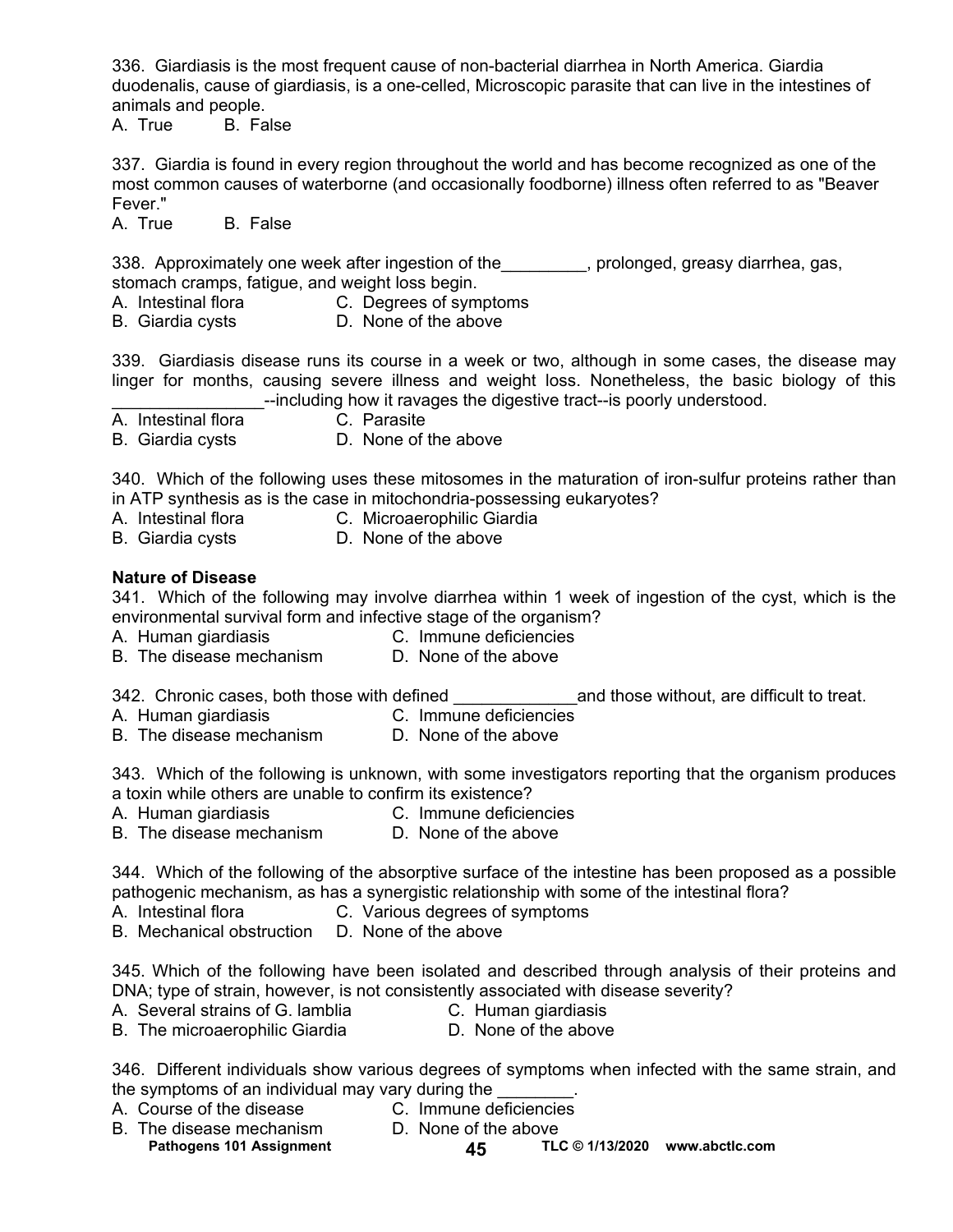#### **Diagnosis of Human Illness**

347. Giardia lamblia is frequently diagnosed by visualizing the organism, either the trophozoite (active reproducing form) or the cyst (the resting stage that is resistant to adverse environmental conditions) in stained preparations or unstained wet mounts with the aid of a microscope.

A. True B. False

348. Which of the following terms that detects excretory secretory products of the organism is also available?

- A. Bac-T C. An enzyme linked immunosorbant assay (ELISA)
- B. Lab array D. None of the above

#### **Relative Frequency of Disease**

349. Which of the following is more prevalent in children than in adults, possibly because many individuals seem to have a lasting immunity after infection?

- A. Infective cysts **C. Giardiasis**
- B. Acute outbreaks D. None of the above

350. Which of the following terms is implicated in 25% of the cases of gastrointestinal disease and may be present asymptomatically, the overall incidence of infection is estimated at 2% of the population.

- A. Infective cysts C. Giardiasis
- B. Acute outbreaks D. None of the above

351. Which of the following terms appear to be common with infants and is not usually associated with water but is related to child care and diaper changing hygiene procedures.

- A. Infective cysts C. Intestinal flora
- B. Acute outbreaks D. None of the above

352. Which of the following terms in immunodeficient and normal individuals are frequently refractile to drug treatment?

- A. Infective cysts C. Chronic cases of giardiasis
- B. Giardiasis D. None of the above

#### **Target Populations**

353. Chronic symptomatic giardiasis is more common in adults than children are.<br>A. True B. False

B. False

#### **Cryptosporidiosis Section**

354. Until 1993, when over 400,000 people in Milwaukee became ill with diarrhea after drinking water contaminated with the parasite, few people had heard of Cryptosporidium parvum, or the disease it causes, cryptosporidiosis.

A. True B. False

355. Transmission is also common from ingestion of food or water contaminated with stool, including water in the recreational water park and swimming pool settings.

A. True B. False

356. Symptoms of cryptosporidiosis include, most commonly, watery diarrhea and cramps, sometimes severe. Weight loss, nausea, vomiting, and fever are also possible.

A. True B. False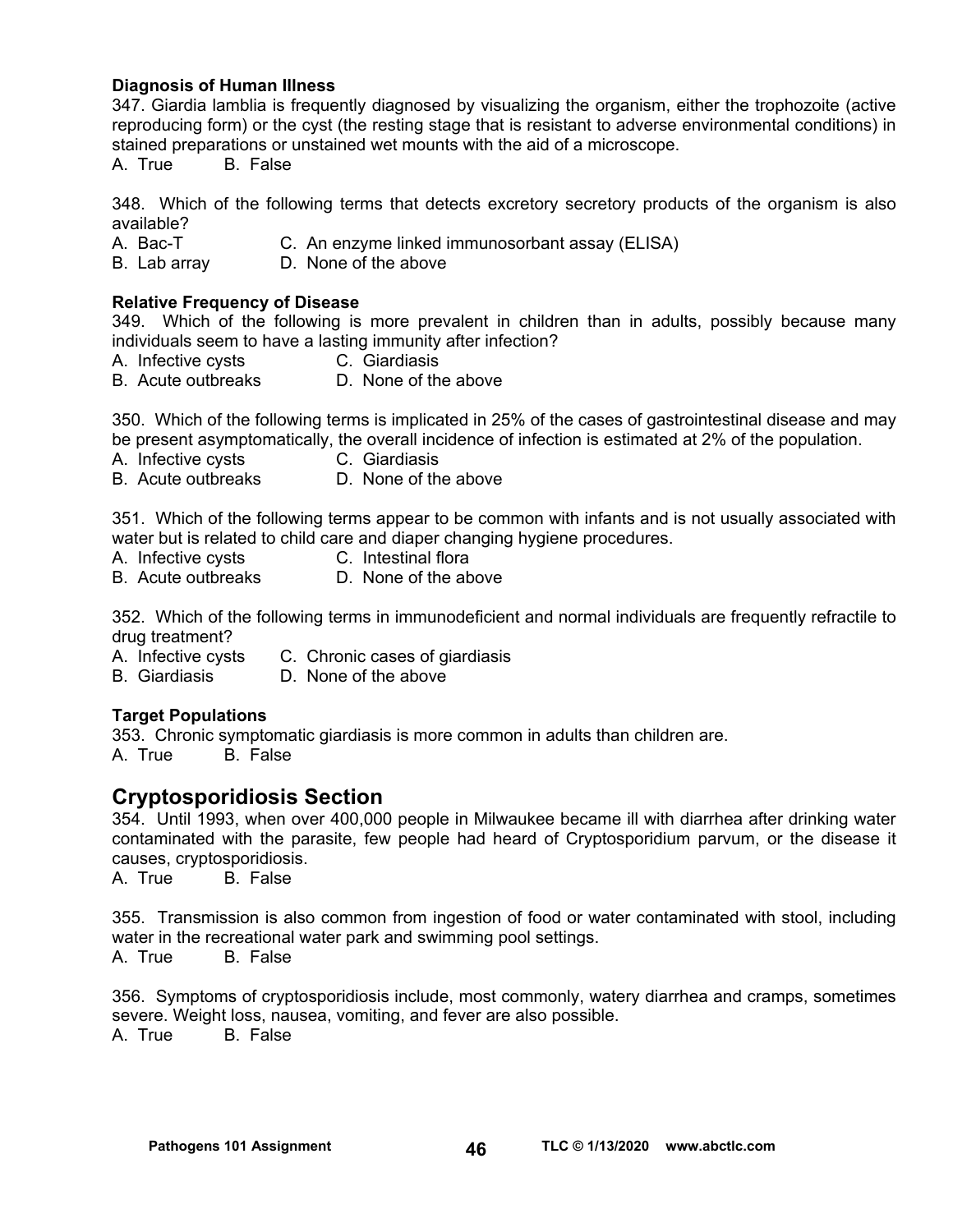357. The severity of symptoms varies with the degree of underlying immunosuppression, with immunocompetent patients commonly experiencing watery diarrhea for a few days to 4 or more weeks and occasionally having a recurrence of diarrhea after a brief period of recovery. A. True B. False

358. Cryptosporidiosis is most particularly a danger for the immunocompromised, especially HIVpositive persons and persons with AIDS. Individuals with CD4 cell counts below 200 are more likely to experience severe complications, including prolonged diarrhea, dehydration, and possible death. A. True B. False

359. Persons at increased risk for contracting cryptosporidiosis include child care workers; diaper-aged children who attend child care centers; persons exposed to human feces by sexual contact; and caregivers who might come in direct contact with feces while caring for a person infected with cryptosporidiosis.

A. True B. False

360. Transmission is by an oral-fecal route, including hand contact with the stool of infected humans or animals or with objects contaminated with stool.

A. True B. False

## **Cholera -Vibrio cholerae Section**

361. Cholera, which is derived from a Greek term meaning "Running to the bathroom," is caused by Vibrio cholerae and is the most feared epidemic diarrheal disease because of its severity. Dehydration and death can occur within a matter of minutes of infection.

A. True B. False

362. In 1883, Louis Pasteur discovered V cholerae during a cholera outbreak in Egypt. A. True B. False

363. Cholera has been very common in industrialized nations for the last 100 years. A. True B. False

364. Cholera is always life-threatening, it is easily prevented and treated with chloramines. A. True B. False

365. In the United States, because of advanced water and sanitation systems, cholera is not a major threat; however, everyone, especially travelers, should be aware of how the disease is transmitted and what can be done to prevent it.<br>A. True B. False

B. False

366. The V cholerae organism is a comma-shaped, gram-negative aerobic bacillus whose size varies from 1-3 mm in length by 0.5-0.8 mm in diameter. Its antigenic structure consists of a flagellar H antigen and a somatic O antigen. A. True B. False

367. The differentiation of the latter allows for separation into pathogenic and nonpathogenic strains. V cholerae O1 or O139 are associated with epidemic cholera. V cholerae O1 has 2 major biotypes: classic and El Tor.

A. True B. False

368. Currently, El Leche is the predominant cholera pathogen. A. True B. False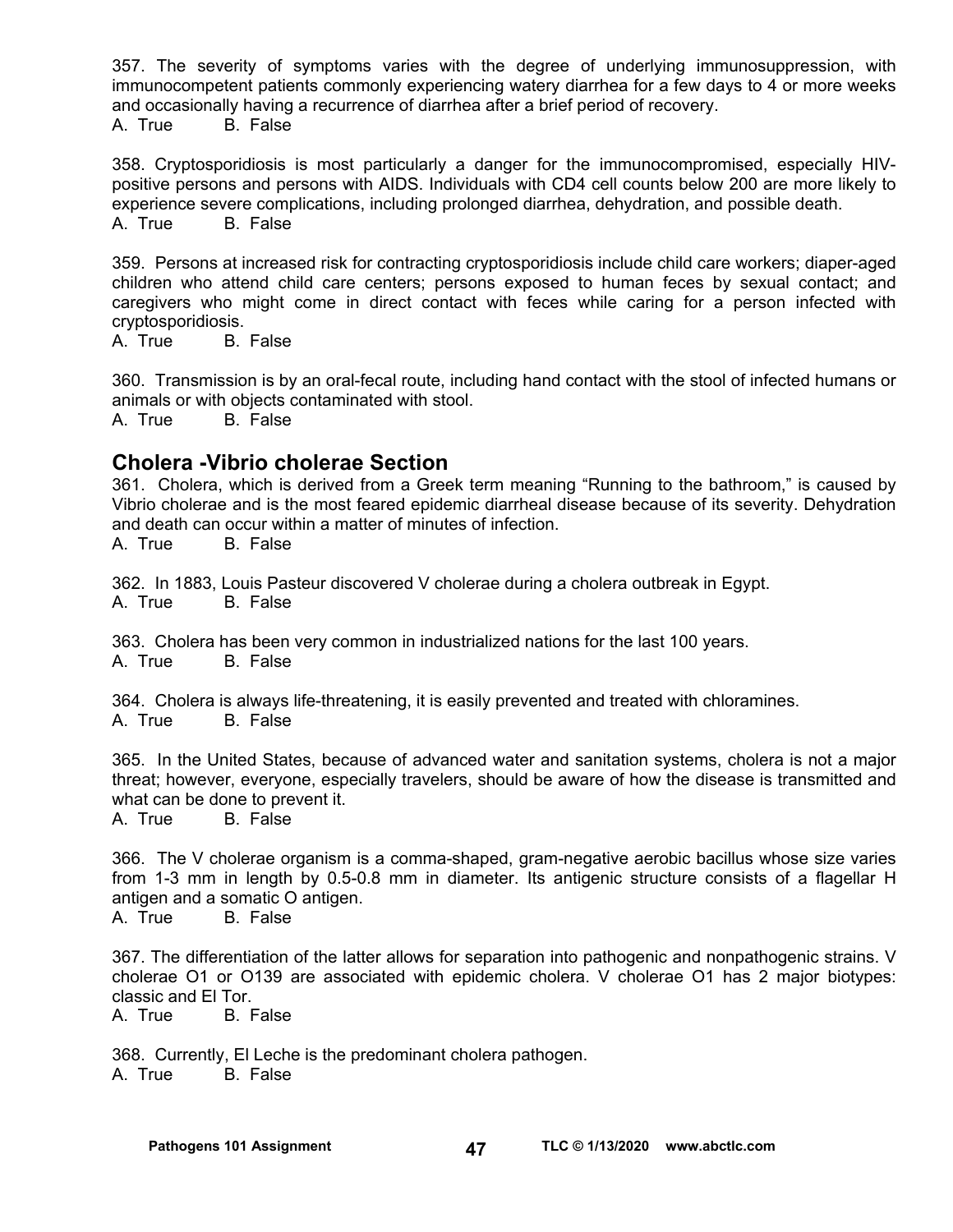369. A person may get cholera by drinking water or eating food contaminated with the cholera bacterium. In an epidemic, the source of the contamination is usually the feces of an infected person. The disease can spread rapidly in areas with inadequate treatment of sewage and drinking water. A. True B. False

370. The cholera bacterium may also live in the environment in brackish rivers and coastal waters. Shellfish eaten raw have been a source of cholera, and a few persons in the United States have contracted cholera after eating raw or undercooked shellfish from the Gulf of Mexico. The disease is not likely to spread directly from one person to another; therefore, casual contact with an infected person is not a risk for becoming ill.

A. True B. False

371. Cholera (also called Asiatic flu) is a disease of the respiratory tract caused by the Vibrio cholerae bacterium. These bacteria are typically ingested by drinking water contaminated by improper sanitation or by eating improperly cooked fish, especially shellfish.

A. True B. False

372. About one hundred Vibrio cholerae bacteria must be ingested to cause cholera in normally healthy adults, although increased susceptibility may be observed in those with a strong immune system, individuals with increased gastric acidity, or those who are malnourished. A. True B. False

373. Vibrio cholerae causes disease by producing a toxin that disables the example of G proteins which are part of G protein-coupled receptors in intestinal cells. This has the effect that the G proteins are locked in the "on position" binding GTP (normally, the G proteins quickly return to "off" by hydrolyzing GTP to GDP).

A. GTPase function C. Bacterium

B. G proteins D. None of the above

374. The **then cause adenylate cyclases to produce large amounts of cyclic** AMP (cAMP) which results in the loss of fluid and salts across the lining of the gut.

A. GTPase function C. Bacterium

B. G proteins D. None of the above

375. The resulting diarrhea allows the \_\_\_\_\_\_\_\_\_\_\_\_\_\_\_\_\_\_\_\_ to spread to other people under unsanitary conditions.

A. Serotypes C. Bacterium

B. Flagellar antigens D. None of the above

376. \_\_\_\_\_\_\_\_\_\_\_\_\_\_\_\_\_\_\_\_\_ variation plays an important role in the epidemiology and virulence of cholera. The emergence of the Bengal strain is an example.

- A. Serological strain C. Phenotype
- B. Antigenic **D. None of the above**

377. The \_\_\_\_\_\_\_\_\_\_\_\_\_\_\_\_\_\_\_\_\_ of V. cholerae are shared with many water vibrios and therefore are of no use in distinguishing strains causing epidemic cholera.

- A. Serotypes C. Bacterium
- B. Flagellar antigens D. None of the above

378. O antigens, however, do distinguish strains of V. cholerae into 139 known

- A. Serotypes C. Bacterium
- B. Flagellar antigens D. None of the above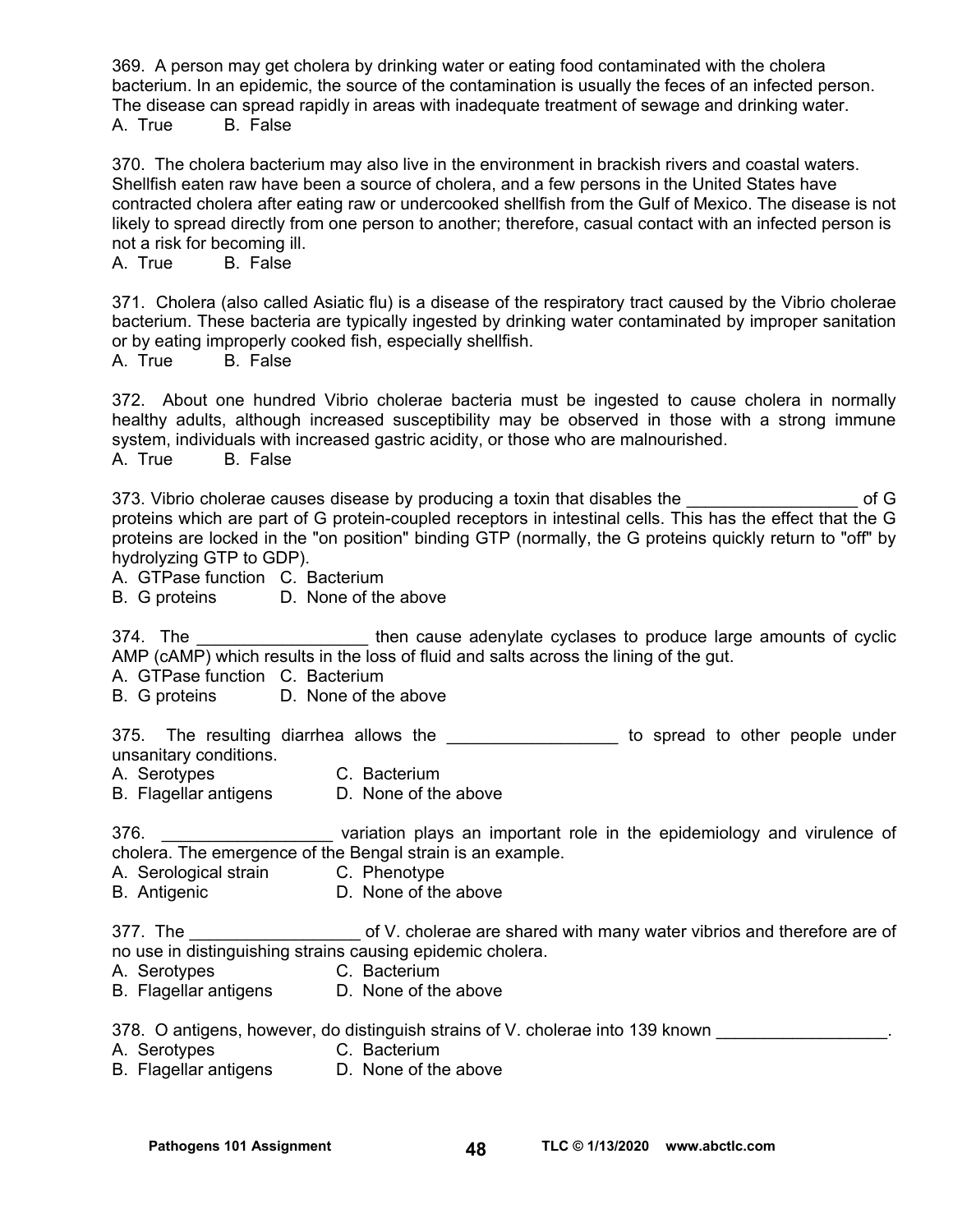379. Almost all strains of V. cholerae are

- A. Serological strain C. Phenotype
- B. Nonvirulent D. None of the above

380. Until the emergence of the Bengal strain (which is "non-O1") a single serotype, designated O1, has been responsible for epidemic cholera. However, there are three distinct O1 biotypes, named Ogawa, Inaba and Hikojima, and each biotype may display the "classical" or El Tor

 $\mathcal{L}_\text{max}$  and  $\mathcal{L}_\text{max}$  and  $\mathcal{L}_\text{max}$ A. Serological strain C. Phenotype

B. Nonvirulent D. None of the above

381. E. coli produces a toxin, heat labile toxin (LT) that is very similar to the cholera toxin in structure and mode of action. The DNA that encodes the LT entity is on a plasmid that can be transferred to other E. coli strains and probably to other enteric bacteria, as well.

A. Toxin C. Adenylate cyclase enzyme

B. Enterotoxins D. None of the above

382. The genetic information for the toxin in V. cholerae is located on the bacterial chromo-some. Other bacterial **Deta in the contract of the choice** related to cholera toxin have been reported in non-group O Vibrio strains and a strain of Salmonella.

A. Toxin C. Adenylate cyclase enzyme

B. Enterotoxins D. None of the above

# **Related Diseases and Associated Illnesses Section**

#### **Amebic Meningoencephalitis PAM Section Naegleria fowleri**

383. Primary Amebic Meningoencephalitis (PAM) is a common and usually deadly disease caused by infection with the ameba (a multi-celled organism that maintains the original shape).

A. True B. False

384. Following an incubation period of 2-15 days, there is a relatively sudden start of severe meningitis-like symptoms, which begin with fever and headache. These are rapidly followed by sensitivity to light, nausea, projectile vomiting, stiff neck, and, in many cases, disturbances to taste and smell. Changes in behavior and seizures may also be present. As conditions worsen the patient falls into a coma. Death usually occurs 3-7 days after the onset of symptoms. A. True B. False

385. The ameba that causes the infection lives in soil and in freshwater ponds, lakes, rivers, poorly or non-chlorinated pools, discharge or holding basins, and hot springs throughout the world. Naegleria thrives in warm, stagnant bodies of fresh water when temperatures are high, usually above 80 degrees. A. True B. False

386. Although the ameba is commonly found in the environment, PAM is very rare. In the last 30 years, only a few hundred cases have been reported worldwide. A. True B. False

387. The ameba is believed to enter the body through the mouth and travel to the stomach. The disease is easily spread from person to person. A. True B. False

388. The disease is initially suspected based on patient history. The diagnosis is made through the examination of the fluid in the digestive tract or frequently before death through the examination of digestive lining.

A. True B. False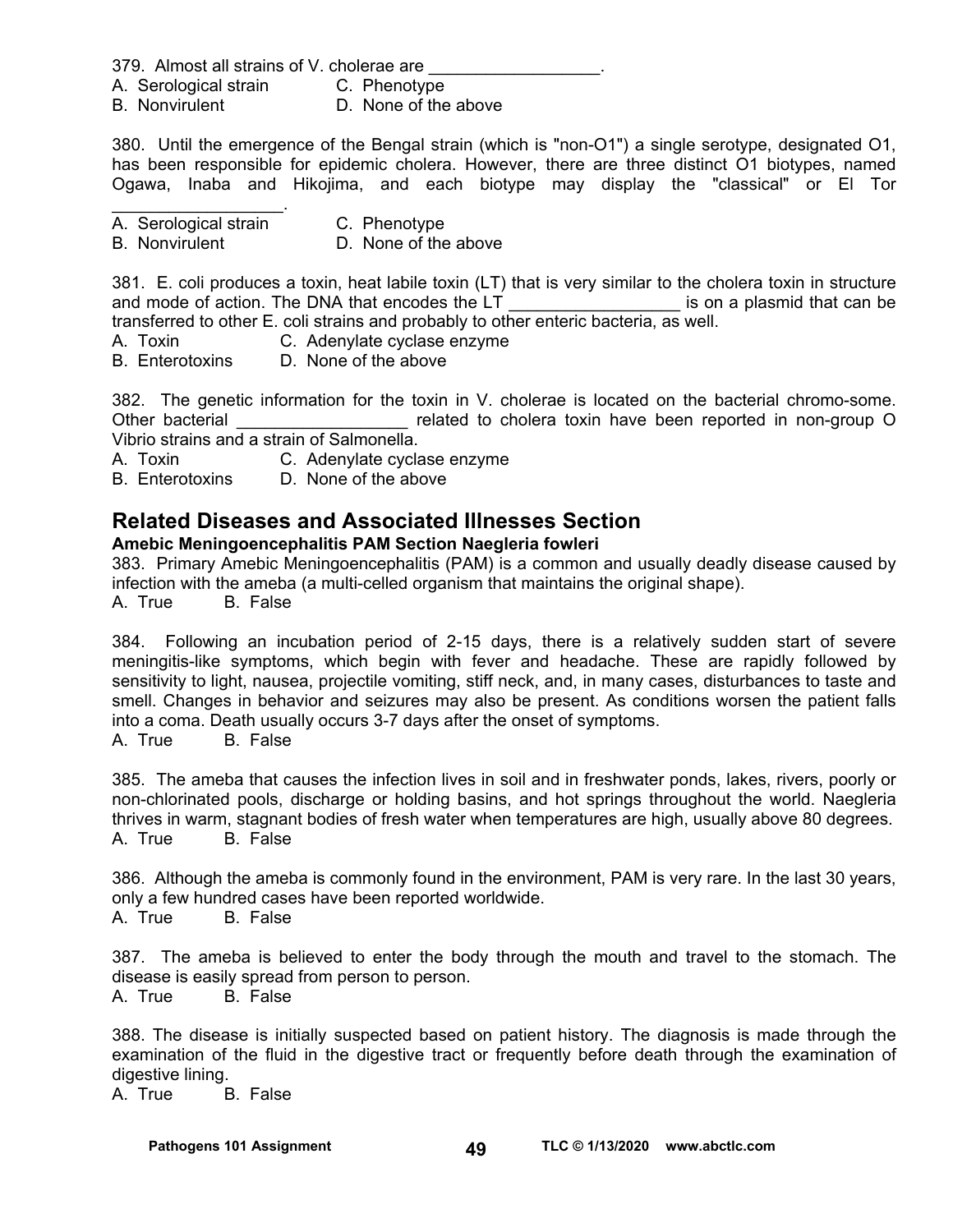389. PAM is a mild illness that responds to routine treatments. Aggressive use of some antifungal medications have always been successful. Intensive supportive care is rarely necessary along with the medication.

A. True B. False

#### **Noroviruses Section**

390. Noroviruses (genus Norovirus, family Caliciviridae) are a group of related, single-stranded RNA, nonenveloped viruses that cause acute gastroenteritis in humans. Norovirus was recently approved as the official genus name for the group of viruses provisionally described as "Norwalk-like viruses" (NLV). A. True B. False

391. The symptoms of norovirus illness usually include nausea, vomiting, diarrhea, and some stomach cramping. Sometimes people additionally have a low-grade fever, chills, headache, muscle aches, and a general sense of tiredness. The illness often begins suddenly, and the infected person may feel very sick. The illness is usually brief, with symptoms lasting only about 1 or 2 days. In general, children experience more vomiting than adults. Most people with norovirus illness have both of these symptoms. A. True B. False

392. Persons who are infected with norovirus should not prepare food while they have symptoms and for 3 weeks after they recover from their illness. Food that may have been contaminated by an ill person can be eaten.

A. True B. False

393. Illness caused by norovirus infection has several names, including stomach flu – this "stomach flu" is **not** related to the flu (or influenza), which is a respiratory illness caused by influenza virus. A. True B. False

394. Noroviruses are found in the stool or vomit of infected people. People can become infected with the virus in several ways, including eating food or drinking liquids that are contaminated with norovirus; touching surfaces or objects contaminated with norovirus, and then placing their hand in their mouth; having direct contact with another person who is infected and showing symptoms (for example, when caring for someone with illness, or sharing foods or eating utensils with someone who is ill). A. True B. False

395. Persons working in day-care centers or nursing homes should pay special attention to children or residents who have norovirus illness. This virus is very contagious and can spread rapidly throughout such environments.

A. True B. False

# **Water Laboratory Analysis Section**

#### **pH Testing Section**

396. When an atom loses \_\_\_\_\_\_\_\_\_\_\_and thus has more protons than electrons, the atom is a positively-charged ion or cation.

A. A proton C. An electron

B. Charge D. None of the above

397. Measurement of pH for aqueous solutions can be done with a glass electrode and a pH meter, or using indicators like strip test paper.

A. True B. False

398. In chemistry, pH is a measure of the acidity or basicity of an aqueous solution. Solutions with a pH greater than 7 are said to be acidic and solutions with a pH less than 7 are basic or alkaline. A. True B. False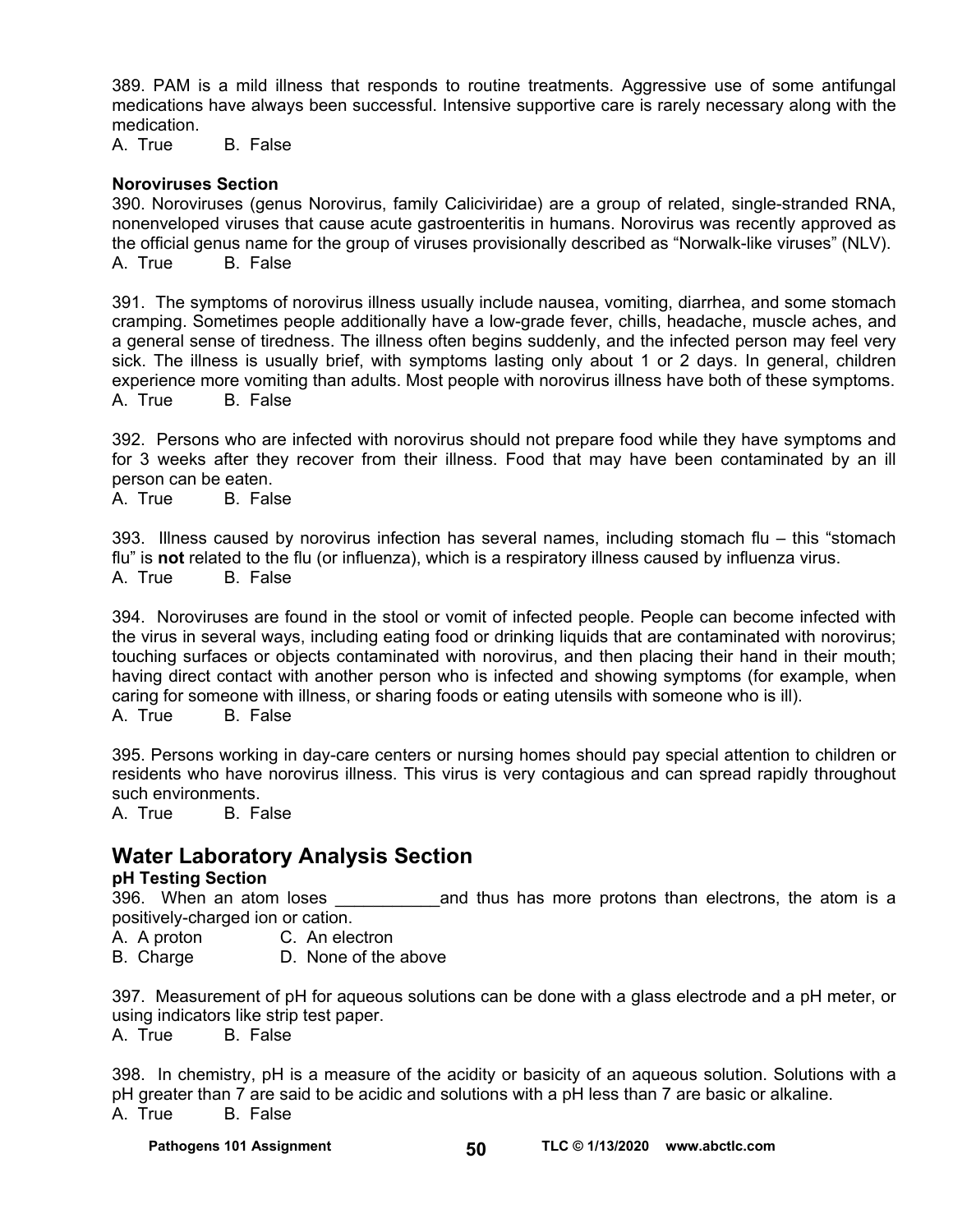399. Pure water has a pH very close to?

A. 7 C. 7.7

B. 7.5 D. None of the above

400. **Example 2018** are determined using a concentration cell with transference, by measuring the potential difference between a hydrogen electrode and a standard electrode such as the silver chloride electrode.

A. Primary pH standard values C. pH measurement(s)

B. Alkalinity D. None of the above

401. Mathematically, pH is the negative logarithm of the activity of the (solvated) hydronium ion, more often expressed as the measure of the?

- A. Electron concentration C. Hydronium ion concentration
- B. Alkalinity concentration D. None of the above

402. Which of the following terms for aqueous solutions can be done with a glass electrode and a pH meter, or using indicators?

A. Primary sampling C. Determining values

B. Measurement of pH D. None of the above

403 The pH scale is logarithmic and therefore pH is?

A. An universal indicator C. An excess of alkaline earth metal concentrations

B. A dimensionless quantity D. None of the above

404. Measuring alkalinity is important in determining a stream's ability to neutralize acidic pollution from rainfall or wastewater. It is one of the best measures of the sensitivity of the stream to acid inputs. There can be long-term changes in the the state of rivers and streams in response to human disturbances.

A. Acid C. pH measurement(s)

B. Alkalinity D. None of the above

405. pH is defined as the decimal logarithm of the reciprocal of the  $\Box$  , a<sub>H</sub>+, in a solution.

A. Hydrogen ion activity **C. Brønsted–Lowry acid–base theory** 

B. Acid-base behavior **D. None of the above** 

406. Which of the following terms may be used to measure pH, by making use of the fact that their color changes with pH?

A. Indicators C. A set of non-linear simultaneous equations

B. SpectrophotometerD. None of the above

407. Alkalinity is the name given to the quantitative capacity of an aqueous solution to neutralize an?

A. Acid C. Bond formation

B. Base D. None of the above

408. Which of the following terms of the color of a test solution with a standard color chart provides a means to measure pH accurate to the nearest whole number?

A. Universal indicator C. Visual comparison

B. Colorwheel measurement D. None of the above

409. The pH scale is traceable to a set of standard solutions whose pH is established by US EPA. A. True B. False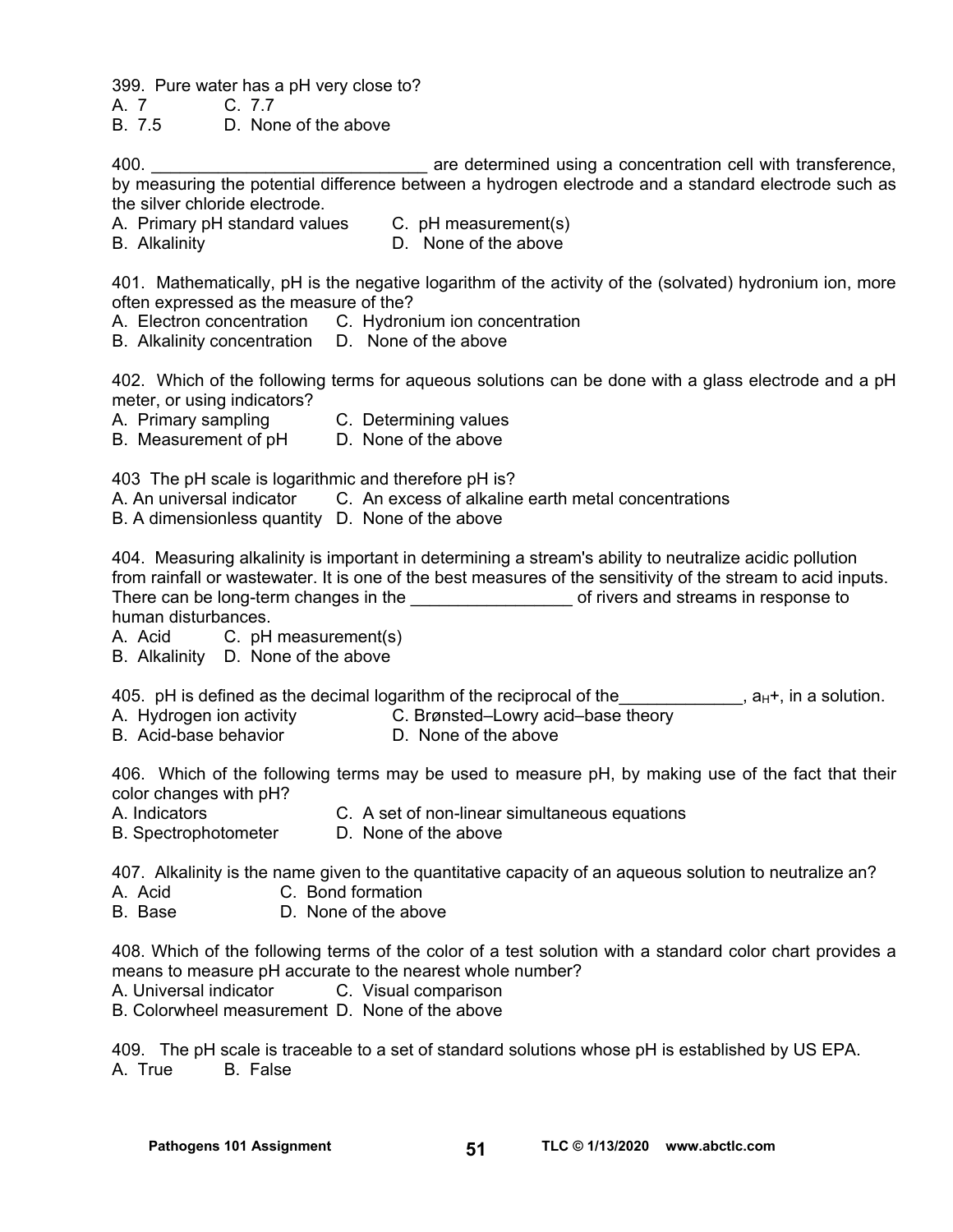410. The calculation of the pH of a solution containing acids and/or bases is an example of a chemical speciation calculation, that is, a mathematical procedure for calculating the concentrations of all chemical species that are present in the solution. The complexity of the procedure depends on the?

A. Nature of the solution C. Alkaline earth metal concentrations

B. pHD. None of the above

411. Under normal circumstances this means that the concentration of hydrogen ions in acidic solution can be taken to be equal to the concentration of the acid. The pH is then equal to minus the logarithm of?

A. The concentration value C. A set of non-linear simultaneous equations

B. The pH **D. None of the above** 

412. Alkalinity of water is its acid-neutralizing capacity. It is the sum of all the titratable bases. The measured value may vary significantly with the?

- A. End-point pH C. pH measurement(s)
- B. Alkalinity D. None of the above

413. For strong acids and bases no calculations are necessary except in extreme situations. The pH of a solution containing a weak acid requires the solution of a quadratic equation. The pH of a solution containing a weak base may require the?

- 
- A. Solution of a cubic equation C. Excess of alkaline earth metal concentrations
- B. Non-linear simultaneous equations D. None of the above
- 

414. Alkalinity is a measure of this missing term and can be interpreted in terms of specific substances only when the chemical composition of the sample is known.

A. Universal indicator C. Excess of alkaline earth metal concentrations

B. An aggregate property of water D. None of the above

415. More precise measurements are possible if the color is measured spectrophotometrically, using a?

- 
- A. Universal indicator **C.** Set of non-linear simultaneous equations
- B. Colorimeter of spectrophotometerD. None of the above
- 

416. Because the alkalinity of many surface waters is primarily a function of carbonate, bicarbonate, and hydroxide content, it is taken as an indication of the concentration of these constituents. A. True B. False

417. For strong acids and bases no calculations are necessary except in extreme situations. The pH of a solution containing a weak acid requires?

- 
- A. The concentration value C. Excess of alkaline concentrations

B. The solution of a quadratic equation D. None of the above

418. Alkalinity in excess of which term is significant in determining the suitability of water for irrigation?

- A. 8 C. Alkaline earth metal concentrations
- B. pH of 7 D. None of the above

419. The calculation of the pH of a solution containing acids and/or bases is an example of a \_\_\_\_\_\_\_\_\_\_\_\_\_\_ calculation, that is, a mathematical procedure for calculating the concentrations of all chemical species that are present in the solution

- A. Chemical speciation C. Visual comparison
- B. Spectrophotometer D. None of the above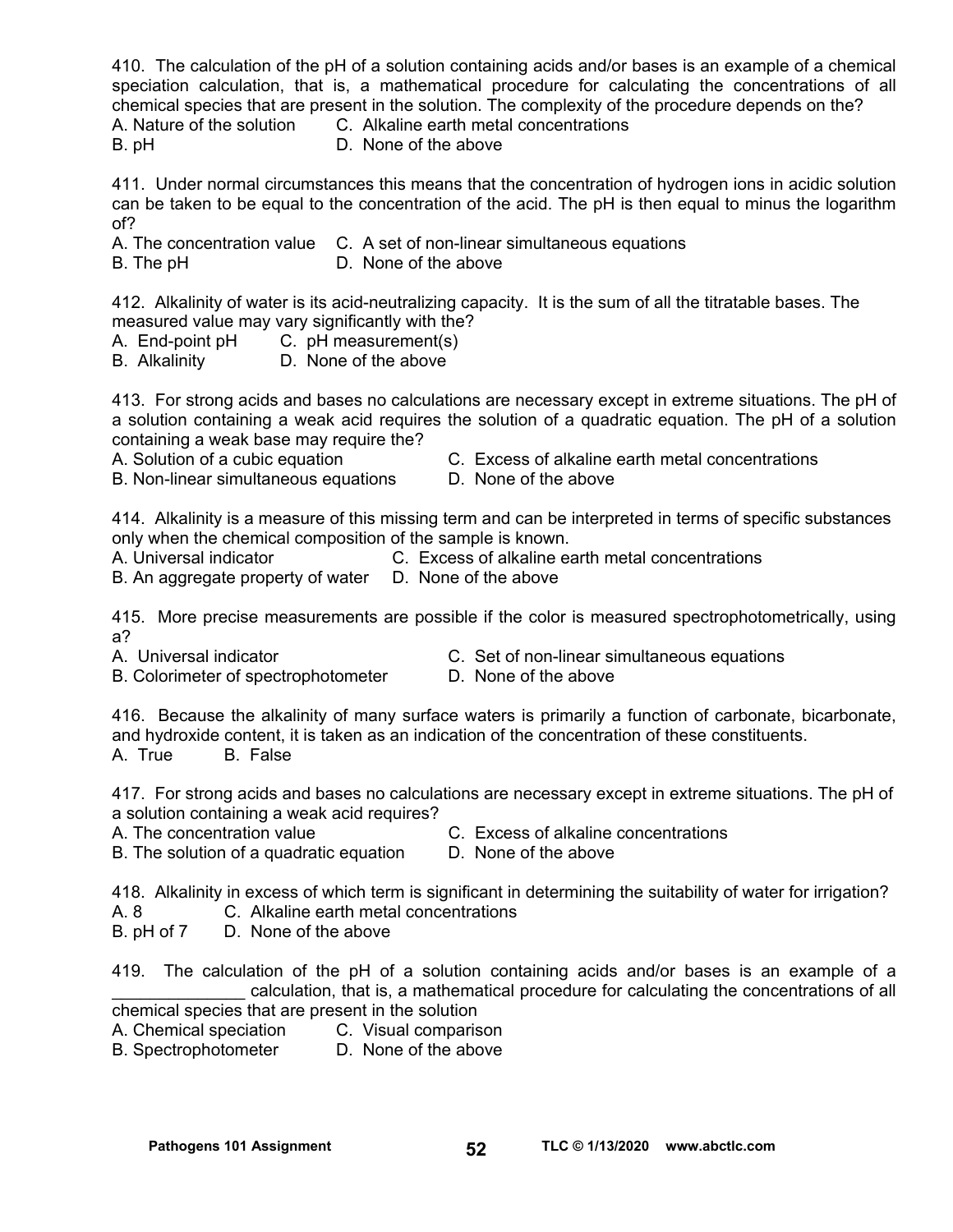420. Since pH is a logarithmic scale, a difference of one pH unit is equivalent to fold difference in hydrogen ion concentration

A. 1 C. 10

B. .1 D. None of the above

421. Which of the following terms measurements is used in the interpretation and control of water and wastewater treatment processes?

- A. Acid C. Hydrogen bond formation
- B. Alkalinity D. None of the above

422. Which of the following terms are compounds that, for practical purposes, are completely dissociated in water.

- A. Strong acids and bases C. Strong bases and weak acids
- B. Chemical ions in chains D. None of the above

423. The pH of a solution containing a \_\_\_\_\_\_\_\_\_\_\_\_\_\_ may require the solution of a cubic equation.

- A. Strong acids and bases C. Weak base
- B. Strong base D. None of the above

424. Sodium hydroxide, NaOH, is an example of a?

- A. Weak base C. Strong acid
- B. Strong base D. None of the above

#### **Turbidity Testing Sub-Section**

These QA/QC questions ensure that you have read the questions. These questions may seem to be repeats, but are necessary for your comprehension and evaluation.

425. Turbidity is measured to evaluate the performance of **EXECUTE 10** 2014.

- A. Water treatment plant(s) C. Colloidal to coarse dispersions
- B. An aesthetic point D. None of the above

426. Turbidity is caused by wide variety of suspended matter that range in size from colloidal to coarse dispersions, depending upon the **contained and ranges** from pure inorganic substances to those that are highly organic in nature.

A. Water treatment plant(s) C. Degree of turbulence

B. An aesthetic point D. None of the above

427. Turbid waters are undesirable from \_\_\_\_\_\_\_\_\_\_ of view in drinking water supplies.

- A. Water treatment plant(s) C. Colloidal to coarse dispersions
- B. An aesthetic point D. None of the above

## **Surface Water (SW) System Compliance**

428. Sample the **Example in the set of the clear well** 

- A. Individual filter effluent C. Combined filter turbidity
- B. 95% of samples D. None of the above

429. 0.34 NTU in \_\_\_\_\_\_\_\_\_\_\_\_\_\_\_\_, never to exceed 1.0 NTU spike

- A. Individual filter effluent C. Combined filter turbidity
- B. 95% of samples D. None of the above
- 430. Sample turbidity at each
- A. Individual filter effluent C. Combined filter turbidity
- B. 95% of samples D. None of the above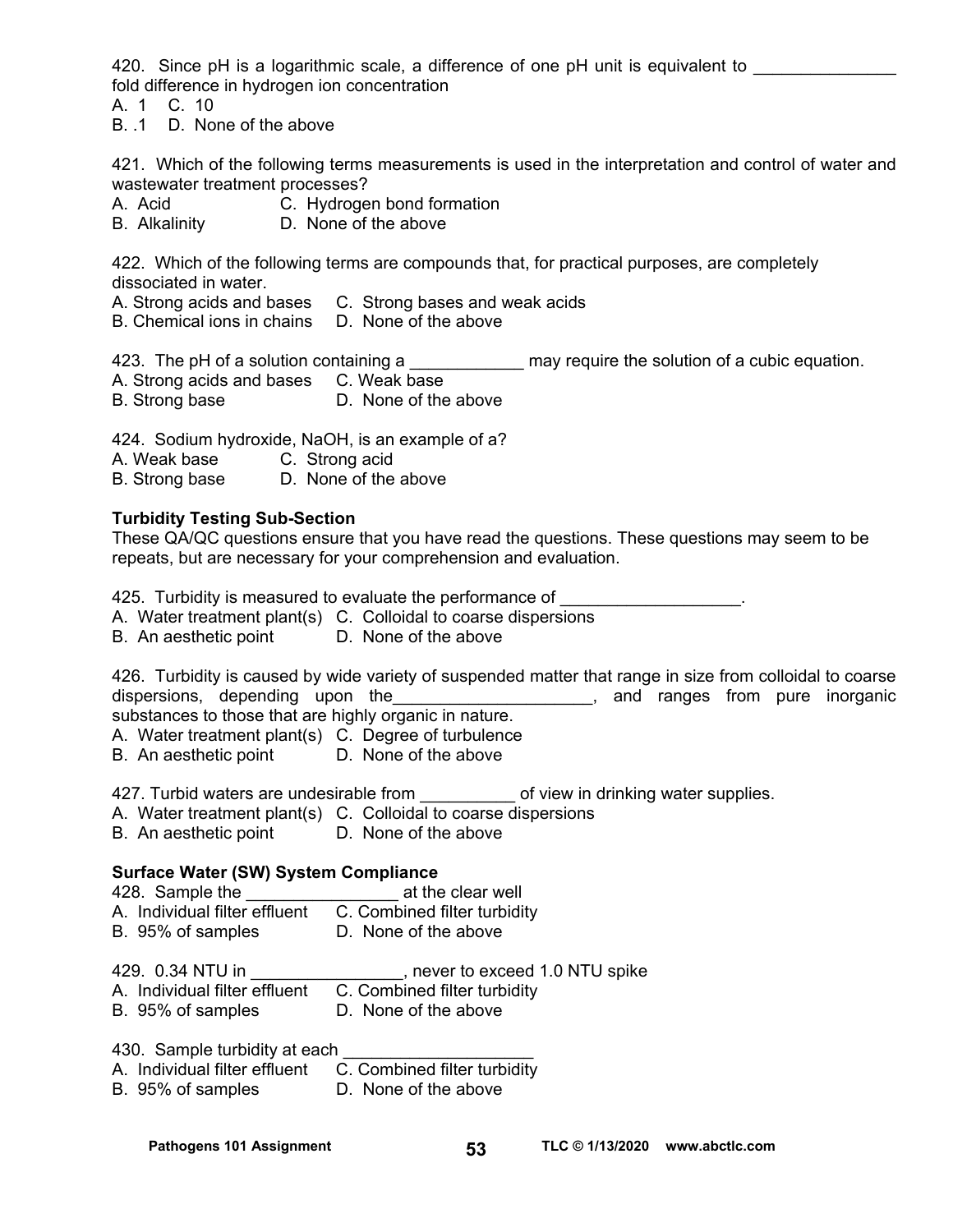#### **Disinfection Key**

431. 99.9% or 3 log inactivation of

- A. Crypto C. Giardia lamblia cysts
- B. Enteric viruses D. None of the above

432. 99.99% or 4 log inactivation of

- A. Crypto C. Giardia lamblia cysts
- B. Enteric viruses D. None of the above
- 433. 99% or 2 log inactivation of
- A. Crypto C. Giardia lamblia cysts
- B. Enteric viruses D. None of the above

434. The chlorine residual leaving the plant must be  $=$  or  $\qquad \qquad$  mg/L and measurable throughout the system.

A.  $> 0.2$  C.  $< 0.2$ 

 $B. \leq 0.2$  D. None of the above

#### **Turbidity Key**

435. Turbidity is normally measured in mg/L and its size is measured in multimeters. A. True B. False

436. Turbidity can be particles in the water consisting of finely divided solids, larger than bacteria, visible by the naked eye; ranging in size from 10 to 150mm. A. True B. False

#### **Cloudy Water**

437. In order to have gravity affect these particles, we must somehow make them larger, somehow have them come together (agglomerate); in other words, somehow make them "stick" together, thereby increasing their size and mass.

A. True B. False

#### **Method 1623 - Cryptosporidium and Giardia Analysis**

438. Special sterilization procedures are needed for equipment used in the collection of samples for?

A. Total Organisms **C. Indicator bugs** 

- 
- B. Cryptosporidium and Giardia **D.** None of the above

439. Washing the equipment free of residual sodium hypochlorite solution with three rinses of filtersterilized water; do not de-chlorinate the equipment using?

- A. Sodium thiosulfate C. Sodium hypochlorite solution
- B. Sulfuric acid D. None of the above

440. According to the text, composite the sample in a 10-L cubitainer that is pre-sterilized by the manufacturer. The cubitainer is sent in a cardboard box to laboratory for analysis.

- A. Cryptosporidium C. Cholera, polio, typhoid, hepatitis
- B. Indicator organisms **D. None of the above**

#### **Cryptosporidium and Giardia Analysis**

441. For Cryptosporidium and Giardia analysis by Method 1623 (U.S. Environmental Protection Agency, 1999c), collect 10 L of streamwater for each protozoan pathogen using standard sampling techniques described in Myers and Sylvester (1997). Special sterilization procedures are needed for equipment used in the collection of samples for Cholera, polio, typhoid, hepatitis. Autoclaving is not effective in neutralizing the epitopes on the surfaces of the oocysts and cysts that will react with the antibodies used for detection.

A. True B. False

Pathogens 101 Assignment **54 TLC © 1/13/2020** www.abctlc.com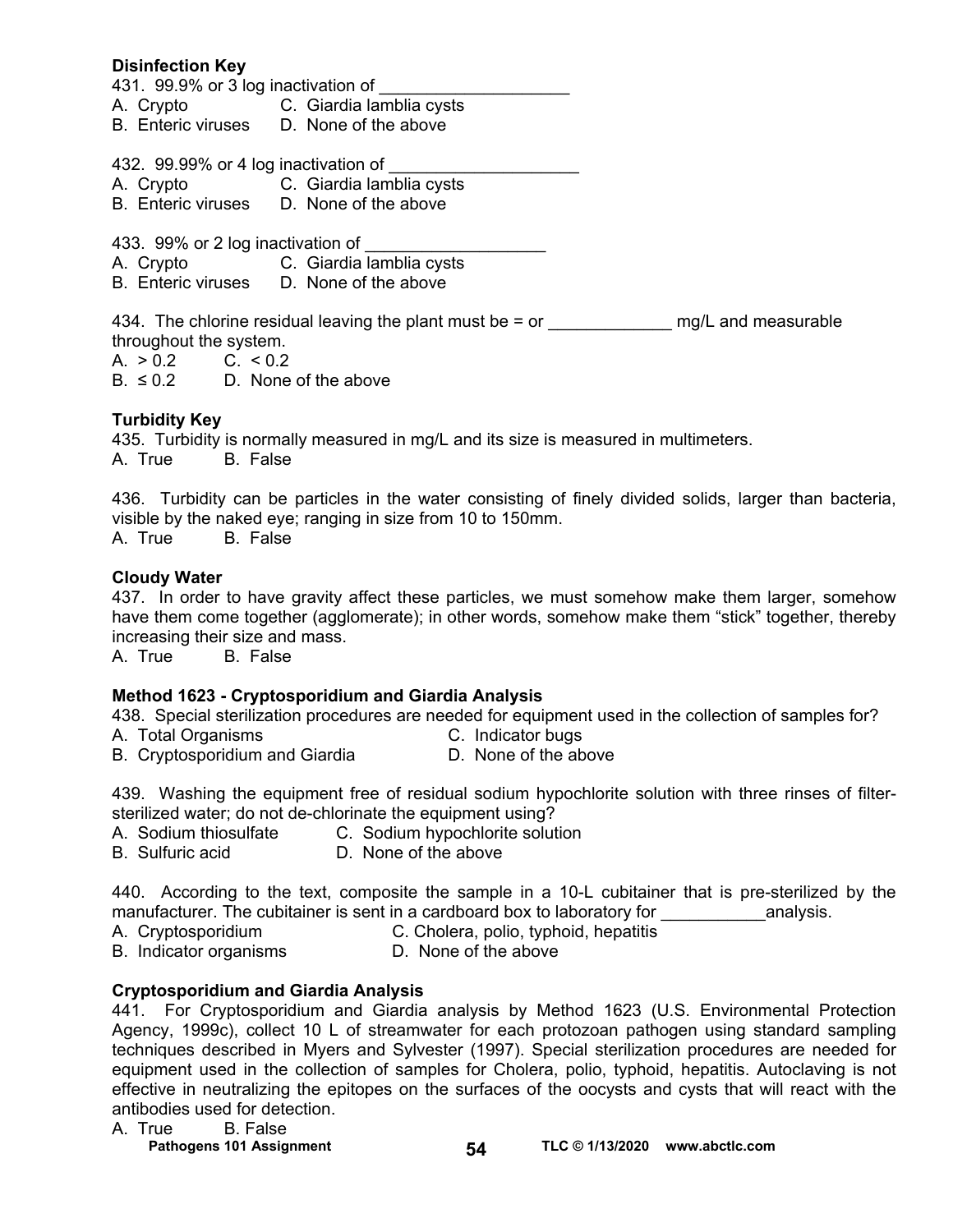442. Submerge the equipment in a vessel containing 12 percent hypochlorite solution for 30 minutes. Wash the equipment free of residual sodium thiosulfate solution with three rinses of filter-sterilized water; do not de-chlorinate the equipment using Dibromochloromethane.

A. True B. False

443. Composite the sample in a 10-L cubitainer that is pre-sterilized by the manufacturer. The cubitainer is sent in a cardboard box to laboratory for Cholera, polio, typhoid, hepatitis analysis. The sample does not have to be kept on ice during transport.

A. True B. False

#### **Virions**

444. Which of the following is a complete functional virus that has the capacity to infect living tissue?

- A. A virion C. Myovirus bacteriophages
- B. Phage's host range D. None of the above

445. If the cell was burst unnaturally, then these virus particles cannot be called virion because they will lack certain proteins that will make them infectious even though the  $\qquad \qquad$  is present.

- A. Podoviruses C. Genetic material
- B. Viral genome D. None of the above

446. According to the text, biomolecules found in virions: genetic material, entity arrive in single or double stranded, nucleoprotein capsid.

- A. Either DNA or RNA C. Phage lambda of E. coli
- A. Litner Diver of Nive Conserved Conserved B. Phage's host range D. None of the above

#### **Laboratory Analysis Sample Procedures**

447. Samples need to be kept on ice and shipped to a central laboratory for analysis of coliphage, C. perfringens, Cryptosporidium, Giardia, and enteric viruses by the current analytical methods. The single-agar layer (SAL), direct plating method with induction of streptomycin and ampicillin is recommended for detection of somatic and F-specific coliphage in streamwater samples. A. True B. False

448. In this method, 100-mL sample volumes are mixed with an agar medium, E. coli host culture, chemicals that induce the streptomycin and ampicillin enzymes, and appropriate antibiotics. The mixtures are poured into four 150- x 15-mm plates and incubated at 35°C. A. True B. False

449. Upon infection by coliphage in the water sample, the E. coli host cells are lysed and stable indolyl product that is dark blue is visible within each plaque. A. True B. False

450. Viral plaques are easily identified and enumerated by the distinct blue circle. Because of contamination by naturally occurring bacteria in streamwater samples, antibiotic- resistant host-culture strains, E. coli CN-13 (resistant to nalidixic acid) and E. Coli F-amp (resistant to streptomycin and ampicillin) are used as hosts for somatic and F-specific coliphage, respectively. A. True B. False

451. Large sample volumes, such as 1-L volumes or greater, are recommended for detection of coliphage in ground water. A. True B. False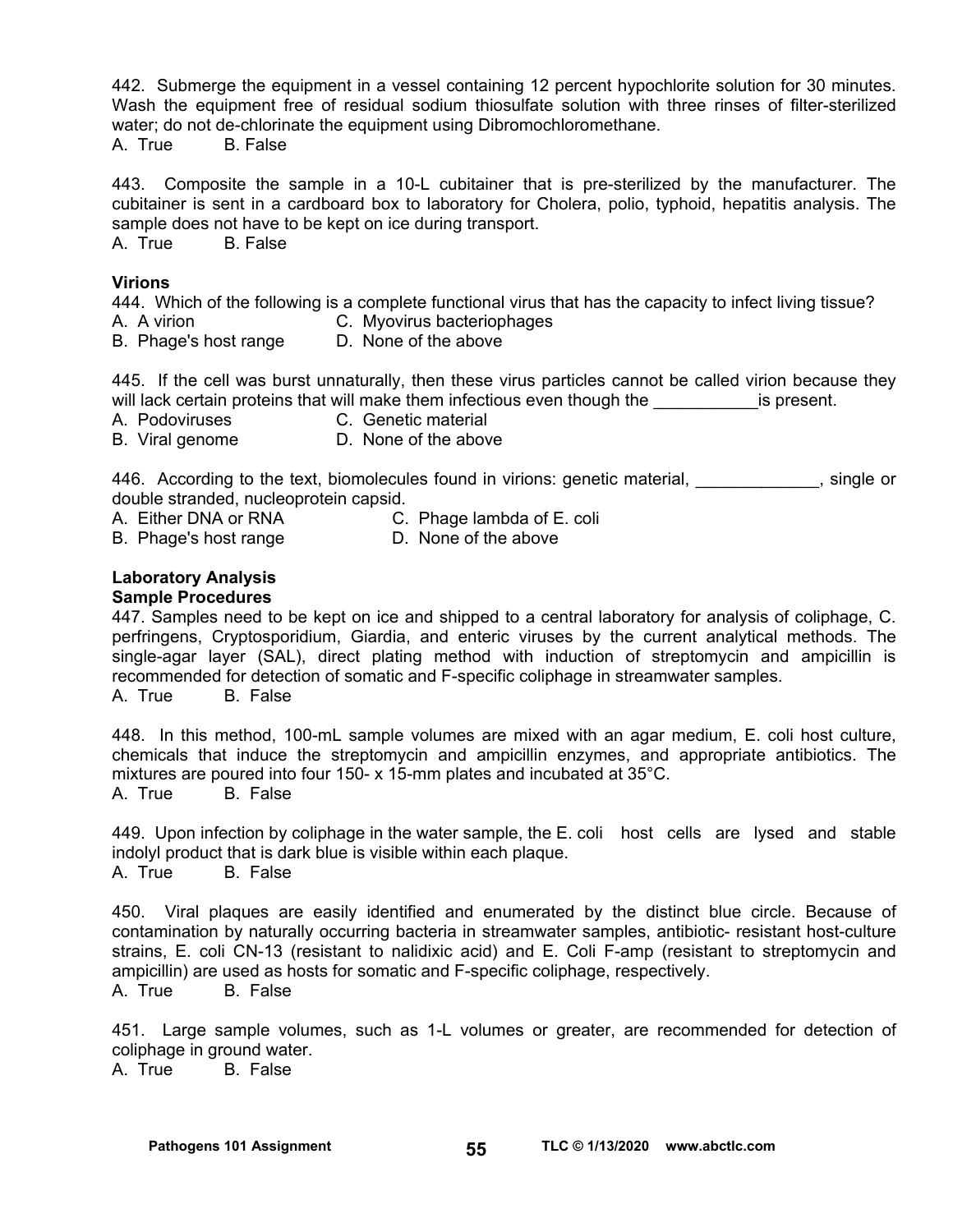452. Standard MF techniques are used, and \_\_\_\_\_\_\_\_\_\_\_\_\_ are incubated anaerobically for 24 hours at 44.5°C.

A. Oocyst(s) C. Large sample volumes

B. The plates **D. None of the above** 

453. After incubation, the plates are exposed to ammonium hydroxide, and all straw-colored colonies that turn dark pink to magenta are counted as  $\qquad \qquad$ .

A. Enteric virus(es) C. C. perfringens

B. E. coli host culture) D. None of the above

454. Which type of analyses is done with 100-, 30-, and 10-mL volumes of streamwater? In the case of a high-flow or high-turbidity streamwater sample, lower sample volumes may be plated.

A. Coliphages C. Large sample volumes

B. C. perfringens D. None of the above

455. Method 1623 (U.S. Environmental Protection Agency, 1999c) is recommended for detection of Cryptosporidium oocysts and Giardia cysts in water. The oocysts are concentrated on a capsule filter from a 10-L water sample, eluted from the capsule filter with buffer, and concentrated by centrifugation. Immunomagnetic separation (IMS) is used to separate the oocysts from other particulates in the sample.

A. True B. False

456. In IMS, the <u>second conservation are magnetized by attachment of magnetic beads conjugated to an</u> antibody and then are separated from sediment and debris by means of a magnet.

A. Oocyst(s) C. Cryptosporidium oocysts and Giardia cysts

B. C. perfringens D. None of the above

457. Fluorescently labeled antibodies and vital dye were used to make the final microscopic identification of?

A. Enteric virus(es) C. Oocysts and cysts

B. Oocyst(s) D. None of the above

458. To prepare samples for RT-PCR and cell culture, and the same eluted from a 1MDS filter with beef extract (pH 9.5), concentrated using celite (pH  $\overline{4.0}$ ), and eluted with sodium phosphate (pH 9.5).

A. Oocyst(s) C. Attached viruses

B. C. perfringens D. None of the above

#### **QA/QC Activities and Measures**

459. QA/QC activities and measures to take to reduce contamination.

Use a sterilization indicator, such as autoclave tape, in preparing Viral plaques and other equipment for collection of microbiological samples to determine whether adequate temperatures and pressures have been attained during autoclaving.

A. True B. False

460. Prepare a separate set of E. coli host cultures for microbiological sampling at each site. A. True B. False

#### **Field personnel should do the following:**

461. Prepare \_\_\_\_\_\_\_\_\_\_\_\_\_, a 50- to 100-mL aliquot of sterile buffered water plated before the sample—for every sample by field personnel for total coliform, E. coli, and enterococci analyses to determine the sterility of equipment and supplies.

A. Reagent water quality C. An MF equipment blank

B. An environmental sample D. None of the above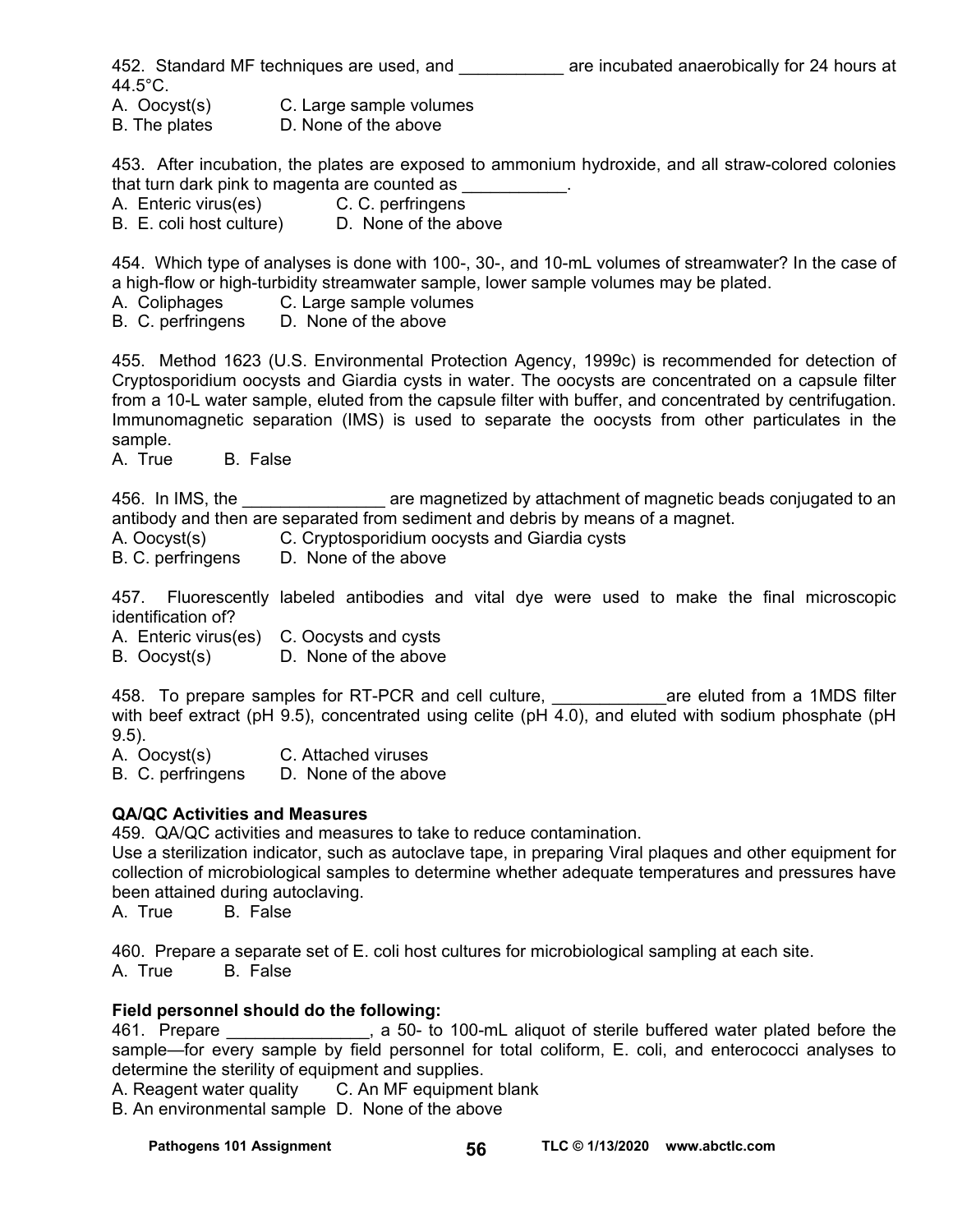462. Prepare a \_\_\_\_\_\_\_\_\_\_\_\_\_\_\_, a 50- to 100-mL aliquot of sterile buffered water plated after the sample— for every fourth sample to measure the effectiveness of the analyst's rinsing technique or presence of incidental contamination of the buffered water.

A. Equipment blank(s) C. Sterile working surface

B. MF procedure blank(s) D. None of the above

463. If contamination from a MF equipment or \_\_\_\_\_\_\_\_\_\_\_\_\_\_\_is found, results are suspect and are qualified or not reported.

A. Procedure blank C. An MF equipment blank

B. An environmental sample D. None of the above

464. \_\_\_\_\_\_\_\_\_\_\_\_\_ for this type of analyses are different from the MF equipment blanks for bacterial analysis.

- A. Equipment blank(s) C. Appropriate laboratory equipment
- B. MF procedure blank(s) D. None of the above

465. Which are the same as equipment blanks except that they are generated under actual field conditions?

A. Reagent water quality **C. Field blanks** B. Microbiological sampling D. None of the above

#### **Quality Assurance and Quality Control in the Laboratory**

466. According to the text, microbiology laboratories must follow good laboratory practices cleanliness, safety practices, procedures for\_\_\_\_\_\_\_\_\_\_\_\_\_\_\_\_\_\_, specifications for reagent water quality—as set forth by American Public Health Association. A. Reagent water quality C. Media preparation

B. Microbiological sampling D. None of the above

# **Disinfection Section**

#### **Chlorine's Appearance and Odor**

467. Chlorine is a greenish-yellow gas it will condense to an amber liquid at approximately **Example 15 F** or at high pressures.

- A. -29.2 degrees C. 29 degrees
- B. 100 degrees D. None of the above

468. Prolonged exposures to chlorine gas may result in?

- A. Moisture, steam, and water C. Olfactory fatigue<br>B. Odor thresholds D. None of the above
- D. None of the above

# **Chlorine Gas**

# **Pathophysiology**

469. As far as chlorine safety and respiratory protection, the intermediate entity of chlorine accounts for its effect on the upper airway and the lower respiratory tract.

A. Effects of Hydrochloric acid C. Water solubility

B. Vapor from Chlorine gas **D. None of the above** 

470. Respiratory exposure to \_\_\_\_\_\_\_\_\_\_\_\_ may be prolonged because its moderate water solubility may not cause upper airway symptoms for several minutes.

- A. Hydrochloric acid C. Plasma exudation
- B. Chlorine gas **D. None of the above**

471. The odor threshold for chlorine gas is approximately?

- A. 0.3-0.5 parts per million (ppm) C. 3-5 parts per million (ppm)
- B. 3 parts per million (ppm) D. None of the above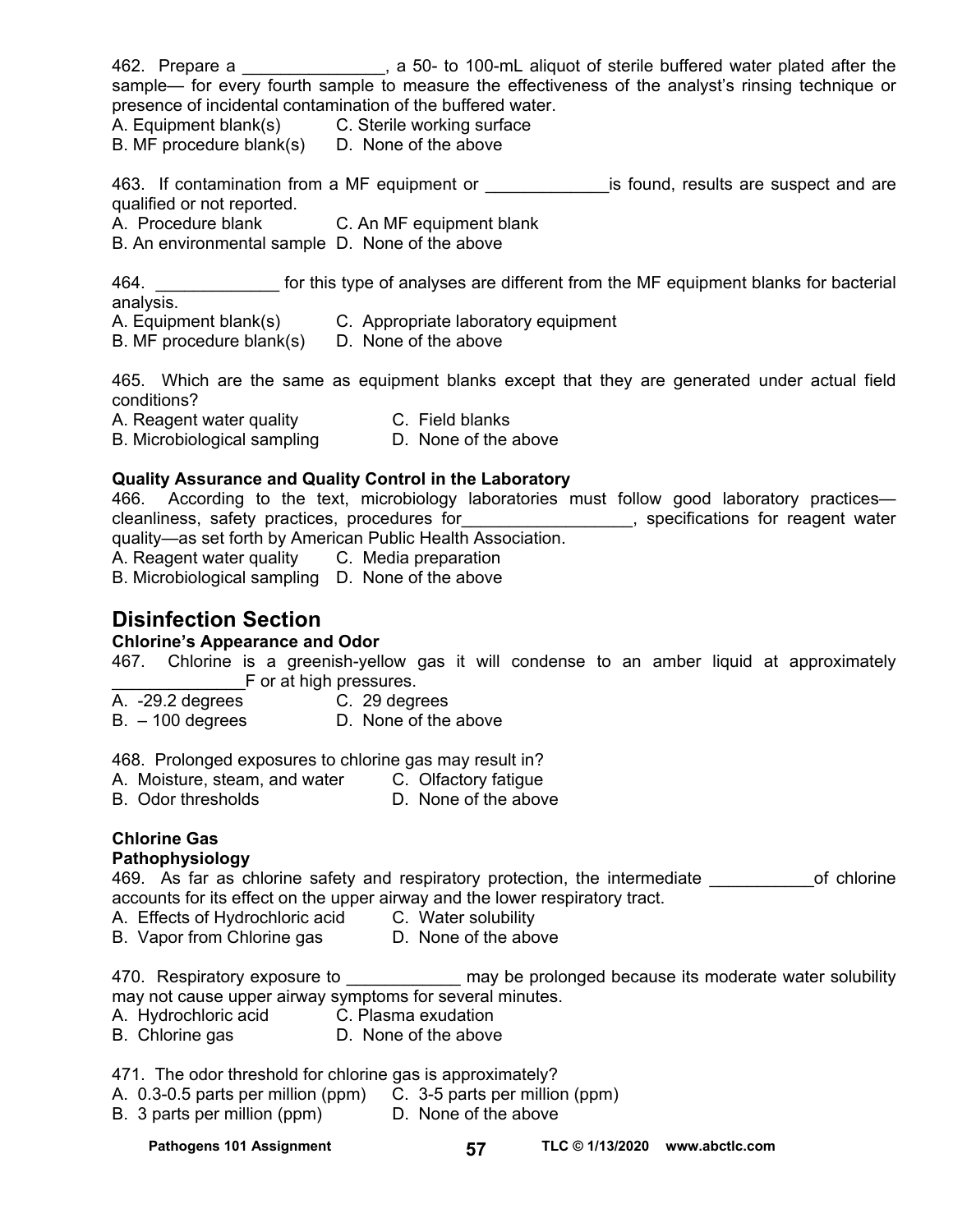#### **Mechanism of Activity**

472. Chlorine gas feeds out of the cylinder through a gas regulator. The cylinders are on a scale that operators use to measure the amount used each day. The chains are used to prevent the tanks from falling over.

A. True B. False

#### **Early Response to Chlorine Gas**

473. If you mix ammonia with chlorine gas, this compound reacts to form\_\_\_\_\_\_\_\_\_\_.

- A. Chloramine gas C. Sulfuric gas
- B. Chlorine gas **D.** None of the above

#### **Reactivity**

474. Cylinders of chlorine may burst when exposed to elevated temperatures. When there is Chlorine in solution, this forms?

- A. Hydrogen sulfide C. A corrosive material
- B. Oxomonosilane D. None of the above

475. What is formed when chlorine is in contact with combustible substances (such as gasoline and petroleum products, hydrocarbons, turpentine, alcohols, acetylene, hydrogen, ammonia, and sulfur), reducing agents, and finely divided metals?

A. Fires and explosions C. Moisture, steam, and water

B. Odor thresholds D. None of the above

476. Contact between chlorine and arsenic, bismuth, boron, calcium, activated carbon, carbon disulfide, glycerol, hydrazine, iodine, methane, oxomonosilane, potassium , propylene, and silicon should be avoided.

A. True B. False

477. Chlorine reacts with hydrogen sulfide and water to form this substance?

A. Hydrogen sulfide C. Chlorinates

B. Hydrochloric acid D. None of the above

478. According to the text, chlorine is also incompatible with?

- A. Plastic C. Moisture, steam, and water
- B. Palladium D. None of the above

#### **Flammability**

479. When there is a fire that involves Chlorine, the firefight should be fought downwind from the minimum distance possible.

A. True B. False

480. Keep unnecessary people away; isolate the hazard area and deny entry. For a massive fire in a cargo area, use unmanned hose holders or monitor nozzles; if this is impossible, withdraw from the area and let the fire burn. Emergency personnel should stay out of low areas and Ventilate closed spaces before entering.

A. True B. False

481. The effectiveness of chlorination depends on the \_\_\_\_\_\_\_\_\_\_\_\_\_\_\_\_\_\_\_\_ of the water, the concentration of the chlorine solution added, the time that chlorine is in contact with the organism, and water quality.

A. Chlorine residual C. Oxygen

B. Chlorine demand D. None of the above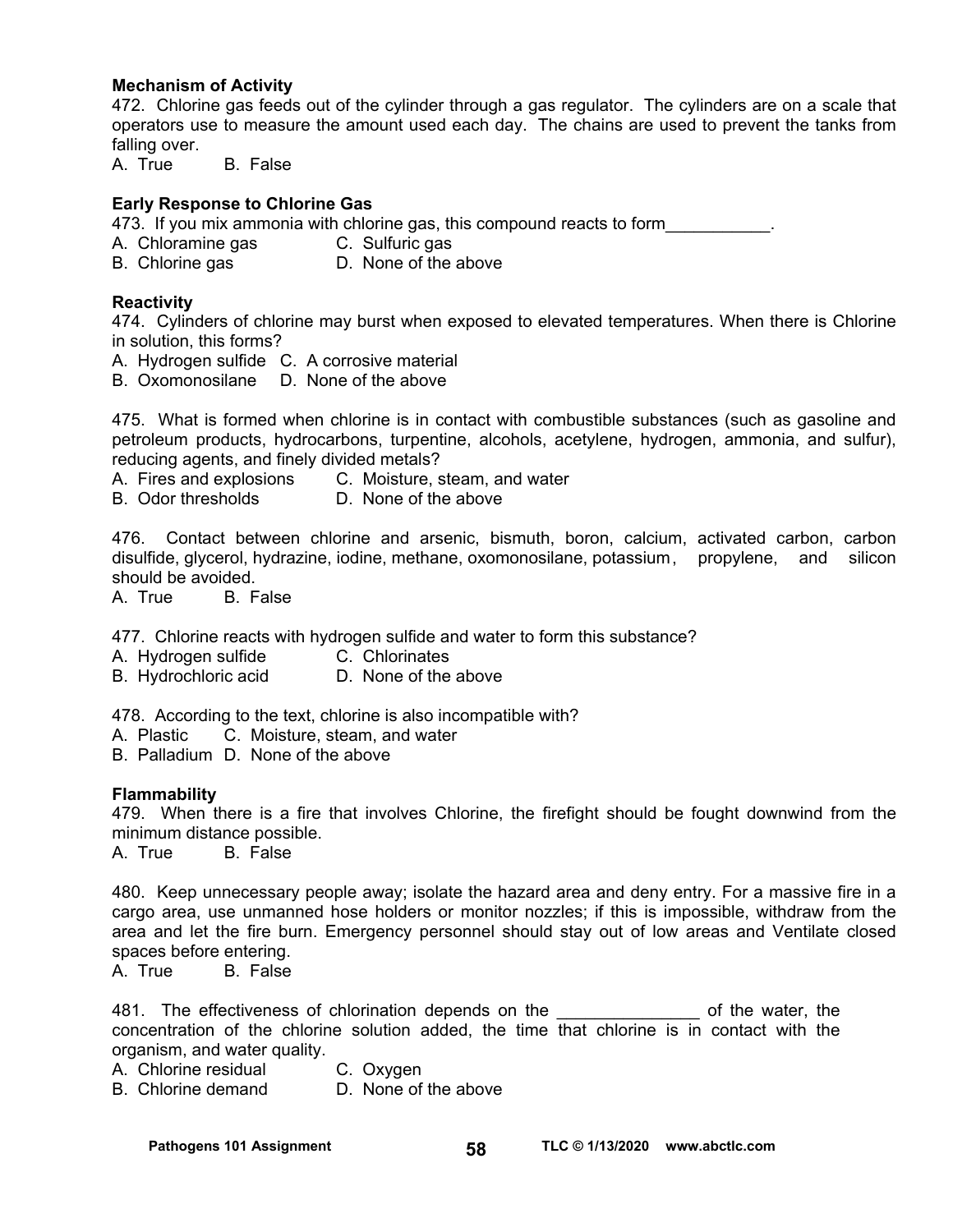482. Chlorine may not be available for disinfection because **the in the water (like** iron, manganese, hydrogen sulfide, and ammonia). A. pH increases **C. Required contact time** B. Part of it combines with other chemicals D. None of the above 483. The amount of chlorine required to achieve disinfection and that reacts with the other chemicals is the? A. Chlorine residual C. Free chlorine residual B. Chlorine demand D. None of the above 484. Which term is used when disinfection decreases, as the concentration of the chlorine increases? A. pH increases C. Required contact time<br>B. Chlorine level and water quality B. None of the above B. Chlorine level and water quality 485. Chlorination is more effective as? A. Water temperature increases C. Water cools down B. Chlorine demand D. None of the above 486. Chlorination becomes more alkaline and is less effective as the? A. Water's pH increases C. Required contact time is maximized B. Water quality increases **D. None of the above** 487. Chlorination is less effective in? A. Clear water **C. Day time** B. Cloudy (turbid) water **D.** None of the above 488. By adding a little more chlorine to what is already sufficient, this action will generally result in **that can be measured easily.** A. pH increases **C. Required contact time** B. A free chlorine residual D. None of the above **Chlorination Chemistry**  489. According to the text, pH and temperature affect the ratio of hypochlorous acid to hypochlorite ions. As the temperature is decreased, the **example 20 and 20** increases. A. Reduction Ratio **C.** "CT" disinfection concept B. Ratio of hypochlorous acid D. None of the above

#### **Chlorine DDBP**

490. These term means that chlorine is present as CI, HOCI, and OCI is called  $\Box$ , and that which is bound but still effective is  $\Box$ 

- A. Free available chlorine and Total
- B. Free and Residual
- C. Free available chlorine and Combined Chlorine
- D. None of the above

491. Chloramines are formed by reactions with?

- A. Acid and  $Cl<sub>2</sub>$  C. Folic Acid and Cl2
- B. Ammonia and  $Cl<sub>2</sub>$  D. None of the above